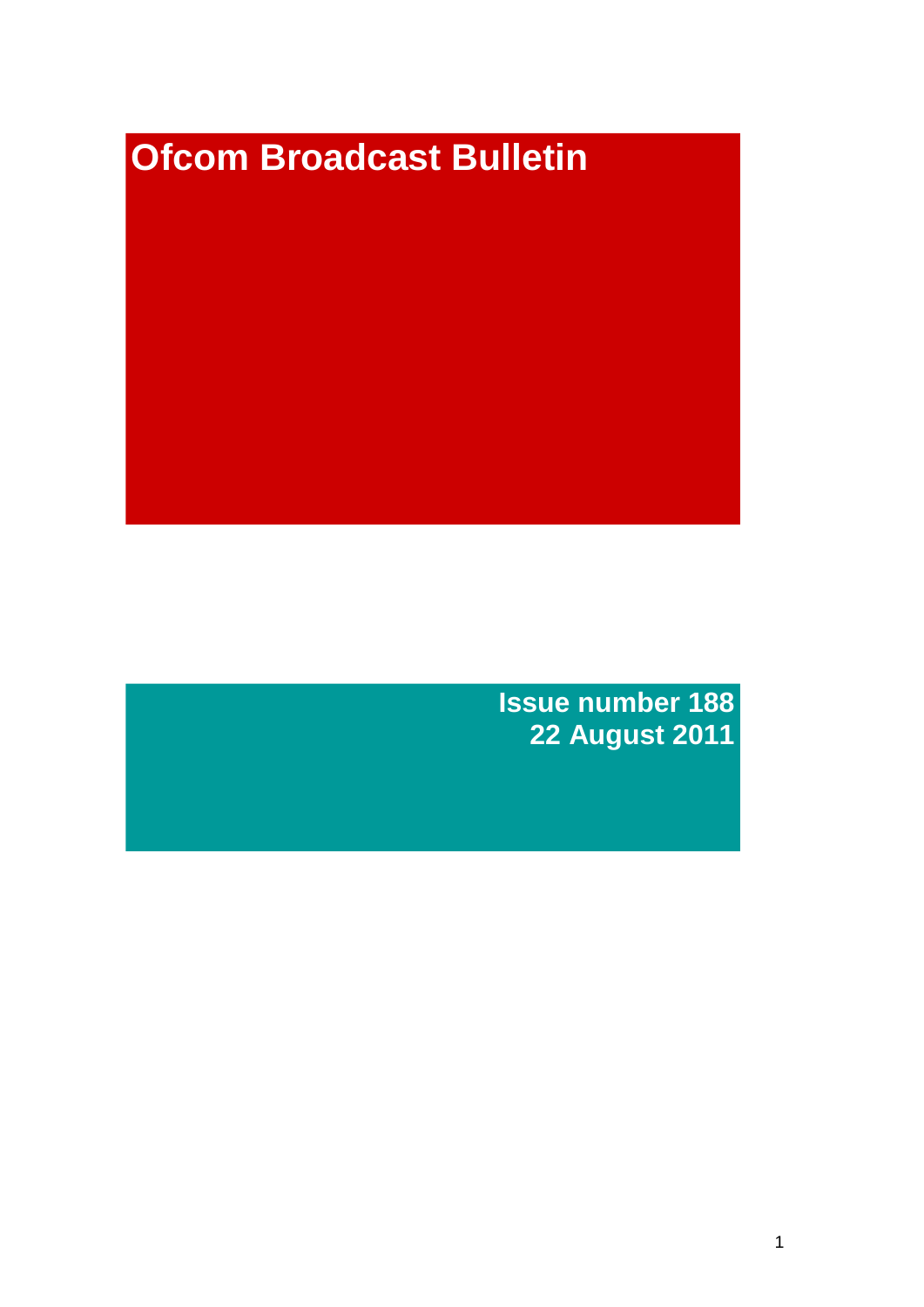# **Contents**

| Introduction                                                                                                | 4  |
|-------------------------------------------------------------------------------------------------------------|----|
| <b>Note to Broadcasters</b>                                                                                 |    |
| Pilot period: on air references to websites used for<br>paid-for viewer participation and interaction       | 5  |
| <b>Standards cases</b>                                                                                      |    |
| <u>In Breach</u>                                                                                            |    |
| <b>Various programmes</b><br>Believe TV, 21 and 22 December 2010,<br>4 January 2011 and 1 February 2011     | 11 |
| <b>Coverage of the Baishakhi Mela</b><br>Channel S, 8 May 2011, 15:24                                       | 25 |
| <b>Wife Swap</b><br>Discovery Real Time, 28 May 2011, 14:00                                                 | 29 |
| <b>Provision of recordings</b><br>Leeds Community Radio, 3 May 2011, 21:30 to 22:30                         | 31 |
| <b>Advertising Scheduling cases</b>                                                                         |    |
| In Breach                                                                                                   |    |
| <b>Advertising minutage</b><br>Star Plus, Star Gold, 6 May 2011 to 10 July 2011,<br>various dates and times | 33 |
| <b>Advertising minutage</b><br>The Africa Channel, 16 May 2011 to 7 July 2011,<br>various dates and times   | 35 |
| <b>Advertising minutage</b><br>Zing, 18 October to 12 December 2010,<br>various dates and times             | 37 |
| <b>Breach findings table</b><br>Code on the Scheduling of Television Advertising<br>compliance reports      | 39 |
| <b>Resolved</b>                                                                                             |    |
| <b>Resolved findings table</b><br>Code on the Scheduling of Television Advertising<br>compliance reports    | 40 |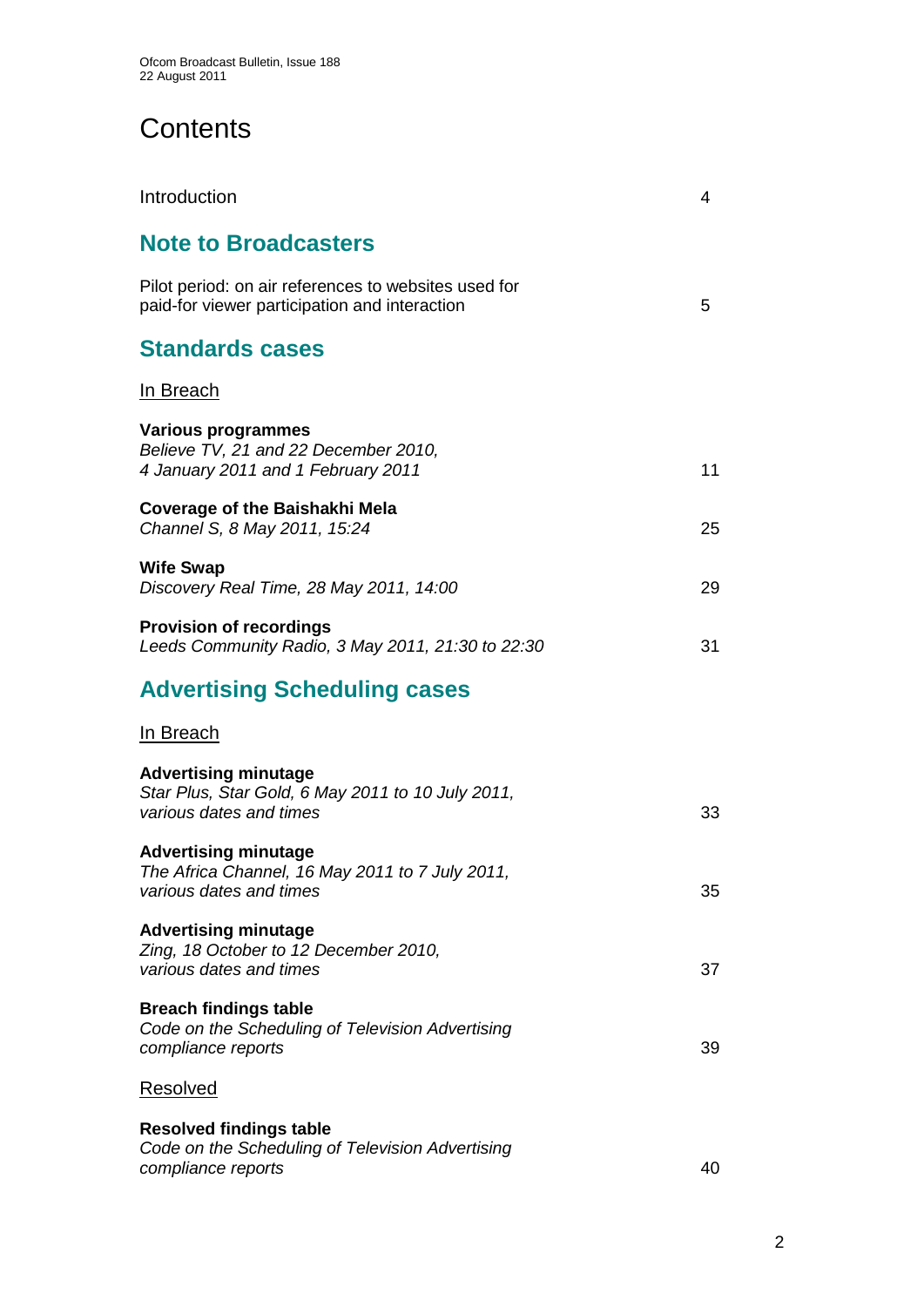# **Broadcast Licence Condition cases**

| <b>Community radio station compliance reports</b>                                                                             | 43 |
|-------------------------------------------------------------------------------------------------------------------------------|----|
| <u>In Breach</u>                                                                                                              |    |
| <b>Breach of Licence Condition</b><br><b>Radio Sandwell</b>                                                                   | 46 |
| <b>Breach of Licence Condition</b><br>Boundary Sound, community radio service for Newark-on-Trent,<br>23 June 2011 to present | 50 |
| <b>Breach of Licence Condition</b><br>Angel Radio Isle of Wight                                                               | 53 |
| <b>Fairness and Privacy cases</b>                                                                                             |    |
| <b>Not Upheld</b>                                                                                                             |    |
| <b>Complaint by Mr Simon Curtis</b><br>David Walliams' Awfully Good TV, Channel 4, 4 January 2011                             | 56 |
| Other programmes not in breach                                                                                                | 62 |
| <b>Complaints Assessed, Not Investigated</b>                                                                                  | 64 |
| <b>Investigations List</b>                                                                                                    | 71 |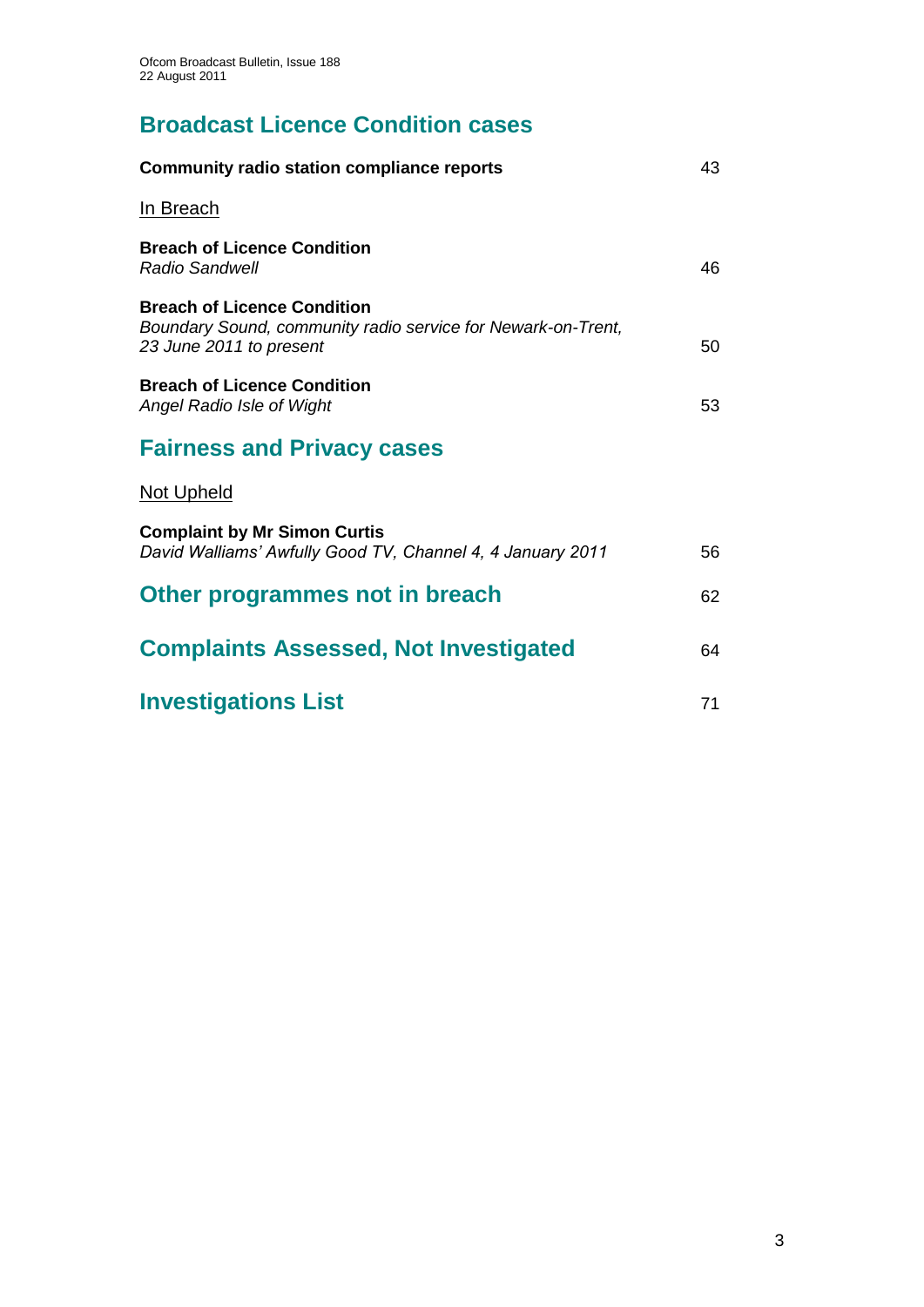# **Introduction**

Under the Communications Act 2003, Ofcom has a duty to set standards for broadcast content as appear to it best calculated to secure the standards objectives<sup>1</sup>, Ofcom must include these standards in a code or codes. These are listed below.

The Broadcast Bulletin reports on the outcome of investigations into alleged breaches of those Ofcom codes, as well as licence conditions with which broadcasters regulated by Ofcom are required to comply. These include:

- a) Ofcom"s Broadcasting Code ("the Code"), which, can be found at: [http://stakeholders.ofcom.org.uk/broadcasting/broadcast-codes/broadcast-code/.](http://stakeholders.ofcom.org.uk/broadcasting/broadcast-codes/broadcast-code/)
- b) the Code on the Scheduling of Television Advertising ("COSTA") which contains rules on how much advertising and teleshopping may be scheduled in programmes, how many breaks are allowed and when they may be taken. COSTA can be found at: [http://stakeholders.ofcom.org.uk/broadcasting/broadcast-codes/advert-code/.](http://stakeholders.ofcom.org.uk/broadcasting/broadcast-codes/advert-code/)

c) certain sections of the BCAP Code: the UK Code of Broadcast Advertising, which relate to those areas of the BCAP Code for which Ofcom retains regulatory responsibility. These include:

- the prohibition on "political" advertising;
- sponsorship and product placement on television (see Rules 9.13, 9.16 and 9.17 of the Code) and all commercial communications in radio programming (see Rules 10.6 to 10.8 of the Code);
- "participation TV" advertising. This includes long-form advertising predicated on premium rate telephone services – most notably chat (including "adult" chat), "psychic" readings and dedicated quiz TV (Call TV quiz services). Ofcom is also responsible for regulating gambling, dating and "message board' material where these are broadcast as advertising<sup>2</sup>.

The BCAP Code is at: [www.bcap.org.uk/The-Codes/BCAP-Code.aspx](http://www.bcap.org.uk/The-Codes/BCAP-Code.aspx)

d) other licence conditions which broadcasters must comply with, such as requirements to pay fees and submit information which enables Ofcom to carry out its statutory duties. Further information on television and radio licences can be found at:<http://licensing.ofcom.org.uk/tv-broadcast-licences/> and [http://licensing.ofcom.org.uk/radio-broadcast-licensing/.](http://licensing.ofcom.org.uk/radio-broadcast-licensing/)

Other codes and requirements may also apply to broadcasters, depending on their circumstances. These include the Code on Television Access Services (which sets out how much subtitling, signing and audio description relevant licensees must provide), the Code on Electronic Programme Guides, the Code on Listed Events, and the Cross Promotion Code. Links to all these codes can be found at: <http://stakeholders.ofcom.org.uk/broadcasting/broadcast-codes/>

It is Ofcom"s policy to describe fully the content in television and radio programmes that is subject to broadcast investigations. Some of the language and descriptions used in Ofcom"s Broadcast Bulletin may therefore cause offence.

1

 $1$  The relevant legislation is set out in detail in Annex 1 of the Code.

 $2$  BCAP and ASA continue to regulate conventional teleshopping content and spot advertising for these types of services where it is permitted. Ofcom remains responsible for statutory sanctions in all advertising cases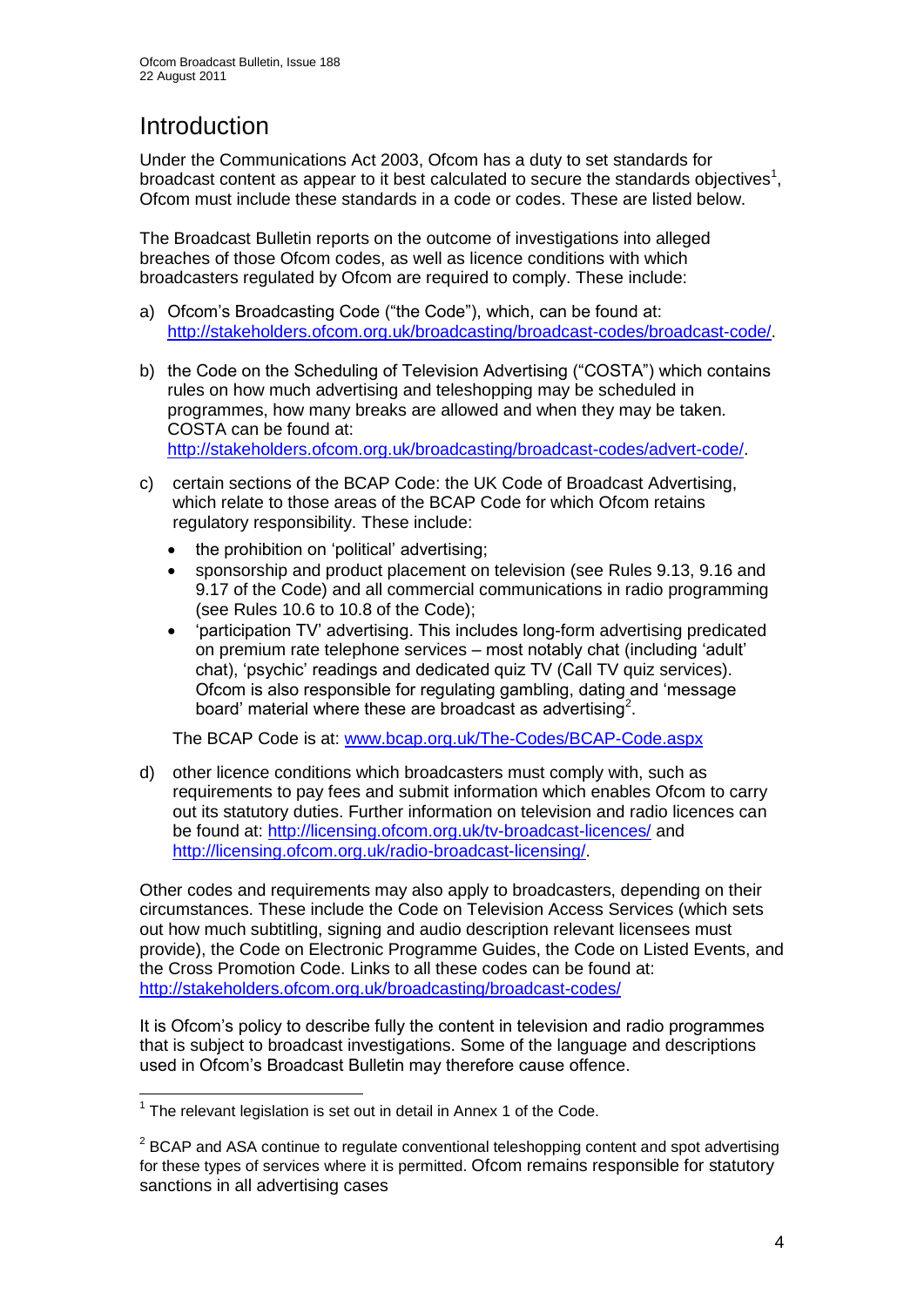# **Note to Broadcasters**

## **Pilot period: on air references to websites used for paid-for viewer participation and interaction**

In Bulletin 186<sup>1</sup>, published on 18 July 2011, Ofcom announced its intention to conduct a year-long pilot period within which websites could be referred to on air as acceptable routes of paid-for audience participation or interaction with programmes, subject to certain conditions.

We invited stakeholders to submit comments on the proposal. This note discusses the comments received and gives our response to them, and announces the revised terms on which the pilot period will now be run.

#### **The pilot period proposal: background**

Rule 9.26 of the Code states:

"Where a broadcaster invites viewers to take part in or otherwise interact with its programmes, it may only charge for such participation or interaction by means of premium rate telephone services or other telephony services based on similar revenue-sharing arrangements".

This rule seeks to ensure that paid-for audience participation and interaction takes place through a means of communication rather than merely a money transfer instrument, and helps to maintain the distinction between programming and advertising.

Ofcom's current guidance in this area<sup>2</sup> explains that these means are limited to premium-rate telephone and text messages and "apps" downloaded to mobile phones and other mobile devices.

However, in both the guidance and the Note published in Bulletin 186 we made clear that we recognised the benefits potentially offered – to both consumers and broadcasters – by converging communications platforms, devices and applications. Because of the speed of change in this area we proposed that a trial period should operate within which broadcasters could add websites as mechanisms through which paid-for participation and interaction with programmes could be offered, subject to certain terms.

#### **The pilot period proposal: terms**

1

We proposed that, during the pilot period, where an app is referred to on air as a means of paid-for viewer participation or interaction under Rule 9.26, it would also be acceptable for the broadcaster to include on air references to website interfaces or

<sup>2</sup> Available at <http://stakeholders.ofcom.org.uk/binaries/broadcast/guidance/831193/section9.pdf>

<sup>&</sup>lt;sup>1</sup> Available at [http://stakeholders.ofcom.org.uk/binaries/enforcement/broadcast](http://stakeholders.ofcom.org.uk/binaries/enforcement/broadcast-bulletins/obb186/obb186.pdf)[bulletins/obb186/obb186.pdf](http://stakeholders.ofcom.org.uk/binaries/enforcement/broadcast-bulletins/obb186/obb186.pdf)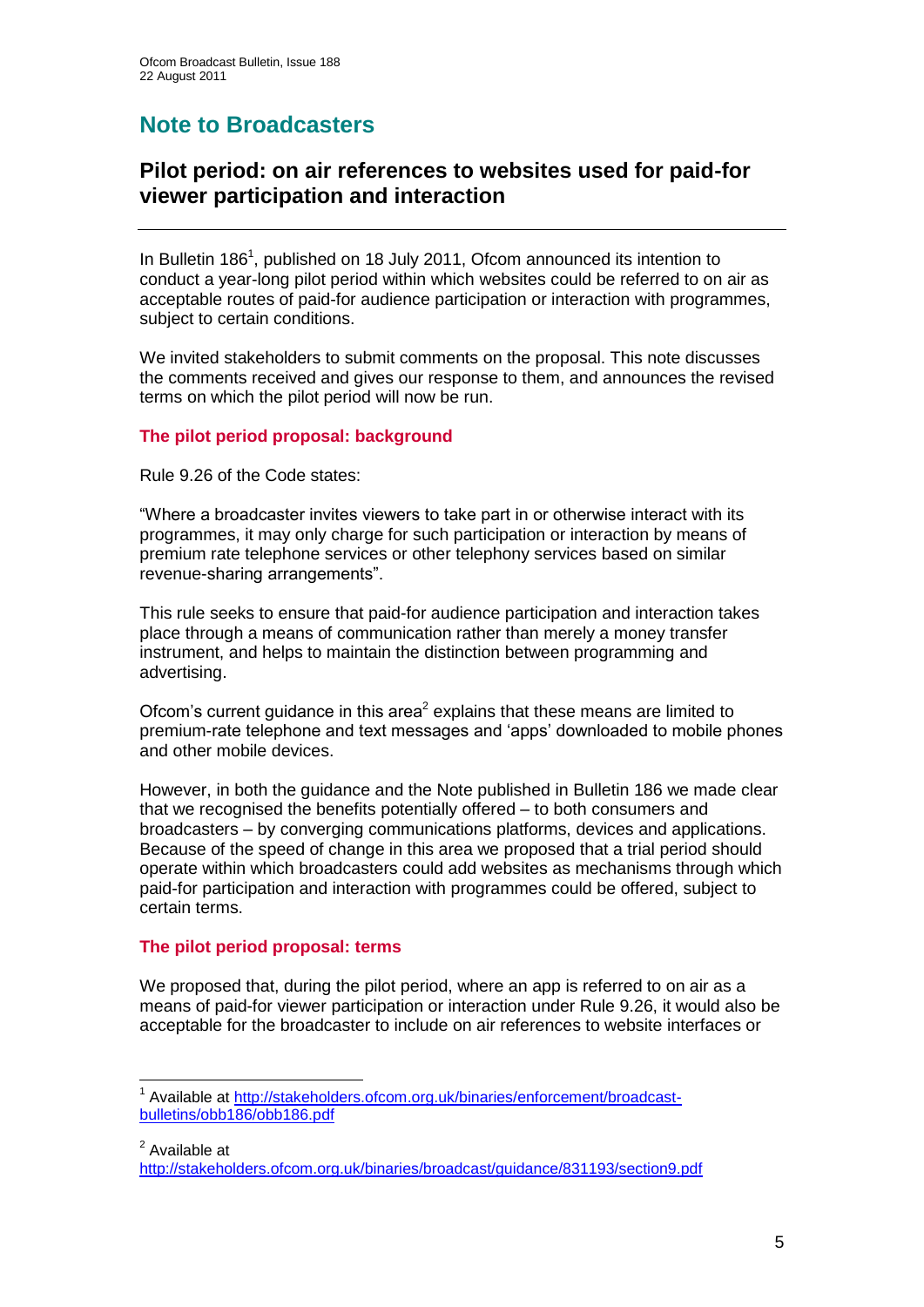webpages which are directly linked to that app as an alternative means by which the viewer can pay for the participation or interaction.

"Apps" in this context are defined by Ofcom"s guidance as "…software applications downloaded to mobile phones and related devices." We have not to date used the term to apply to applications available on websites. Therefore, our proposed pilot period was to allow a website interface to be promoted on air only where it was "directly linked" to an app downloadable to a mobile phone or related device.

Further, we also proposed that licensees **would only be able to refer on air to website interfaces or webpages directly linked to apps as routes for paid-for participation or interaction where participation also occurs through premium rate service ("PRS") entry routes.** This would ensure that third party verification (as required by the Ofcom licence condition) would apply across all means of paid-for participation.

#### **The pilot period proposal: comments received**

Seven organisations submitted comments. The seven comprised four broadcasters, one telephony company, one digital communications company and a website operator.

The comments received are set out below in four broad subject areas, with an accompanying response from Ofcom to each area.

All but one of the submissions welcomed the pilot period announcement; objections were in the main about detail rather than principle. One respondent's brief response was confined to welcoming the pilot period: the discussion below therefore relates to the remaining six submissions.

All of the responses concentrated on voting applications of paid-for viewer interaction.

#### **1) The proposed need for a link between a mobile app and a website**

The submissions generally opposed the proposed linkage, as follows:

- i) Five respondents considered that Ofcom"s proposal was too narrow and limited the intended benefit of the pilot period by requiring a direct link between a mobile/device-based app and a website. Several of these respondents indicated that website-based applications were now widely used, which may not necessarily be accessed via mobiles.
- ii) Some of the respondents referred to the proposed link requirement therefore effectively creating a need for broadcasters to commission a very basic mobile app which may have no real reason to exist other than to connect the user to the website, and to justify on air reference to a website for the purposes of the pilot, so producing an artificial result in which viewers simply ignored the app and went straight to the website.
- iii) In view of the concurrent growth of different types of apps and devices, the respondents considered that the pilot period should not be limited by means of the direct link Ofcom had proposed between a mobile/device-based app and a website. They argued that paid-for participation by any type of app would provide a simpler user experience. One respondent also pointed out that this would not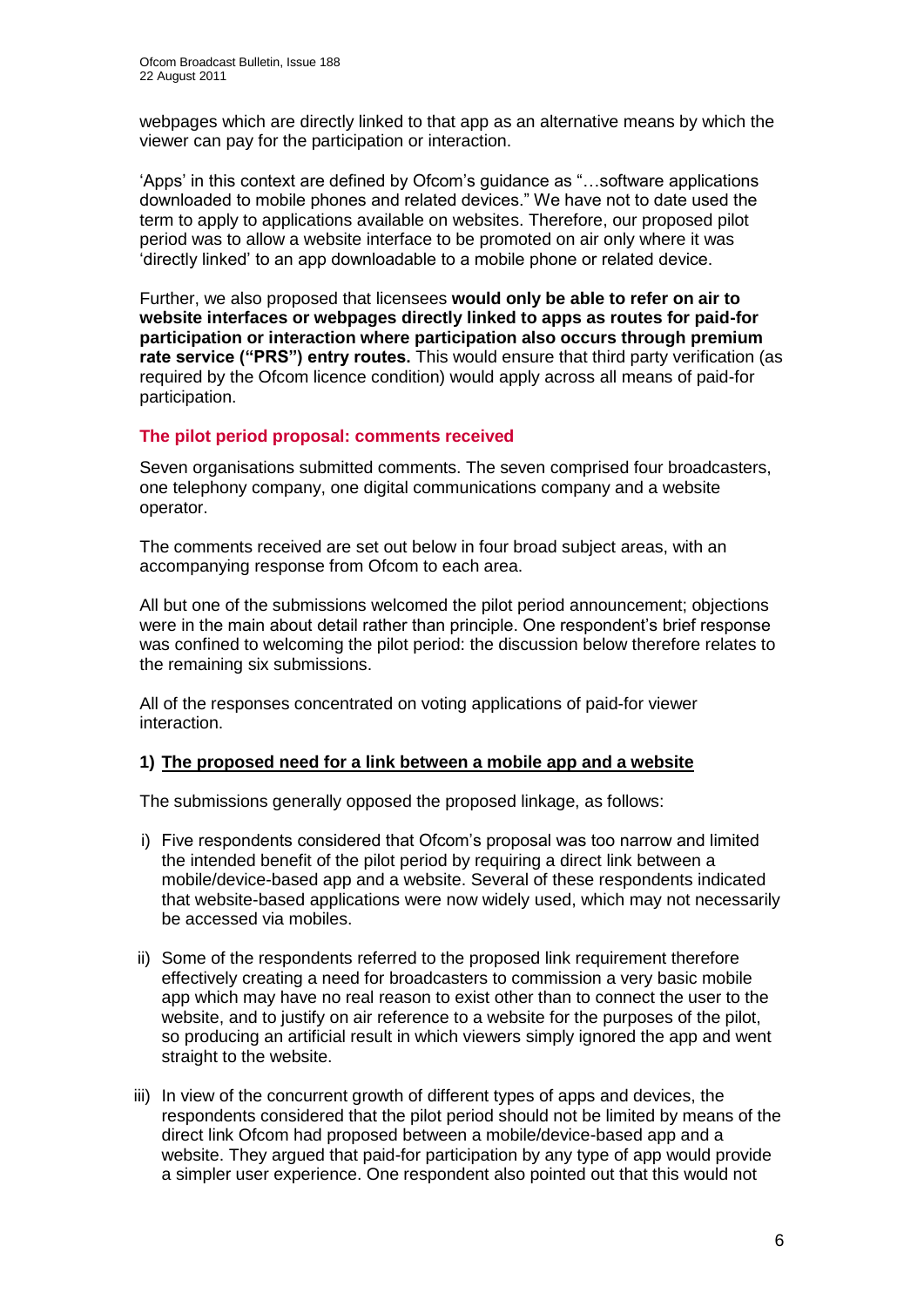create additional consumer protection risks (particularly as PRS routes would be required by the pilot and third party verification would therefore apply). Another respondent pointed out that consumer protections also already exist in this area through sale of goods and consumer protection regulation.

iv) Another respondent suggested changing the requirement to one where website interfaces or webpages should be directly linked to the *broadcaster* rather than to a device-based application.

#### Ofcom response

We recognise the speed and effect of convergence. Our concern is to balance the benefits that viewers and broadcasters can derive from a greater diversity of means for paid interaction with due protection for programmes by preventing them becoming vehicles for selling services, i.e. adopting the characteristics of advertising. In that respect, money transfer conduits such as credit cards and inter-bank transfers are hallmarks of advertising and direct response sales rather than (paid-for) communication between audience and broadcaster.

However, the characteristics and uses of telephony and the web have developed in such a way that meaningful divisions between "means of communication" and "means of payment" are now highly arguable. In those circumstances, we consider it may be a false distinction to limit the means by which viewers are able to participate to websites which are directly linked to mobile and device-based apps since viewers are unlikely to consider that there is any difference between a website which is linked to an app and one which is not.

Further, and separately, we acknowledge the point made about the ease with which an app-website link – conceptual or functional – could be minimised or side-stepped by broadcasters so rendering the linkage futile in any event. We are inclined to accept that the linkage proposed is of doubtful utility for the pilot period.

In light of those considerations, we have concluded that, during the pilot period, it would not be appropriate to limit on air references only to those websites which are directly linked to mobile and device-based apps used for those purposes. **During the pilot period, broadcasters will therefore be able to refer to any website through**  which paid-for participation may take place (see 'Finalised terms of the pilot period" below for full details).

Given that conclusion, it is not necessary to consider comments regarding the suggestion that a website directly linked to an app would offer little more consumer protection than any other website.

We consider that the proposal that broadcasters should be the linking factor would be satisfied by a broadcaster's decision to contract with any particular website operator. In relation to Rule 9.26, broadcasters are unlikely to provide on-air references to websites over which they have no control or with which they have no contractual relationship. As a result, Ofcom has also concluded that it is unnecessary to require any other direct link between the broadcaster and the website for the purposes of the pilot project.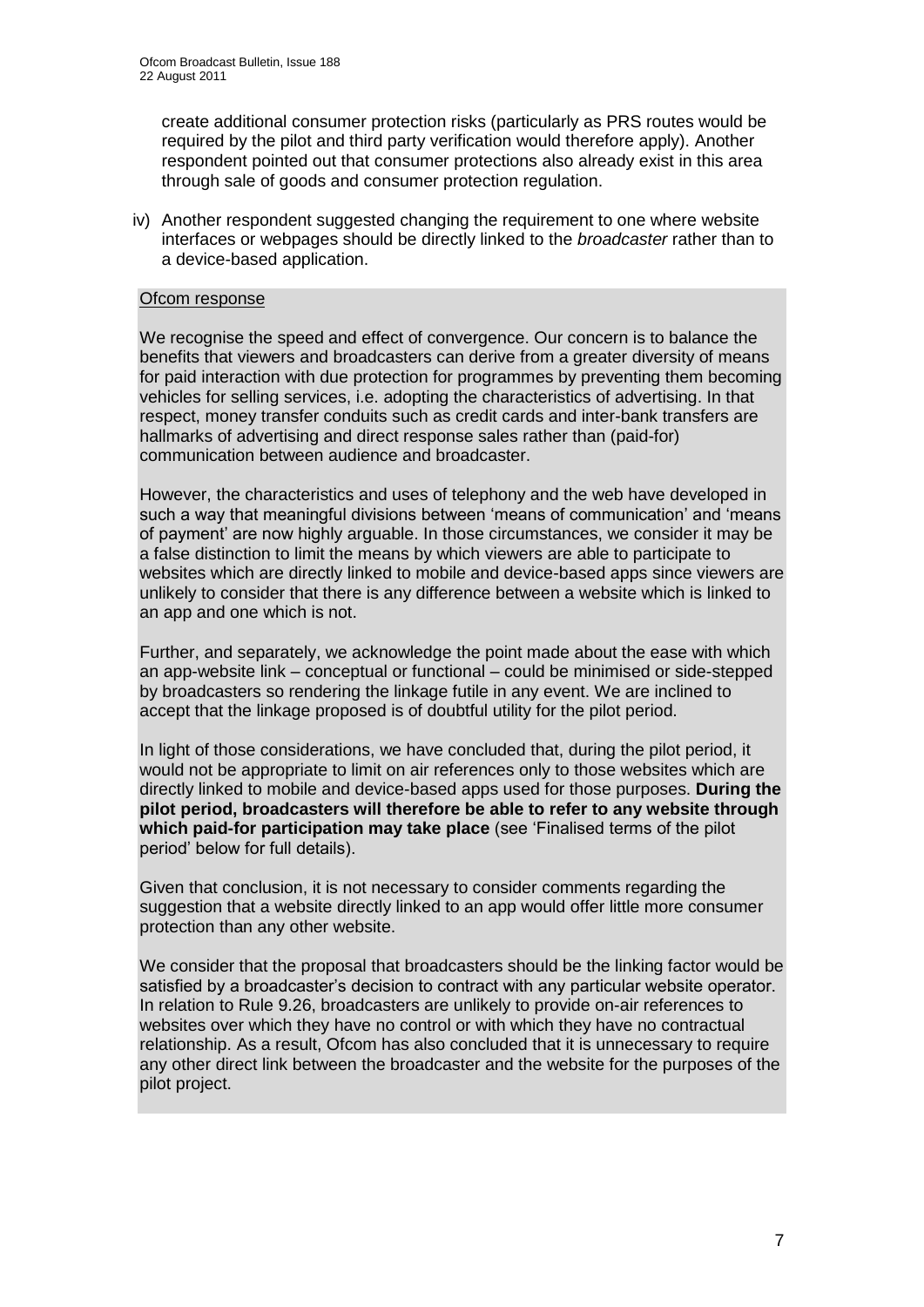#### **2) The proposed need for the use of PRS**

In our proposals, we set out our view that paid-for participation through websites should only be allowed where PRS were also offered as a means of participation. The reason for this was to ensure that third party verification, as required by the Ofcom licence condition, would apply across all routes and so reduce the risk of compliance failures in the conduct of viewer competitions and votes. The submissions on this proposal were as follows:

- i) One respondent strongly opposed this proposed requirement, describing it as "prohibitive" due to the financial implications of providing multiple routes in the case of a number of programme formats which it considered did not require a PRS route.
- ii) Another respondent said that it supported the measure, referring to the consumer protection benefits resulting from the use of PRS and the associated third party verification.
- iii) Another respondent relied in part on the third party verification imposed through the use of PRS mechanisms to strengthen its argument for allowing voting through websites unlinked to mobile or device-based apps: if a PRS entry route is included as a condition of the pilot period, the required third party verification would be carried out across all platforms, so adding to the argument for allowing voting through websites unconnected to mobile or device-based apps, since these would be brought within the system of verification.

#### Ofcom response

Ofcom imposed third party verification as an Ofcom licence condition for PRS voting and competition entry in 2008 following well publicised compliance failures. Where votes or competition entries are received by a broadcaster through PRS and other routes, the verification required for the PRS embraces the non-PRS means: the scheme as a whole must be verified to enable the integrity of the PRS system to be established.

For that reason we proposed that PRS be a condition of the pilot period in which web-based voting and competition participation is allowed. The prior evaluation of systems and their active monitoring which is required by the PRS condition assists in detecting and putting right any technical or other issues that may be present and therefore ensures that viewers can be confident that paid-for viewer participation offers a genuine ability to participate. We therefore remain of the view that the verification requirements associated with the use of PRS should apply equally to participation which is paid-for through alternative routes. During the pilot period, this can be ensured through a requirement to offer PRS as a means of participation where a website is also offered and **Ofcom is therefore maintaining this requirement.**

Ofcom wishes to clarify that it has always been intended that the pilot period will be limited **to audience voting and competition schemes** and it is for this reason that Ofcom has included the requirement for a PRS means of entry to be used in conjunction with the use of website paid-for participation. The use of PRS ensures that voting and competition schemes are administered fairly through the verification requirements imposed under the broadcast licences and it is important that such verification is assured for the protection of viewers. As a result, the promotion of paid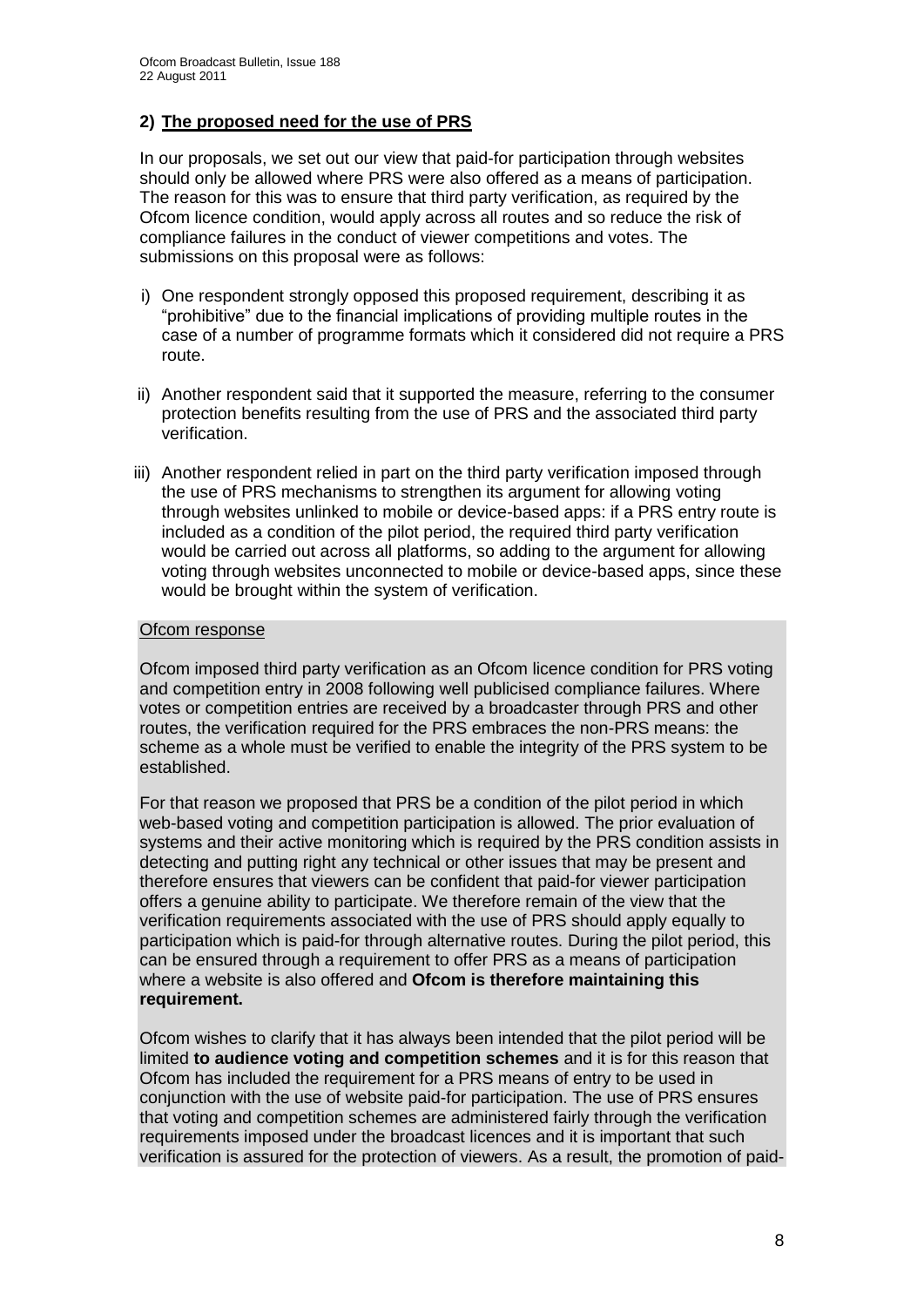for participation through web interfaces and websites will only be permitted for audience voting and competition schemes and not for other forms of participation.

#### **3) Other points made in submissions**

Respondents also made the following points in relation to Ofcom"s proposals:

- i) One respondent supported Ofcom"s overall proposal for the pilot period by highlighting the advantages of greater certainty to the viewer of the cost of interacting through non-PRS means. Premium rated voice calls (generally, calls made to 09 numbers) can be charged at much higher rates than the benchmark BT price when made from mobiles. The respondent was aware of viewers experiencing "bill shock" after placing votes via PRS routes. By contrast, the respondent referred to the viewer benefits of set price voting through apps, as would be experienced by viewers as a result of the pilot period.
- ii) The same respondent further supported Ofcom"s proposal by indicating its confidence in its ability to authenticate and audit votes cast through web-based mechanisms.
- iii) Another respondent raised a point in relation to the proposed duration of the pilot period. It suggested that where a particular voting scheme operating under the terms of the pilot was not completed by the pilot"s expiry in August 2012, Ofcom should be flexible and allow the scheme to run its course.
- iv) Another respondent took issue with the idea of a pilot period altogether. It suggested that the pace and demand for innovation was such that Ofcom should instead make a "clear and prompt statement" about the scope for the use by broadcasters of emerging proprietary platforms. It stated that what it described as Ofcom"s "tentative approach" would risk curbing an innovative, progressive sector.

#### Ofcom response

Ofcom is willing to agree in principle that where paid-for participation begins within the pilot period and operates under its terms, it may continue after the end of the pilot period and until the scheme in question has ended. However we reserve the right to find otherwise should any regulatory issues arise. (See the note further below about Ofcom"s likely actions after the pilot period).

In relation to the respondent"s view summarised at iv) above, we do not believe that the pace and demand for innovation removes the need for careful consideration of the rules and licence conditions intended to protect both consumers and programme integrity. Ofcom has proposed a pilot period in order to ensure that any issues arising can be effectively dealt with but has not, at this stage, ruled out a longer term solution.

#### **Finalised terms for the pilot period**

After careful consideration of the responses we will now operate the year-long pilot under the following terms:

 **The pilot period begins on Monday 22 August 2011 and will end on Monday 20 August 2012.**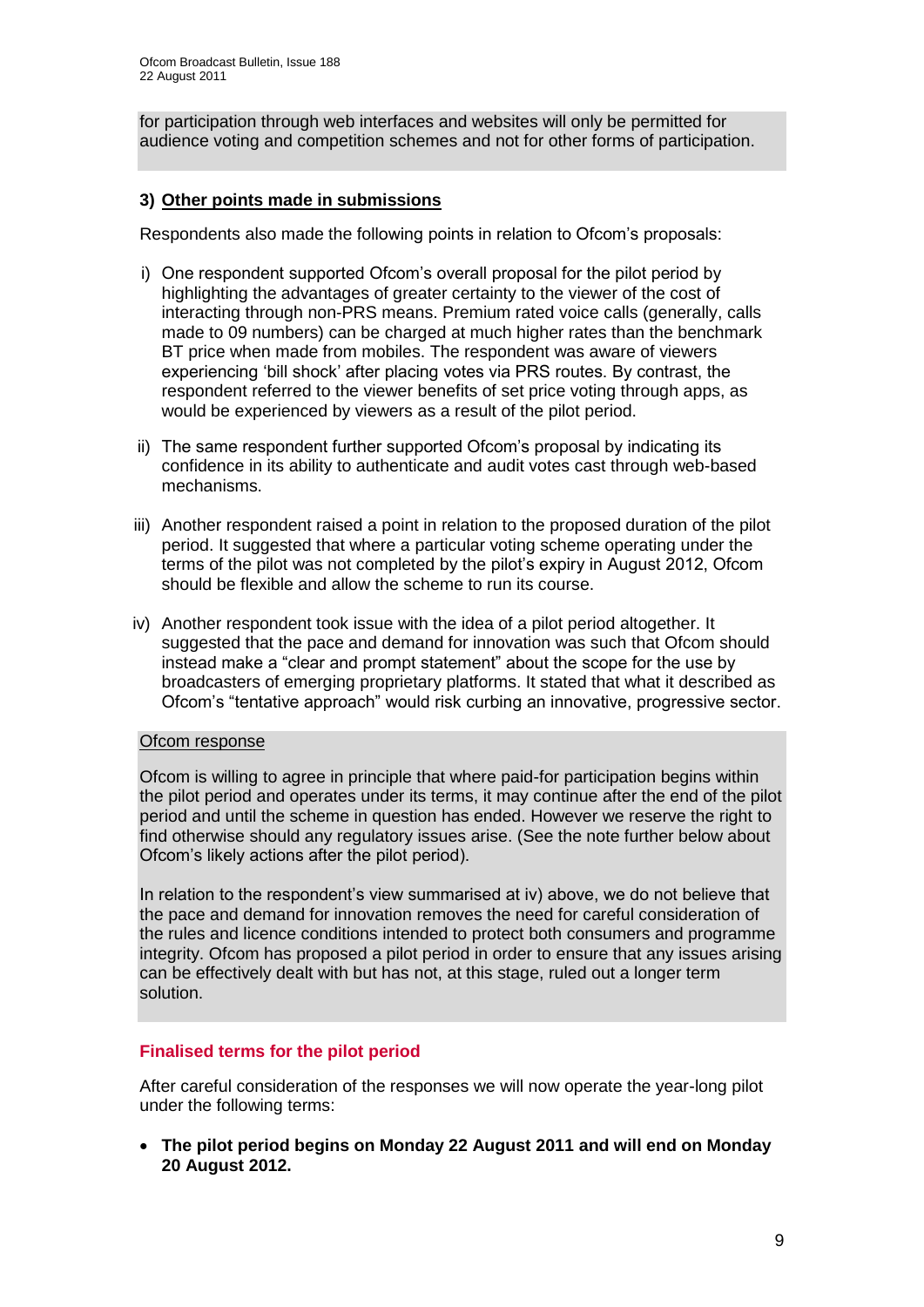**The pilot period will apply only to audience voting and competition schemes.**

The pilot period therefore does not allow on air references to websites as a means for paid-for audience interaction with or participation in programmes for any other reasons such as advice from a studio guest, submitting comments or views on news stories or taking part in TV call-ins.

- **A PRS means of entry must be one of the routes available, and third party verification will therefore apply across all available routes.**
- **Provided that all the above conditions are met, self-standing websites or apps downloadable to mobile phones and related devices, or both, may be referred to on air as means for viewers to vote or submit competition entries, subject to other relevant Code rules.**

Websites, apps and mobile devices are proprietary communication tools whose branding and web addresses amount to "products" under Ofcom"s rules (as opposed to generic means of communication such as the public telephone network). Broadcasters must be mindful of the need to ensure that **references to proprietary properties are not promotional or unduly prominent – in the context of voting shows and competitions – and must comply with Rules 9.1 to 9.5 of the Code.**

Where a vote or competition entry is free (including where no more than normal carriage cost is chargeable) any means of contact may be used: Rule 9.26 does not apply.

After the pilot period Ofcom will assess its impact and associated issues. If appropriate in the light of that assessment we may decide to undertake a more wideranging formal review of this area of the Code and its application.

Broadcasters should contact John Stables at Ofcom [\(john.stables@ofcom.org.uk\)](mailto:john.stables@ofcom.org.uk) if they have any questions about the pilot period.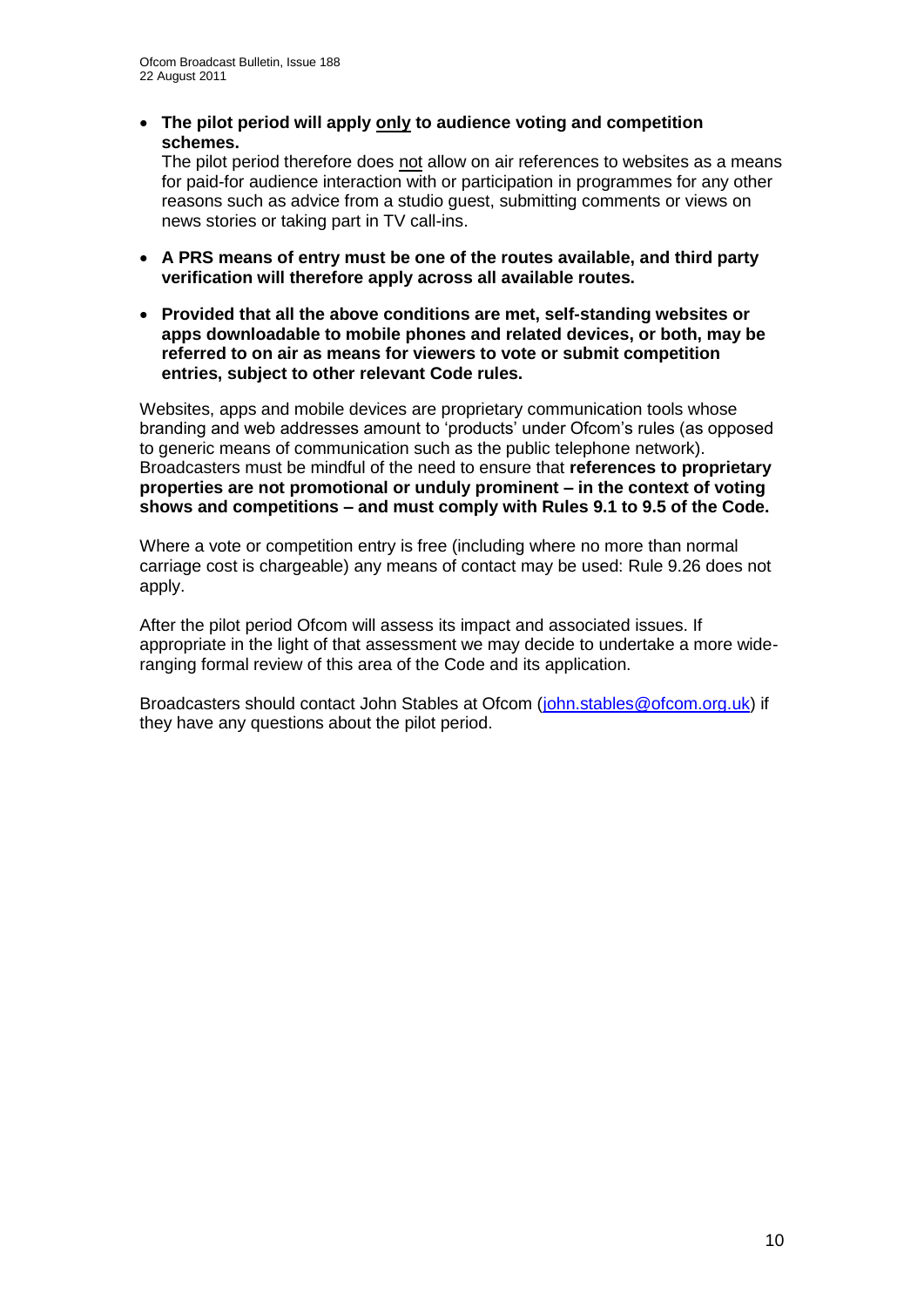# **Standards cases**

## **In Breach**

### **Various programmes**

*Believe TV, 21 and 22 December 2010, 4 January 2011 and 1 February 2011*

#### **Introduction**

Believe TV is a service which broadcasts Christian programming and is located in the religious section of the Sky electronic programme guide.

The channel broadcasts programmes which include "testimony", where members of the churches featured proclaim how health problems, financial issues or other personal matters have been alleviated through healing from a pastor or other religious leader and their faith in God. Believe TV also features other Christian programming including preaching and healing from churches in the UK and around the world. The licence for Believe TV is held by The Light Academy Limited ("the Licensee").

In January 2011 the Advertising Standards Authority ("ASA") informed Ofcom that it had written to the Licensee on 22 December 2010 regarding the broadcast on Believe TV of two programmes, featuring the "televangelist" Paul Lewis, on 21 and 22 December 2010. Both programmes featured Paul Lewis"s "Miracle Olive Oil Soap" which it was claimed has healing properties that can cure serious illnesses such as cancer.

#### *Paul Lewis Ministries,* Believe TV, 21 December 2010, 09:40

For example the following exchange took place in this programme.

- Paul Lewis: *"I told you to take a bath with one of my olive oil soaps and what happened?"*
- Woman: *"I have cancer no more".*

The ASA informed the Licensee that the broadcasts on 21 and 22 December 2010 contained similar claims by Paul Lewis to those which had already been the subject of an ASA adjudication<sup>1</sup> in May 2007. Further, the ASA advised the Licensee that Ofcom had also previously recorded breaches of the Broadcasting Code ("the Code") in relation to content containing similar claims by Paul Lewis that had been transmitted by two other broadcasters in 2008<sup>2</sup>.

In response to the ASA, the Licensee confirmed that following the ASA notification, the Paul Lewis Ministries content had been removed from its schedules as of 24 December 2010 onwards, and that in any event the content was editorial and not advertising. The ASA therefore referred the material of 21 and 22 December 2010 to

<sup>1</sup> 1 [http://www.asa.org.uk/ASA-action/Adjudications/2007/5/Deal-TV-](http://www.asa.org.uk/ASA-action/Adjudications/2007/5/Deal-TV-Limited/TF_ADJ_42553.aspx)[Limited/TF\\_ADJ\\_42553.aspx](http://www.asa.org.uk/ASA-action/Adjudications/2007/5/Deal-TV-Limited/TF_ADJ_42553.aspx)

<sup>&</sup>lt;sup>2</sup> See<http://stakeholders.ofcom.org.uk/enforcement/broadcast-bulletins/obb113/> and<http://stakeholders.ofcom.org.uk/enforcement/broadcast-bulletins/obb117/>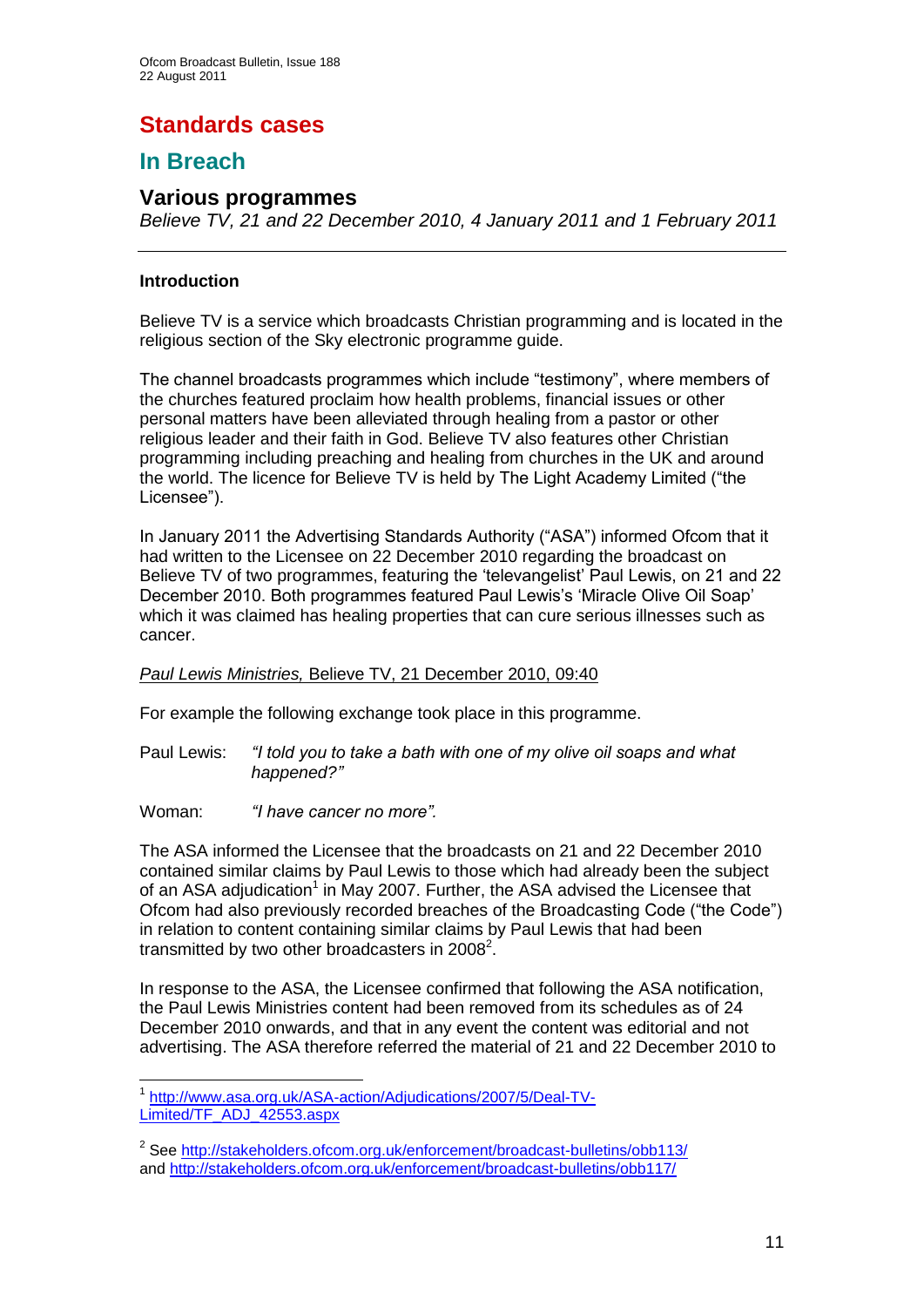Ofcom for further investigation, as well as further material broadcast on Believe TV (not featuring Paul Lewis) the ASA had recorded on 4 January 2011.

Ofcom reviewed this material and agreed with the view expressed by the Licensee to the ASA that the content being investigated in this case should be regarded as editorial and not advertising and therefore that the Code applied. Ofcom noted content featuring Paul Lewis on 21 and 22 December 2010. Further Paul Lewis content did not feature in the content broadcast on 4 January 2011 provided by the ASA nor in any material broadcast which Ofcom subsequently reviewed . However, separately Ofcom was also concerned that other material broadcast on Believe TV, on these three dates, contained examples of potentially unsubstantiated and dangerous claims about the healing of serious conditions such as infertility and cancer.

The following are examples of content, referred to Ofcom from the ASA, and broadcast by the Licensee on 21 and 22 December 2010 and on 4 January 2011:

#### *Pastor Alex Omokudu Healing Ministry Testimonies,* 22 December 2010, 10:00

A cancer healing "testimony" was made by a woman who had attended a healing by Pastor Alex Omokudu at the Victorious Pentecostal Assembly (VPA). She said she had originally collapsed with "a tumour in her head". Her relative, standing at her side, explained that after the woman with the tumour left hospital she went to the VPA and "purchased" Ribena (allegedly representing the blood of Christ) and "oil". Her relative explained that the woman with the tumour stopped taking her medication for seizures, continued to take Ribena, and that when she went for a scan she was told *"there wasn't a problem".*

#### *Bishop Climate Irungu Ministries*, 4 January 2011, 15:00

Bishop Climate Irungu spoke directly to screen and recounted healing a woman with cancer. He stated that following the healing she returned to the doctor the *"cancer had stopped growing and now it was shrinking".*

Ofcom considered that such material raised potentially serious issues under the Code. In particular, Ofcom was concerned about the risk that as a result of watching the "testimonies" and preaching, viewers with serious medical conditions would either not seek or discontinue conventional medical treatment.

Ofcom notified the Licensee, in advance of a formal investigation, to take immediate steps to ensure that the content broadcast on the service did not include similar potentially dangerous or unsubstantiated claims referred to above. Ofcom also notified the Licensee of its concerns about the apparent promotion of products such as CDs and DVDs in some of its programming. Ofcom informed the Licensee that it would be undertaking further monitoring of the service.

In addition, Ofcom noted that in the content viewed, commercial products were referred to as follows.

#### *UK World Evangelism*, 21 December 2010, 08:30

Presenter: *"I want to introduce you to some of my ministry material. And I want to encourage you to get them. You can phone to get them or get them through our website* [telephone and website details on screen]*. One of them is Sing Africa II DVD* [holds up DVD] *which just came out the*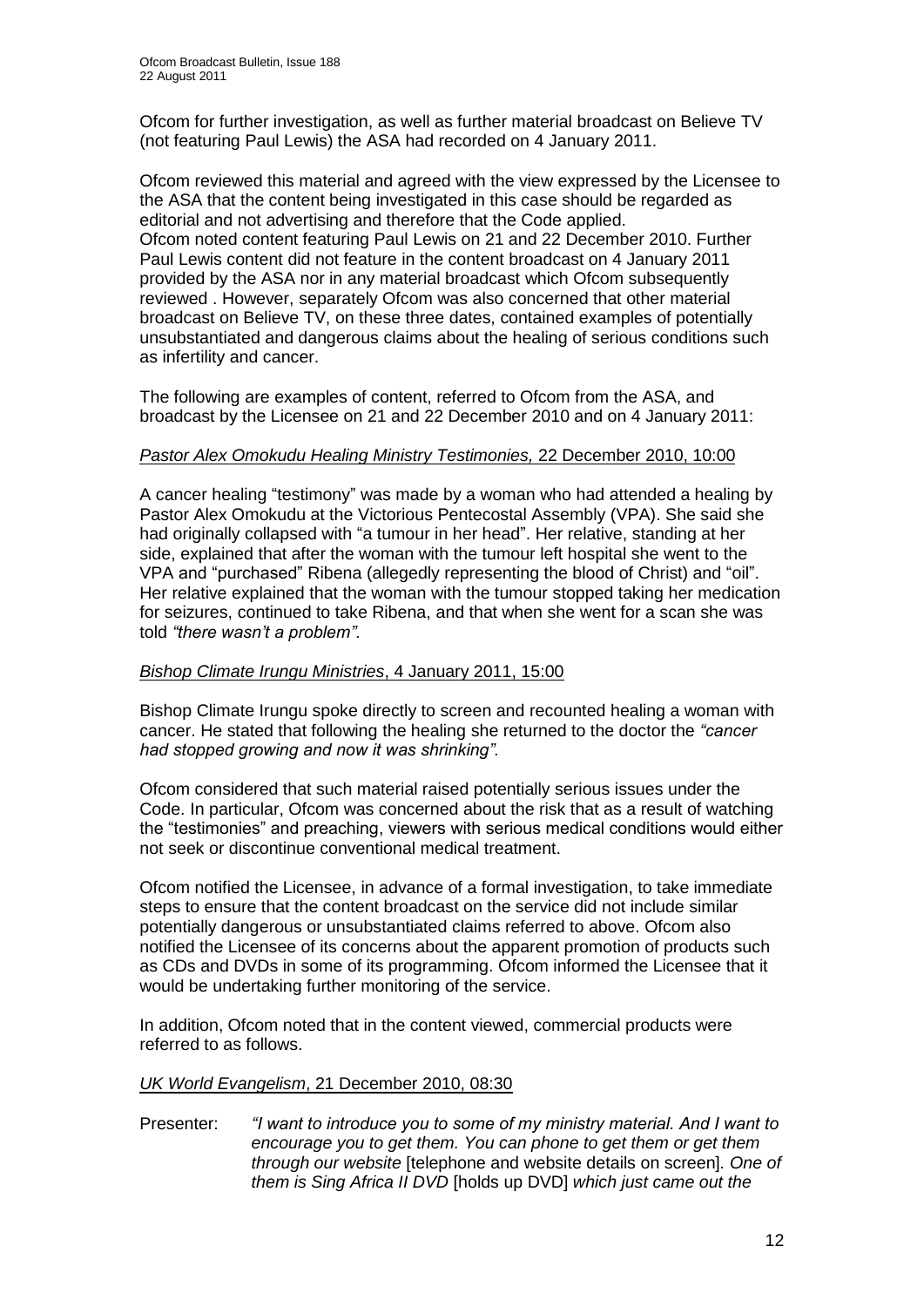*press. Why not order this. It will be a blessing to you. Sing Africa II. And be a winner. The Lord bless you as you listen to this. And also you can get this CD of Sing Africa II CD* [holds up the CD]. *If you want it in CD or DVD you can get it. Or you can get it in tape* [holds up the tape]*."*

#### *Paul Lewis Ministries,* 21 December 2010, 09:40

Paul Lewis: *"And my friend, as I go off the air I want to tell you about a book that I wrote* [holds up the book]*. It's called Walking in the Spirit. I wrote this book there in Israel on the at blue, sandy blue shore sea of Galilee, where 95% of Jesus' miracles was performed. His ministry miracle ministry was performed. And I want to tell you how to get one of this book. It will bless your soul. One of my books. Call for it. Log in on our website that's how can you get Dr Paul Lewis' book Walking in the Spirit."*

Having notified the Licensee to take immediate steps to remove potentially dangerous or unsubstantiated claims from its service, Ofcom conducted further monitoring of Believe TV on 1 and 2 February 2011. Having considered this material, Ofcom did not find any evidence of further broadcasts featuring Paul Lewis. However, on these further dates monitored (1 and 2 February 2011), Ofcom noted further broadcast content which raised similar issues under the Code to those noted in the material referred to Ofcom by the ASA, for example:

- Cancer healing "testimonies" and claims.
- Members of the congregation at the VPA claiming to give up their medication as a result of the receiving healing at the church.
- Members of the congregation at VPA claiming to have disregarded conventional medical advice and treatment in favour of healing at the church.
- Infertility healing "testimonies" and claims.
- Claims of healing of other serious medical illnesses, for example: blood pressure problems, heart disease and drug and alcohol addictions.

Ofcom therefore wrote to the Licensee on 21 March 2011 pointing to specific examples of content that raised potential issues under the Code. Ofcom invited the Licensee to make formal representations to Ofcom setting out how it considered this material complied with the following rules of the Code<sup>3</sup>:

- Rule 2.1: Generally accepted standards must be applied to the contents of television and radio services so as to provide adequate protection for members of the public from the inclusion in such services of harmful and/or offensive material.
- Rule 4.6: Religious programmes must not improperly exploit any susceptibilities of the audience.
- Rule 10.2: Broadcasters must ensure that the advertising and programme elements of a service are kept separate.

<sup>1</sup>  $3$  All references to the Broadcasting Code in this finding refer to the December 2010 Code which was in force at the time of the broadcasts.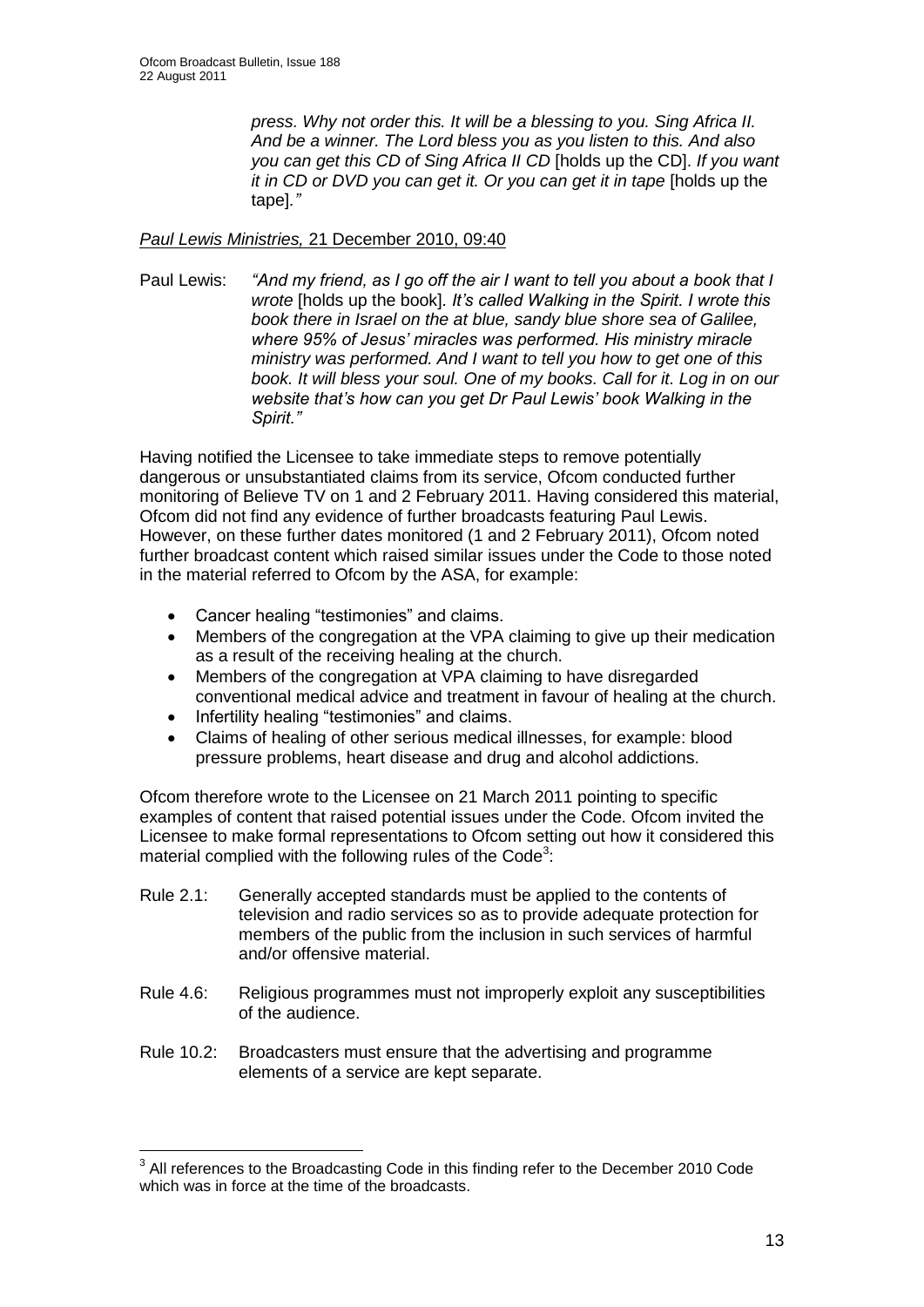Rule 10.3: Products and services must not be promoted in programmes. This rule does not apply to programme-related material.

In view of the potential seriousness of the issues involved in this case, Ofcom also required the broadcaster to attend a meeting, which took place at the end of February 2011. At the meeting the Licensee explained its general compliance arrangements going forwards and sought to reassure Ofcom that it was fully aware of its obligations as a licensee under the Code.

The Licensee also advised Ofcom that it had reviewed its approach to compliance and had employed additional staff to carry out this function in house.

#### **Response**

The Licensee did not provide formal representations in response to Ofcom"s request of 21 March 2011 for formal comments on how certain material complied with specific provisions of the Code. It did, however, provide Ofcom with general compliance guidance notes which it had prepared following its meeting with Ofcom in late February 2011. The guidance included the earlier ASA and Ofcom breach decisions relating to the Paul Lewis material broadcast on other programme services in 2007 and 2008 and a summary of other relevant rules.

#### **Decision**

Under the Communications Act 2003 ("the Act"), Ofcom has a statutory duty to require the application, in the case of all television and radio services, of standards that provide adequate protection to members of the public from the inclusion of offensive and harmful material. Ofcom also has a duty to set such standards for the content of programmes as appear to it best calculated to secure the standards objectives, including that: "generally accepted standards" are applied so as to provide adequate protection for members of the public from the inclusion of harmful material; "broadcasters exercise the proper degree of responsibility with respect to the content of programmes which are religious programmes"; and that "religious programmes do not involve any improper exploitation of any susceptibilities of the audience for such a programme."

These standards are contained in the Code. Broadcasters are required to comply with the rules in Section Two of the Code so as to provide adequate protection for members of the public from harmful material; and with Section Four of the Code to ensure that religious programmes do not improperly exploit any susceptibilities of the audience (see above for the specific provisions).

In reaching this decision Ofcom has taken account of the right to freedom of expression, as set out in Article 10 of the European Convention on Human Rights ("ECHR"). Article 10 provides for the right of freedom of expression, which provides that everyone has the right to freedom of expression including the right to hold opinions and to receive and impart information and ideas without interference from a public body, and that the exercise of this right may be subject to restrictions and conditions as are prescribed by law and are necessary in a democratic society in the interests, for example of public safety and/or for the protection of health or morals . Applied to broadcasting, Article 10 therefore protects the broadcaster"s right to transmit material, as well as the audience"s right to receive it, as long as the broadcaster ensures compliance with the Code and the requirements of statutory and common law. Therefore under section 3 (4) of the Act, Ofcom is specifically required, when performing its general duties, to have reqard (where relevant) to the need to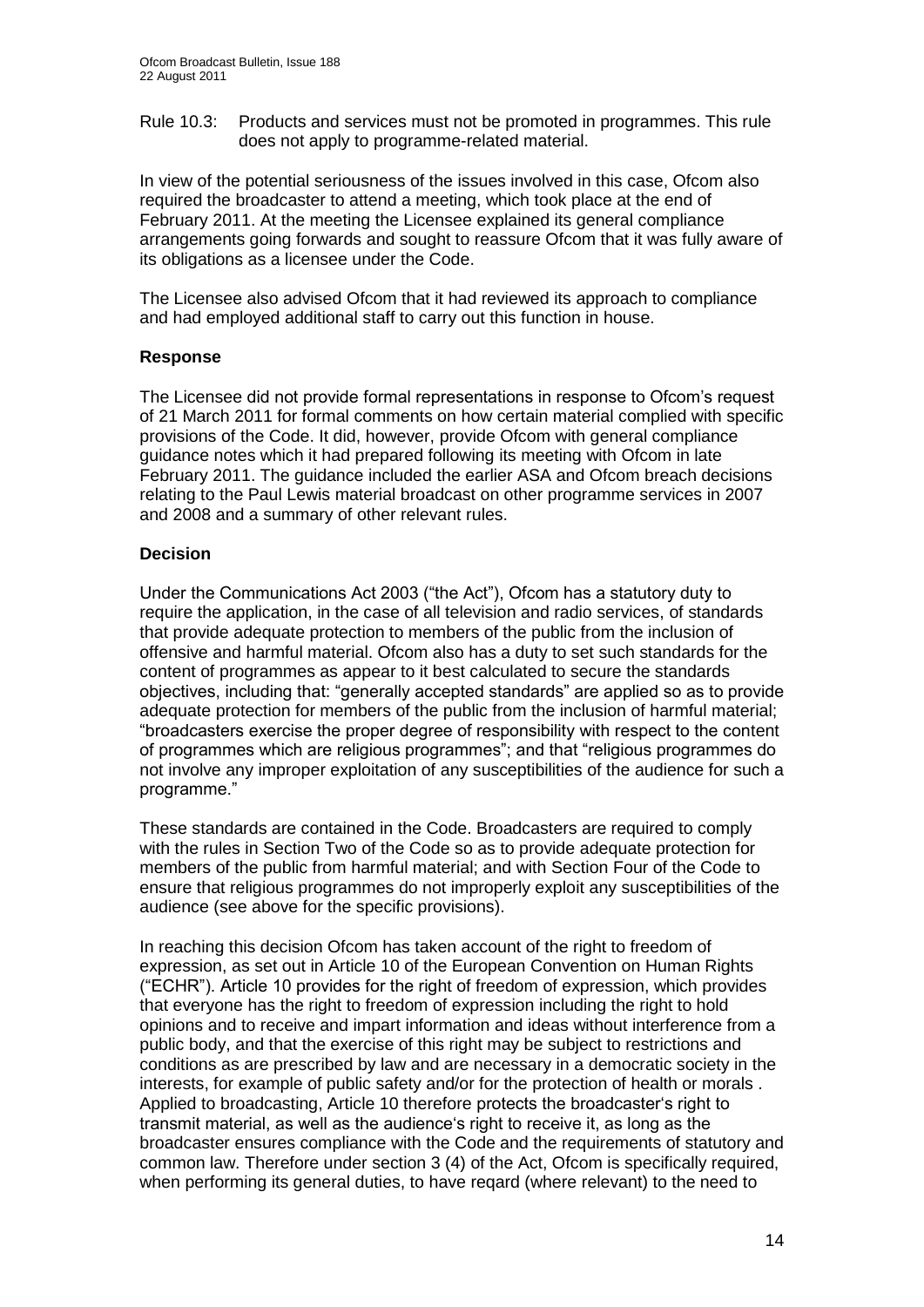secure that the application of standards that provide adequate protection to members of the public from the inclusion of offensive and harmful material is in the manner that best guarantees an appropriate level of freedom of expression.

Ofcom has also had regard to Article 9 of the ECHR which states that everyone "has the right to freedom of thought, conscience and religion." This Article goes on to make clear that freedom to "manifest one"s religion or beliefs shall be subject only to such limitations as are prescribed by law and are necessary in a democratic society in the interests of public safety, for the protection of…health…or for the protection of the rights and freedoms of others."

Broadcast content may therefore include material in which individuals express their experiences of healing through prayer and which includes religious preaching where prayer is presented as a means of supporting individuals through illness and personal difficulties. In considering this case, Ofcom has had due regard to this and taken into account that a number of people find comfort and solace from prayer or a belief in faith healing when ill or encountering personal difficulties. Prayer and faith have also been reported by some to be materially important factors in the recovery of a number of individuals from illnesses.

Ofcom"s statutory duties are not to question or investigate the validity of religious belief or its consequences but to require broadcasters to comply with the standards in the Code in order to: provide adequate protection for members of the public from harmful material being broadcast; and ensure that religious programmes do not involve any improper exploitation of any susceptibilities of the audience for such programmes.

Therefore when investigating concerns that may arise from the broadcast of content which includes "testimony" of healing of serious illnesses from believers or preachers who offer healing, Ofcom must have regard to the right to freedom of expression and freedom of religion of the broadcaster and audience, taking into account that the exercise of that right is subject to Ofcom"s various statutory duties to provide adequate protection for the public from potentially harmful material and to prevent audiences for religious programmes being improperly exploited.

However, potential compliance issues may arise under the Code where such content has the potential to lead to harm or where there is any likelihood for the content to improperly exploit any susceptibilities of the audience. In considering the content broadcast on the service Believe TV, Ofcom"s concerns focussed specifically on material that it considered to have the potential to cause harm or exploitation as a result of:

- $\bullet$  claims of healing of serious illnesses such as cancer<sup>4</sup> and other illnesses where potential conventional medical treatment may also be required but was not referred to; and
- claims that conventional medication and treatment for serious and other illnesses could be abandoned in the place of healing or non-conventional treatments such as soap, Ribena and anointed olive oil.

<sup>1</sup>  $4$  The Cancer Act 1939 (section 4) makes it a criminal offence for anyone to publish an advertisement offering to treat any person with cancer or prescribe any remedy or to give any advice in connection with treatment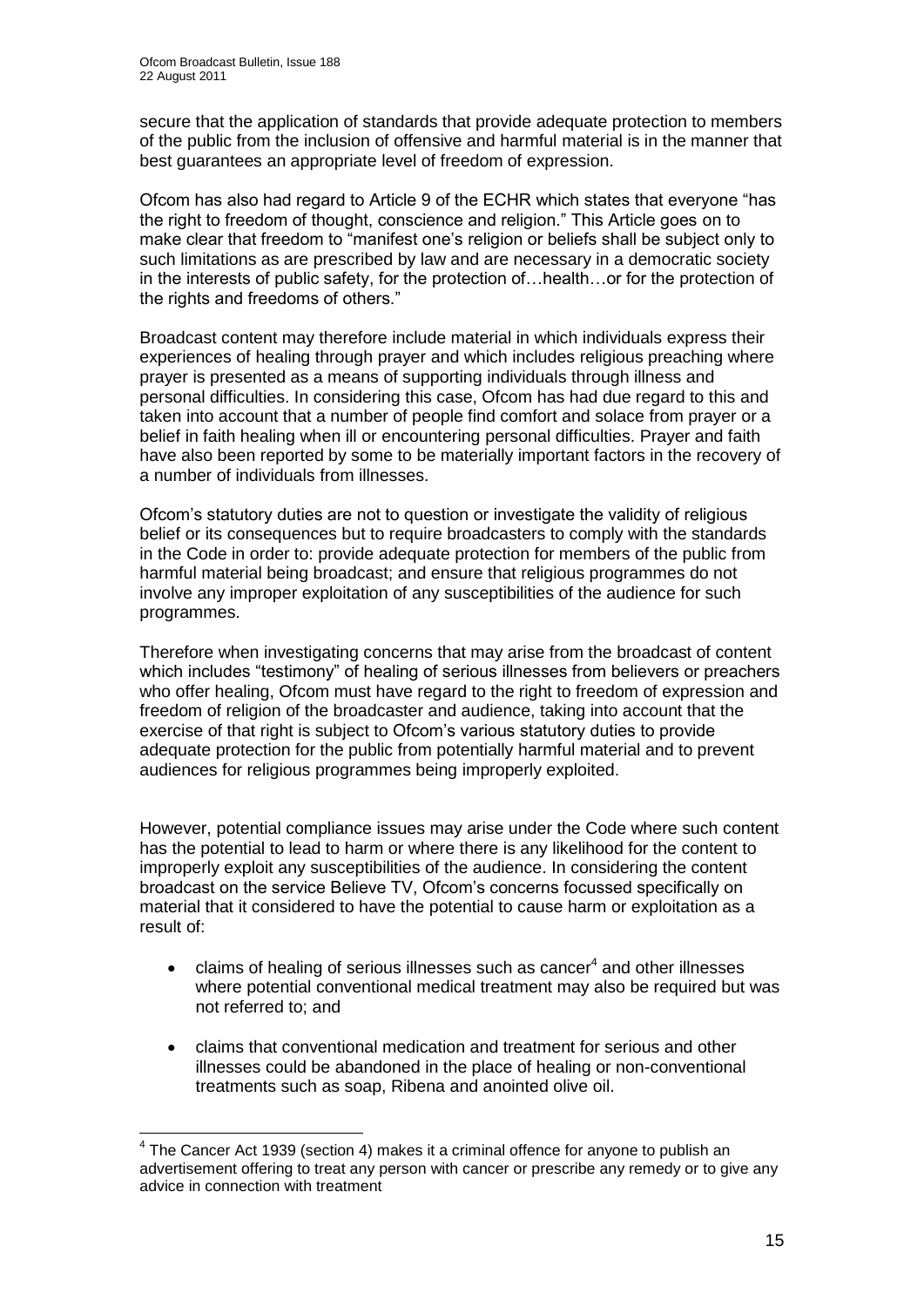#### **Rule 2.1 (protection of the public) and Rule 4.6 (religious programmes must not improperly exploit any susceptibilities of the audience)**

Rule 2.1 states that generally accepted standards must be applied to the contents of television and radio services so as to provide adequate protection for members of the public from the inclusion in such services of harmful and/or offensive material. This rule is specifically concerned with the protection of viewers from harm.

In assessing whether there was a breach of Rule 2.1, Ofcom therefore had to consider whether the "testimonies" broadcast could have encouraged viewers to believe that the illnesses featured could or should be treated through faith healing or anointment with certain products *alone*. If this was the case, there was a potential for harm because some viewers with serious illnesses - especially more vulnerable ones - may not seek, or abandon existing, conventional medical treatment on the basis of what they had seen on Believe TV. This clearly could potentially have damaging, and possibly even fatal, effects. As part of this consideration, Ofcom needed to examine whether the Licensee took any steps to provide adequate protection for viewers (who may be of the view from the content that faith healing alone can cure or treat individuals) for example by supplying appropriate information to viewers advising them to consult a qualified doctor.

Rule 4.6 states that religious programmes must not improperly exploit any susceptibilities of the audience. The Code guidance<sup>5</sup> makes clear to broadcasters that when they are soliciting a response from their audience, such as an invitation to viewers to purchase a product which claims to have healing properties, they need to take care and recognise the possible risk to audience members, particularly the vulnerable.

#### *Broadcast content*

All of the content on Believe TV was religious programming, being programmes which dealt with matters of religion as the central subject, or a significant part, of the programme.

Examples of the broadcast content

#### (1) *Paul Lewis Ministries,* Believe TV, 21 and 22 December 2010

Ofcom reviewed two examples of content broadcast on Believe TV on 21 and 22 December 2010 with specific reference to Rules 2.1 and 4.6 of the Code. These programmes featured Paul Lewis preaching directly to camera and clips of him "healing" in a church environment.

As previously noted, Paul Lewis programmes promoting "Miracle Olive Oil Soap" previously featured in an advertisement broadcast on another channel (Deal TV) $^6$ , which was found in breach of the BCAP Code in 2007; and in editorial content on two

<sup>1</sup> <sup>5</sup> <http://stakeholders.ofcom.org.uk/binaries/broadcast/guidance/831193/section4.pdf>

<sup>6</sup> [http://www.asa.org.uk/ASA-action/Adjudications/2007/5/Deal-TV-](http://www.asa.org.uk/ASA-action/Adjudications/2007/5/Deal-TV-Limited/TF_ADJ_42553.aspx)[Limited/TF\\_ADJ\\_42553.aspx](http://www.asa.org.uk/ASA-action/Adjudications/2007/5/Deal-TV-Limited/TF_ADJ_42553.aspx)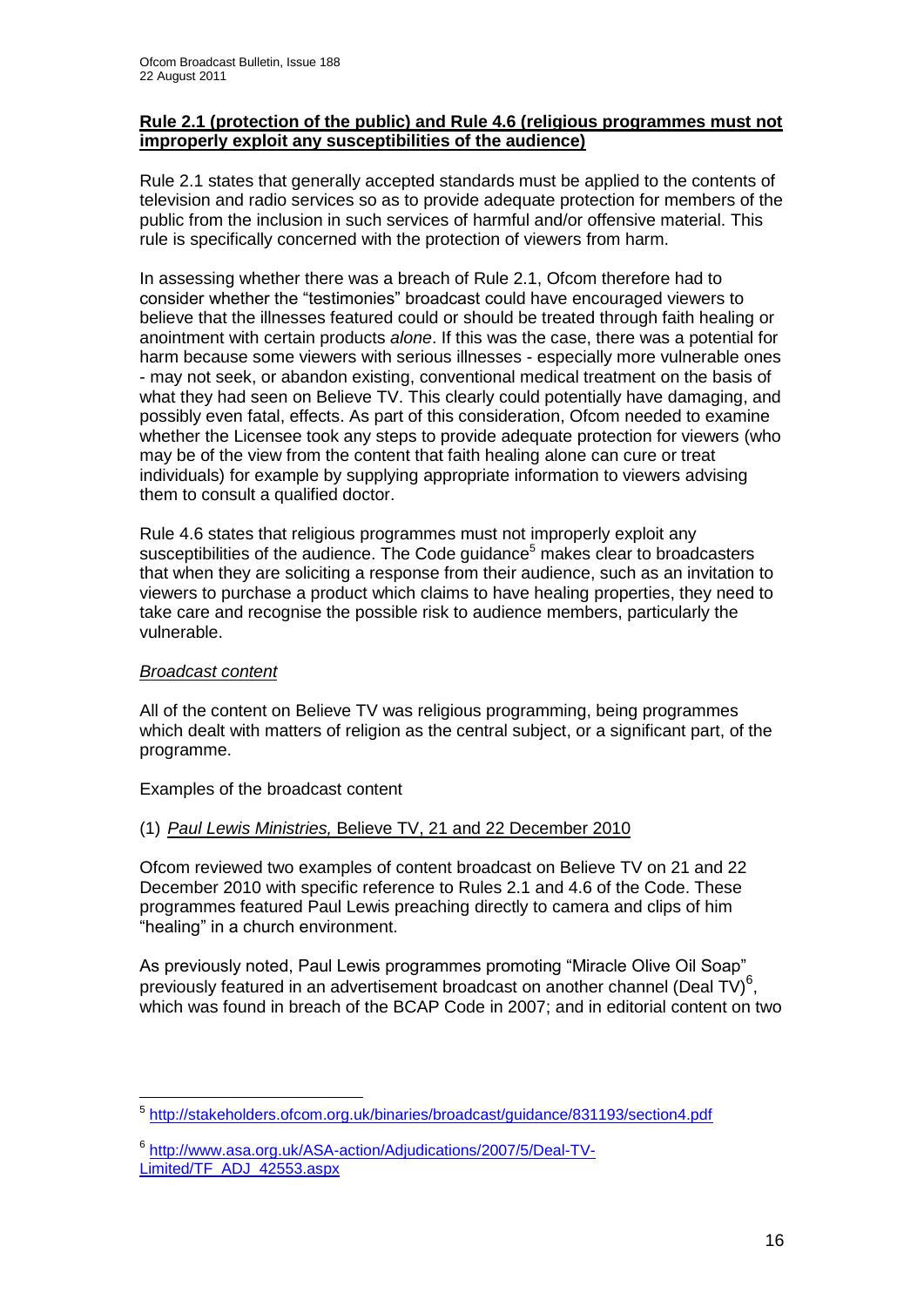other channels (Passion TV and Ben TV)<sup>7</sup> which led to a breach of Rule 4.6 of the Code in 2008 for exploiting the susceptibilities of the audience.

In the material broadcast on Believe TV, Ofcom noted members of the church speaking to Paul Lewis about the "healing" they experienced after using a product endorsed by him also referred to as "Miracle Olive Oil Soap". This product, and its associated healing, was available to viewers by ringing a telephone number promoted on screen at the same time. Examples of references made to the healing properties of the product are detailed below:

#### Believe TV, 21 December 2010

[A female member of the congregation stated]: *"Dr Paul Lewis came and he told me to take a bath with one of his olive oil soaps...I have no cancer no more".*

Believe TV, 22 December 2010 [Paul Lewis speaking to a woman with diabetes and receiving kidney dialysis]:

*"God is going to heal your body. God will give you brand new kidneys without an operation. I want you to take a bath with this soap tonight...your diabetes is going to be healed"* and;

[A second female member of the congregation stated]:

*"I used that soap last night. My left arm was bothering me and my lower back. I used that soap and the pain just went away".*

Ofcom noted that the above testimonies were presented in such a way so as to clearly encourage viewers to believe that the "Miracle Olive Oil Soap" alone could heal serious illnesses, including cancer, kidney failure and diabetes and that conventional medical treatment of the illness was not required for this healing to take place, for example: *"God will give you brand new kidneys without an operation...your diabetes is going to be healed"*.

In addition, Ofcom also noted that, during the broadcast on 21 December, Paul Lewis was featured speaking directly to camera saying:

*"…there is a lady watching. Her name is Michelle...you are sick in body. Why don't you call me? Let me send you my Miracle Olive Oil Soap. Let the Lord work a miracle in your life...reach out your hands towards my hands. Let me pray with you."* An on-screen caption stated *"Call Now For Your FREE Miracle Olive Oil Soap Inside UK* [freephone number] *Outside UK* [local rate number]"

*"there is a woman right now...you are three months behind your mortgage and you feel like they are going to take your house. No they won't. I promise you they won't. Why don't you pick up the phone and call me. Call that toll free number. Let me rush you my Miracle Olive Oil Soap."* An on-screen caption stated *"Call Now For Your FREE Miracle Olive Oil Soap Inside UK*  [freephone number] *Outside UK* [local rate number]"

1

<sup>&</sup>lt;sup>7</sup> See<http://stakeholders.ofcom.org.uk/enforcement/broadcast-bulletins/obb113/> and<http://stakeholders.ofcom.org.uk/enforcement/broadcast-bulletins/obb117/>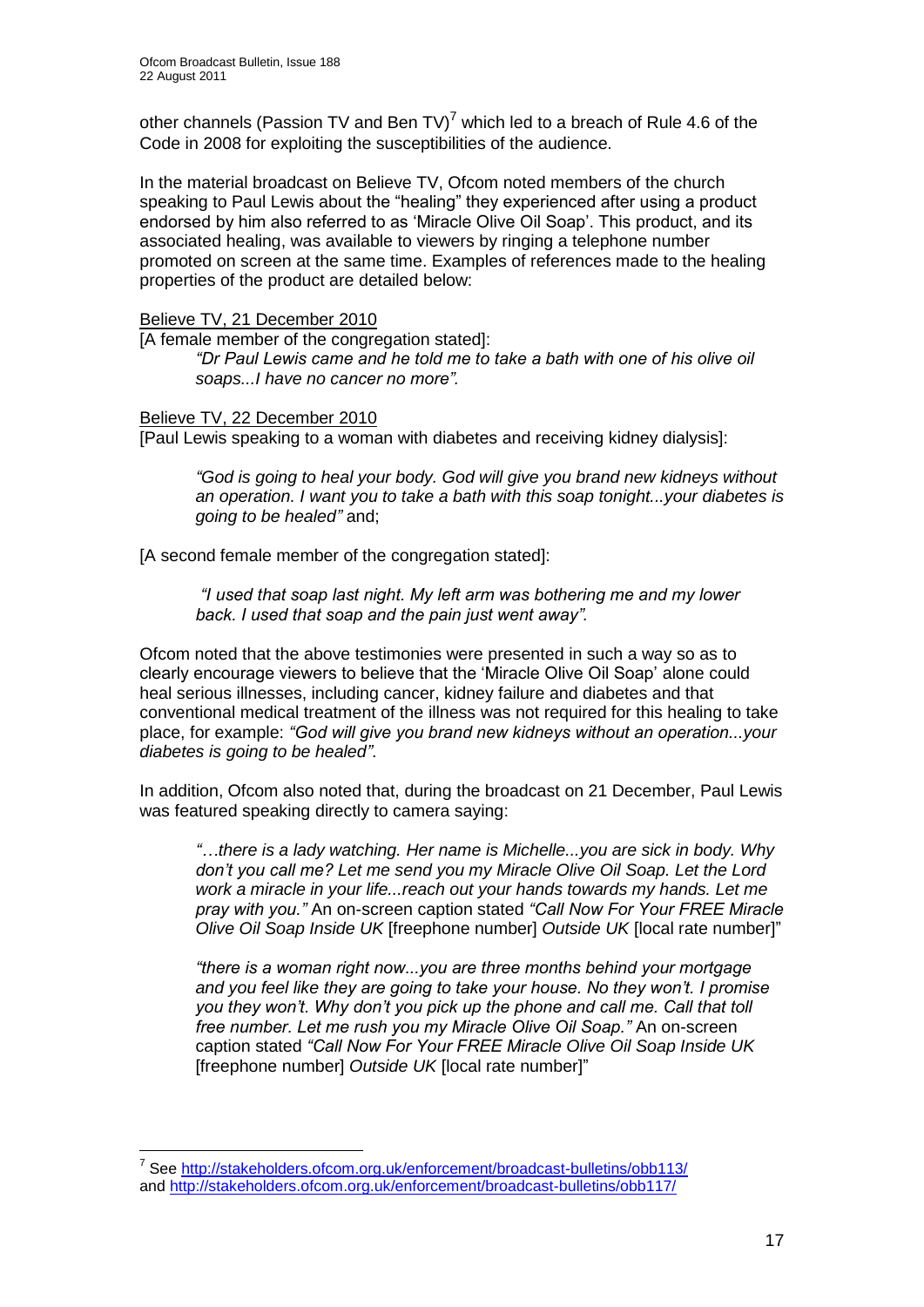The content broadcast on Believe TV on 21 and 22 December 2010 clearly stated that healing could, and indeed would, take place should viewers obtain the product being promoted on screen by calling the on-screen number.

#### (2) Other content on Believe TV, 21 and 22 December 2010, 4 January and 1 February 2011

Whilst viewing the Paul Lewis material, Ofcom also noted other content on Believe TV that raised potential issues under Rule 2.1 and Rule 4.6 of the Code. This included programme content featuring "testimonies" with Pastor Alex Omokudo from the Victorious Pentecostal Assembly (VPA), a church in London, and a programme featuring healing preaching from Bishop Climate Irungu. Some illustrative examples of this content are set out below:

#### *Pastor Alex Omokudu Healing Ministry Testimonies*

#### Believe TV, 21 December 2010, from 17:20

A healing "testimony" was presented by a man who said he had been diagnosed with a terminal brain tumour and had two years to live. He said he came to the VPA at that time and Pastor Alex Omokudu said he would live. His daughter asked him what did he use and he said: "I use olive oil". In response Pastor Omokudu commented: *"We have the answer. Doctors do not have the answer – we have got the answer. We have got the answer to healing"*.

#### Believe TV, 22 December 2010, 10:00

A cancer healing "testimony" was made by a woman who said she had collapsed with *"a tumour in her head"*. Her relative, standing at her side, explained that after the woman with the tumour left hospital she went to VPA and "purchased" Ribena (allegedly representing the blood of Christ) and "oil". Her relative explained that the woman with the tumour stopped taking her medication for seizures, continued to take Ribena, and that when she went for a scan she was told *"there wasn't a problem".*

#### Believe TV, 1 February 2011, 01:10

A "testimony" from a woman was broadcast in which she explained her medical history of *"pressure"* and *"pain"* and her need to take prescribed medications *"to reduce pressure and to sleep".* The woman held up the bag of tablets and stated: "since I came to VPA I have never taken any of these tablets". This clip was repeated several times on this date.

#### Believe TV, 1 February 2011, 01:34

A "testimony" was broadcast from a man who was told he had cancer. He said he visited Pastor Alex Omokudu and started *"drinking Ribena and oil"*. He said: *"the results of tests say I am now clear."* Pastor Alex Omokudu responded: *"Cancer free, cancer free, cured cancer again. This is a miracle. It will never come near you again. Cancer free."*

#### Believe TV, 1 February 2011, 06:48

A "testimony" was broadcast from a woman who had experienced *"kidney and heart problems and hypertension"* who said she was healed of these medical conditions at VPA.

#### Believe TV, 1 February 2011, 06:48

A "testimony" was broadcast by a woman experiencing pain in her knee and lower back. She stated that she was *"not going to go to the GP"* and would take the *"anointing oil"* instead. She said the next day her pains had gone.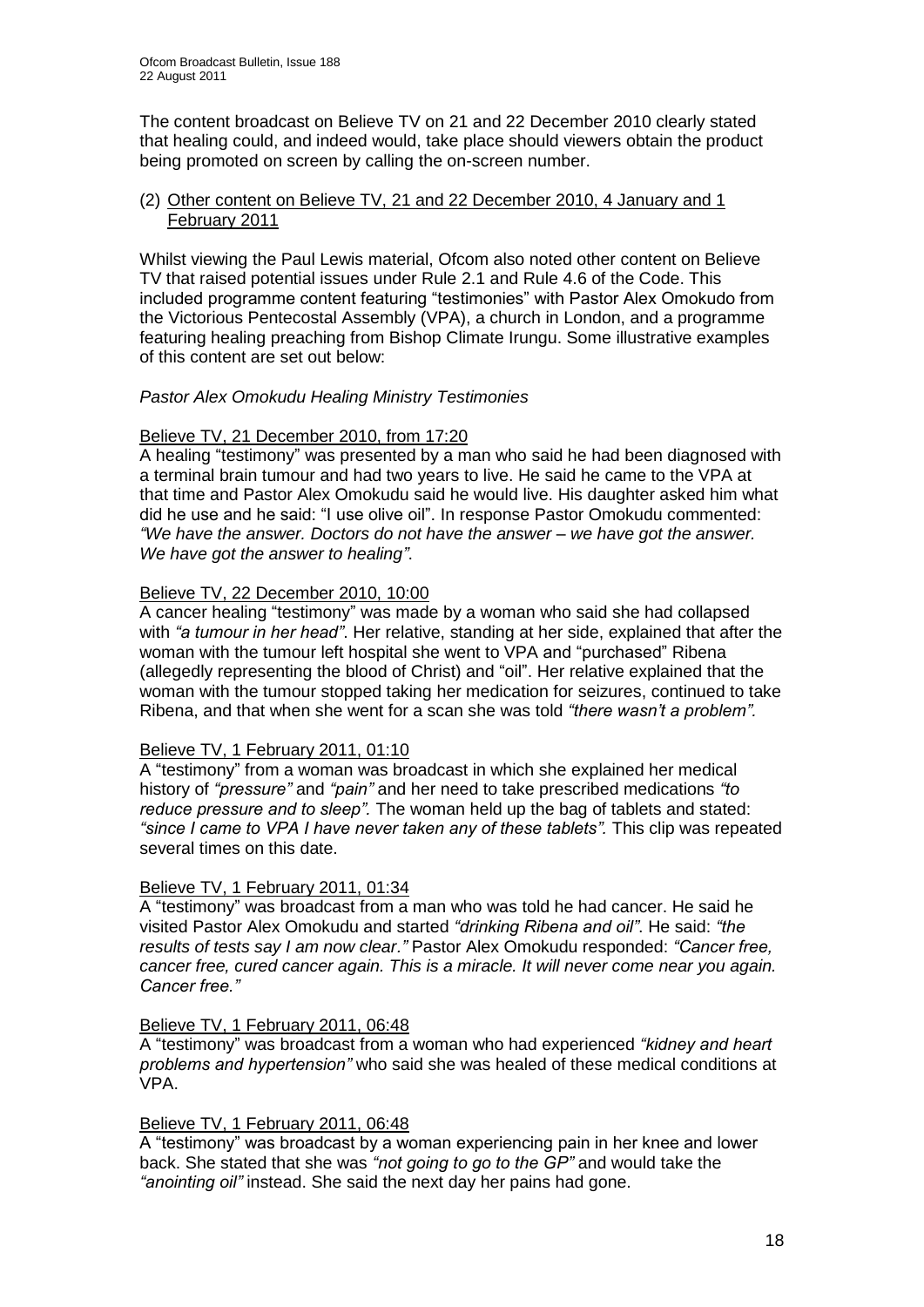#### *Bishop Climate Irungu Ministries*

Ofcom also noted that output broadcast on 4 January 2011 and 1 February 2011 featured Bishop Climate Irungu speaking directly to camera and recounting incidences of his healing. He encouraged viewers throughout the broadcast to call an on-screen number to a *"prayer line"* and they would receive healing.

#### Believe TV, 4 January 2011, 15:21

Bishop Irungu called on any person viewing with *"an abnormal growth growing out of their body"* to call the prayer line immediately and he would "command" the body to *"function...properly"* and the growth to die. He also recounted healing a woman with cancer and when she returned to the doctor the *"cancer had stopped growing and now it was shrinking"*.

#### Believe TV, 1 February 2011, 03:19

Bishop Irungu has "premonitions" of illnesses being experienced by viewers who are watching and encourages the viewers to call two onscreen numbers. Bishop Irungu states:

- *"A lady...with a cyst of her ovaries. God is healing you tonight"*
- *"Someone... with an alcoholic problem. Call that number. I am going to give you deliverance."*
- *"A woman...addicted to drugs and smoking. Call that number right now."*
- *"High blood pressure, leukaemia...I want to pray with you...call the number. Do not delay."*

With reference to the Paul Lewis, Pastor Alex Omokudu and Bishop Climate Irungu examples detailed above, Ofcom concluded that all of this material was intended to demonstrate to viewers that the healing or treatment of very serious illnesses, including cancer, could be achieved exclusively through healing provided by a product such as soap, Ribena or oil and/or through contacting a prayer line or by Pastor Alex Omokudu or Bishop Irungu. In summary, the "testimonies" and healing examples set out above included:

- numerous references to healing cancer, or illnesses presented as cancer, through faith healing or anointed products such as "Miracle Olive Oil Soap", oil and Ribena alone;
- statements, from some of those providing "testimony", that prescribed medication would no longer to taken (see 22 December 2010 at 10:00); or they would not be *"going to the doctor"* in favour of healing from the church (see 1 February 2011 at 06:48;
- references which endorsed faith healing over conventional medical treatment for example, Dr Alex Omokudu: *"doctors do not have the answer – we have the answer*"(21 December 2010 at 17:20); and
- suggestions that conventional medical treatment would not even be required if the product was used such as, Paul Lewis: *"God will give you brand new kidneys without an operation...your diabetes is going to be healed".*

#### *Ofcom's findings*

Ofcom therefore considered whether the Licensee had taken any appropriate steps to provide the audience with adequate protection from harm, as required by Rule 2.1 when broadcasting this content on its service.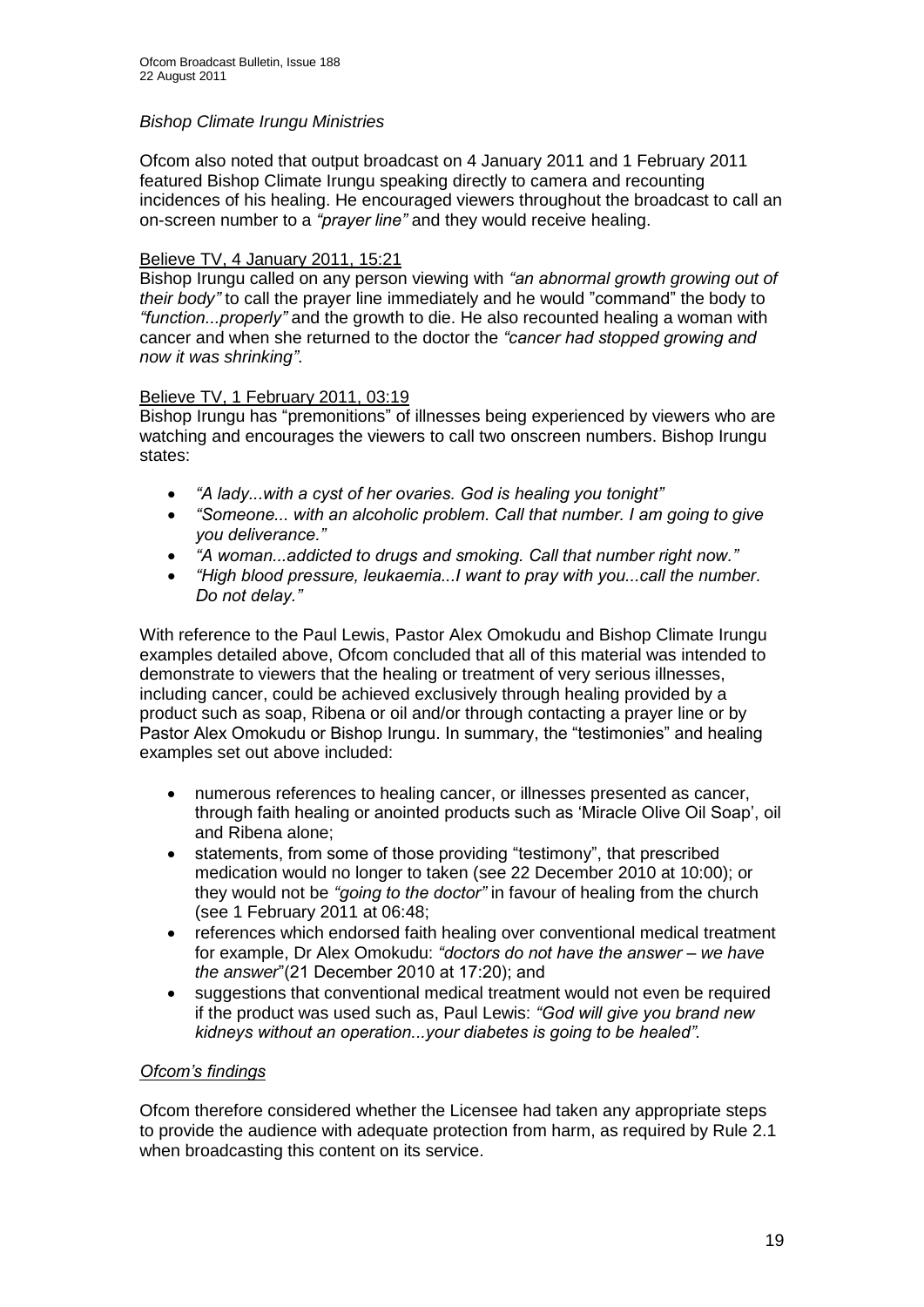Ofcom considered this was especially important when considering cancer healing claims because Section 4 of the Cancer Act 1939 makes it a criminal offence for anyone to publish an "advertisement" offering to treat anyone with cancer or give any advice with the connection or treatment of cancer. Whilst the editorial content on Believe TV may not be interpreted strictly as an "advertisement", the existence of such a crime on the statute book highlights that Parliament considered the public provision of any advice on how to treat cancer to be in a special category, and therefore that it should be tightly regulated in the public interest and only made by those specially authorised to do so.

Having reviewed all of the content extensively, Ofcom could not identify any steps that the Licensee had taken to place a caveat around the claims for faith healing, or provide information to put the claims into any form of context and therefore provide adequate protection to viewers. How such adequate protection might be achieved is an editorial matter for the individual broadcaster. However, Ofcom noted for example that there were: no references for the need for people with any potentially serious illness to consult a doctor; nor any advisory text on-screen suggesting to viewers that they should seek medical advice before abandoning prescribed medicines; nor any examples where it was made clear that individuals making "testimonies" of healing had continued or were continuing to receive conventional medical treatment for serious illnesses.

It is Ofcom"s conclusion therefore that some viewers may have reasonably understood that serious medical conditions could be healed through faith healing or healing with special products alone and that conventional medical treatment could be abandoned or not even sought in favour of faith healing or special products alone.

Given that some viewers who may have watched this material may also have been suffering from serious medical conditions, and were therefore likely to be in a vulnerable state, Ofcom also concluded that this material clearly had the potential to cause harm, and possibly very serious harm. In view of the fact that the Licensee did not take steps to provide viewers with adequate protection from this potential harm by providing any context to the claims made, Ofcom concluded that the Licensee did not apply generally accepted standards. Rule 2.1 was therefore breached.

With reference to Rule 4.6, Ofcom noted that the Paul Lewis content clearly presented to viewers that healing occurred, or would take place, directly as a result of the purchase and use of "Miracle Olive Oil Soap". Further, those giving "testimony" at the VPA stated that their healing came about through attendance at the church with Pastor Alex Omokudu and through the purchase of products such a Ribena (representing the blood of Christ) and anointing oil.

In addition, Ofcom noted that the examples of material featuring Bishop Climate Irungu encouraged viewers to call a prayer line and healing could, and indeed would, take place if the viewer telephoned the on-screen number. For example, during a programme broadcast on 4 January 2011, Bishop Irungu offered anointment to a man with *"an abnormal growth on his neck"* and called on any other person viewing with *"an abnormal growth"* to call the prayer line and he would offer anointment to make the body *"function...properly"*.

In Ofcom's view this material was aimed, in particular, at potentially vulnerable viewers such as those in financial difficulties or experiencing serious illness and had the potential to improperly exploit their vulnerability. In addition the cumulative effect of the repeated "testimony" or healing related to the examples broadcast in these programmes on Believe TV was significant, especially for vulnerable viewers. This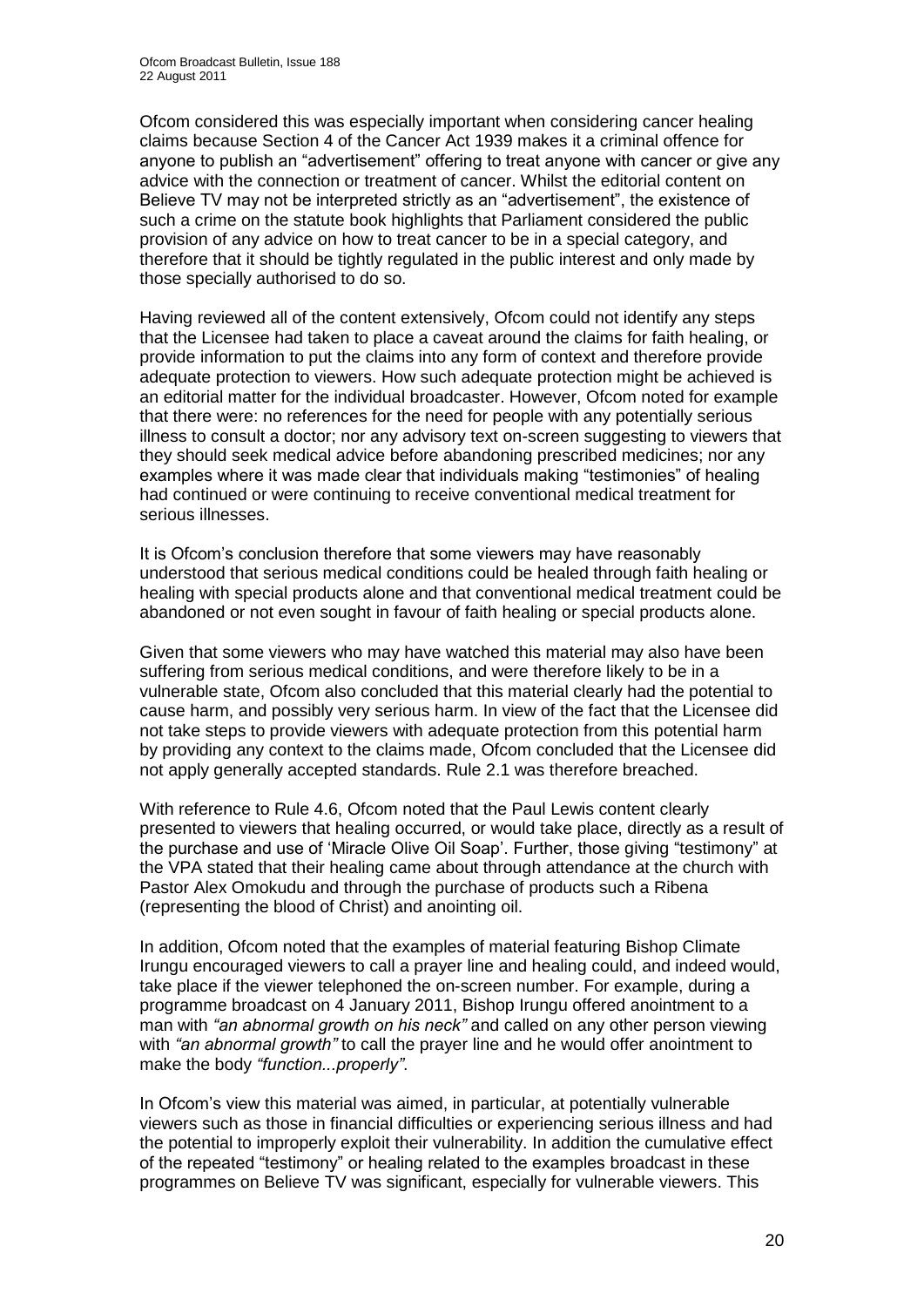was all the more notable because, as already detailed above, the broadcaster did not provide any additional information to viewers to seek medical advice or to maintain medical care whilst receiving faith healing and the self selecting audience of Believe TV, given that it is a religious service, were less likely to question the content broadcast and be susceptible to the claims presented.

Consequently, potentially vulnerable viewers who may have been in the audience, were left with the repeated impression, through the "testimony" and preaching broadcast on the service, that healing of serious medical conditions could, and would, take place if the promoted products such as soap, oil and Ribena were acquired, or if telephone calls were made to a prayer line or when attendance at the church took place. Further, the claims made in the programmes were not supported or substantiated by any form of objectively verifiable evidence.

Given that the content was also soliciting a response from viewers and such individuals experiencing serious illnesses may be vulnerable to the healing claims being made, Ofcom concluded that there was a material risk that susceptible members of the audience may be exploited by the material broadcast on Believe TV. This was a breach of Rule 4.6.

#### **Rule 10.2 (the separation of advertising and programme elements) and Rule 10.3 (the promotion of products during programmes)**

One of the fundamental principles of European broadcasting regulation is that advertising and programming (that is editorial content) must be kept distinct. This is set out in Article 19 of the Audiovisual Media Services (AVMS) Directive which is in turn reflected in the Code rules for commercial references in television programming. The purpose of this is to prevent programmes becoming vehicles for advertising and to protect viewers from surreptitious advertising.

Rule 10.2 of the Code states that broadcasters must ensure that the advertising and programme elements of a service are kept separate.

Rule 10.3 of the Code requires that products and services must not be promoted in programming. There is a limited exception to this rule for the promotion of programme-related material ("PRM"). The Code defines PRM as products or services that are both directly derived from a specific programme and intended to allow listeners or viewers to benefit fully from, or to interact with, that programme.

The purpose of Rules 10.2 and 10.3 is to ensure that commercial references in programmes do not compromise the editorial independence of the broadcaster. Editorial (programming) and advertising elements should be kept separate in order to prevent programmes from becoming vehicles for promoting products.

#### *Broadcast Content*

Examples of the broadcast content:

#### (1) *Paul Lewis Ministries*, Believe TV, 21 and 22 December 2010

As set out above, the 'Miracle Olive Oil Soap' was directly promoted through onscreen text, through a series of testimonies and from Paul Lewis speaking to camera, e.g. *Why don't you call me? Let me send you my Miracle Olive Oil Soap. Let the Lord work a miracle in your life...reach out your hands towards my hands. Let me pray*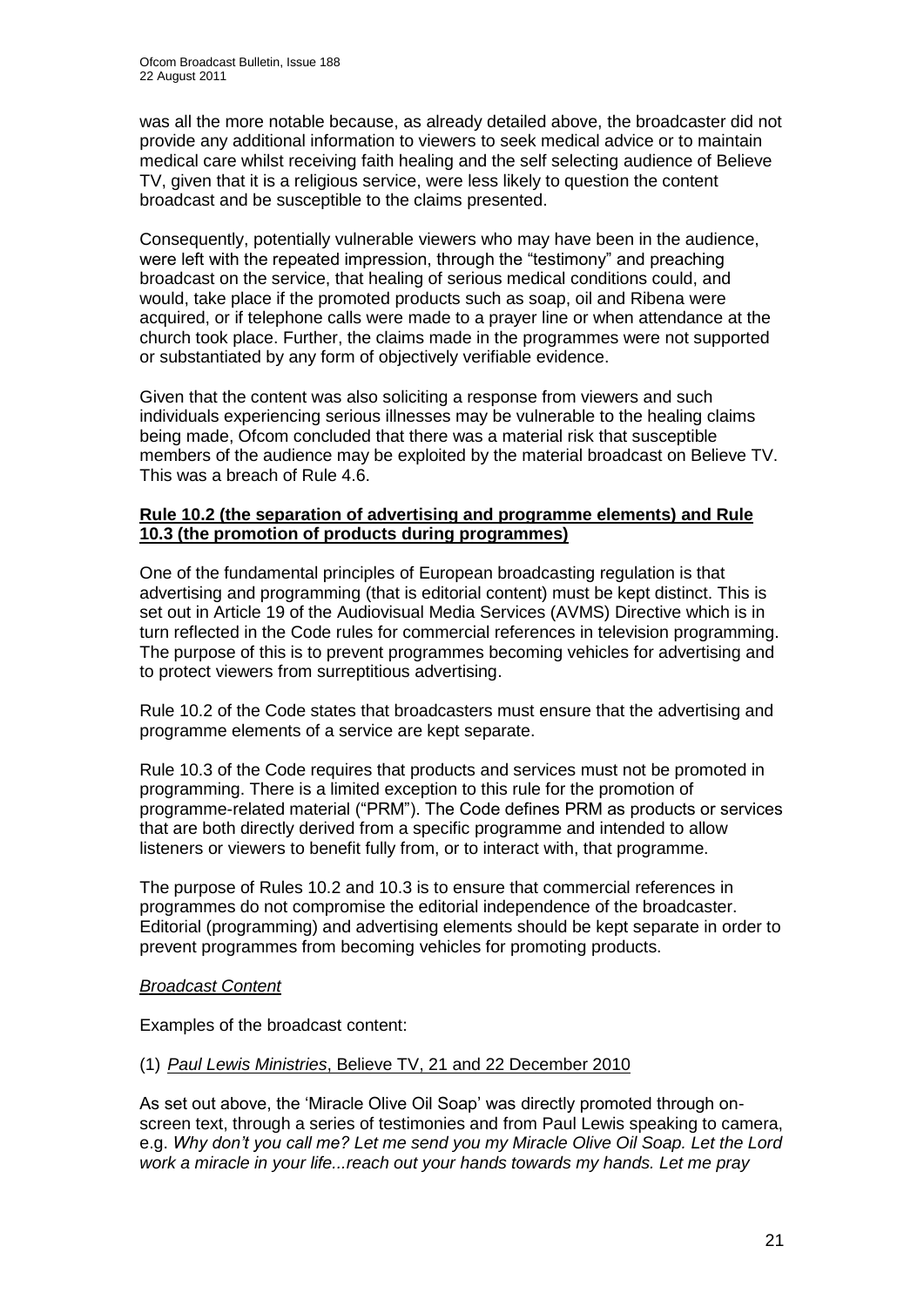*with you."* An on-screen caption stated *"Call Now For Your FREE Miracle Olive Oil Soap Inside UK* [freephone number] *Outside UK* [local rate number]".

In addition, Ofcom noted that during the programme *Paul Lewis Ministries* broadcast on 21 December 2010, Paul Lewis stated the following.

Paul Lewis: *"And my friend, as I go off the air I want to tell you about a book that I wrote* [holds up the book]*. It's called Walking in the Spirit. I wrote this book there in Israel on the at blue, sandy blue shore sea of Galilee, where 95% of Jesus' miracles was performed. His ministry miracle ministry was performed. And I want to tell you how to get one of this book. It will bless your soul. One of my books. Call for it. Log in on our website that's how can you get Dr Paul Lewis' book Walking in the Spirit."*

#### (2) Other content on Believe TV*,* 21 and 22 December 2010, 4 January and 1 February 2011

Ofcom noted that during the programme *UK World Evangelism* broadcast on Believe TV on 21 December 2010, the presenter clearly promoted tapes, CDs and DVDs.

Presenter: *"I want to introduce you to some of my ministry material. And I want to encourage you to get them. You can phone to get them or get them through our website* [telephone and website details on screen]*. One of them is Sing Africa II DVD* [holds up DVD] *which just came out the press. Why not order this? It will be a blessing to you. Sing Africa II. And be a winner. The Lord bless you as you listen to this. And also you can get this CD of Sing Africa II CD* [holds up the CD]. *If you want it in CD or DVD you can get it. Or you can get it in tape* [holds up the tape]*."*

The presenter made calls to action to viewers to buy the products: "*You can phone to get them or get them through our website* [telephone and website details on screen]*"*  and "*This is a message that will bless your life. You need to listen to it, order it!"*

#### *Ofcom's findings*

The items described on air (as set out above) appeared to Ofcom to be self-standing commercial products produced by Paul Lewis (the "Miracle Olive Oil Soap" and his book) and, in the case of the other content, tapes, CDs and DVDs produced by the ministry. Ofcom could find no evidence that any of these products were directly derived from the programmes in question, or that they were intended to allow viewers to benefit fully from, or to interact with, the programme. Therefore Ofcom concluded that the products did not meet the Code"s definition of PRM.

Ofcom considered that the manner in which all these products were described on air was highly promotional, as set out above. The references to the products included a number of claims about what would happen to viewers who purchased the products (for example: "*Let the Lord work a miracle in your life..."*; "*Why not order this? It will be a blessing to you. Sing Africa II. And be a winner"*; and "*This is a message that will bless your life. You need to listen to it, order it!"*).

The references to the products also included a number of "calls to action" and direct encouragements to viewers to purchase the products, including contact details and sources for purchase (for example: *"Call Now For Your FREE Miracle Olive Oil Soap*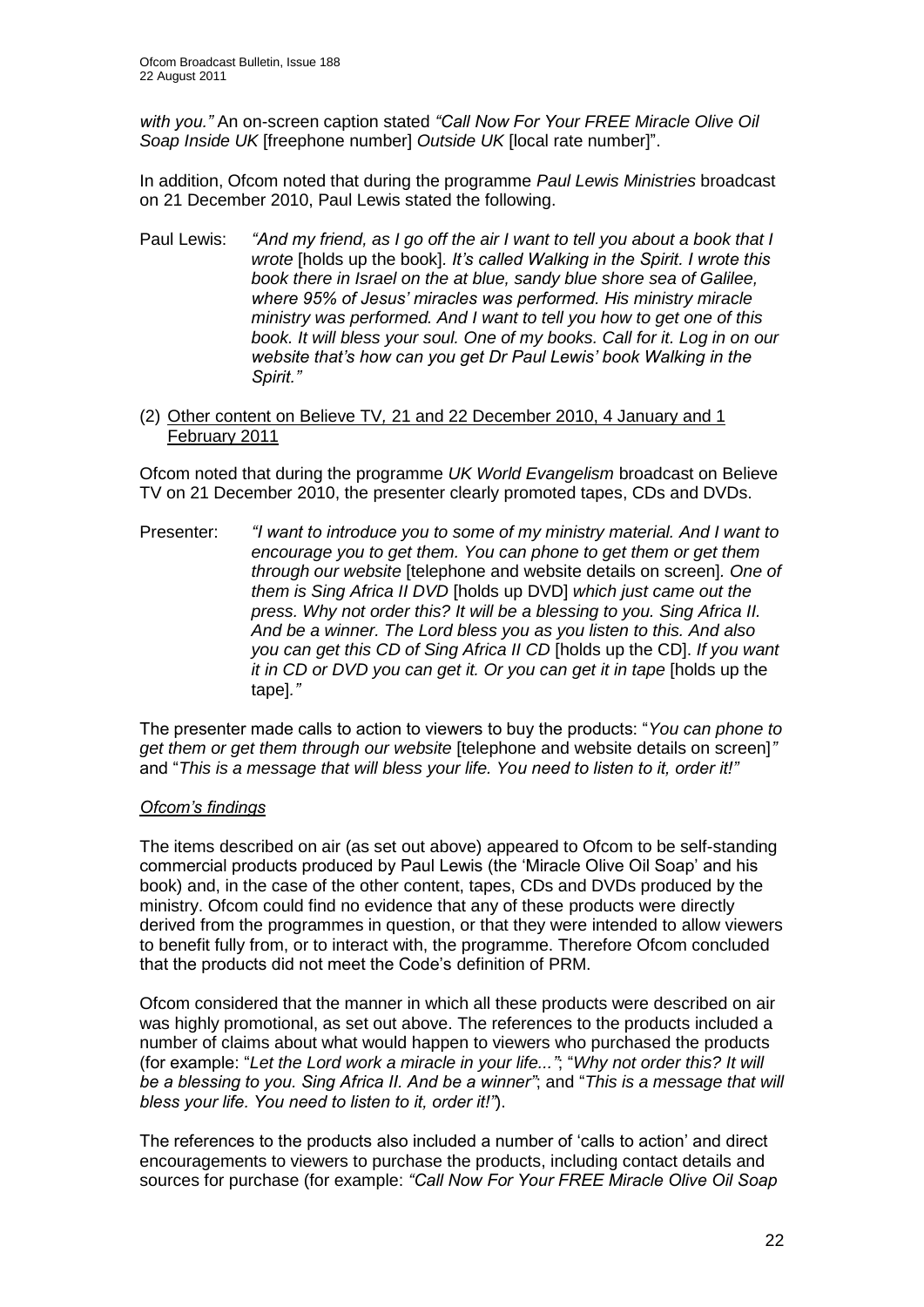*Inside UK* [freephone number] *Outside UK* [local rate number]"; "*Call for it. Log in on our website that's how can you get Dr Paul Lewis' book Walking in the Spirit.";* and *"You can phone to get them or get them through our website* [telephone and website details on screen]*"*

Ofcom therefore found that the products were promoted overtly, in breach of Rule 10.3 of the Code.

In both cases, Ofcom considered that the references to the products were made in such a highly promotional manner that they appeared akin to advertising within a programme. Ofcom therefore also found the programmes in breach of Rule 10.2 of the Code.

#### **Conclusion**

The protection of viewers from harm and exploitation is a fundamental requirement of the Code. This is particularly the case where those viewers are vulnerable and therefore likely to be more susceptible to any claims made, and where some of those claims were made overtly and in a manner which was akin to advertising.

In this finding Ofcom records breaches of Rules 2.1, 4.6, 10.2 and 10.3 of the Code. Although the contraventions of Rules 10.2 and 10.3 cause concern, Ofcom considers that the breaches of Rules 2.1 and 4.6 it has recorded in this case are so serious as to warrant consideration of a statutory sanction. These breaches occurred because over a period of several months the Licensee clearly did not have adequate compliance arrangements in place and, as a consequence, potentially put its viewers at risk of harm to their health and safety, and of exploitation.

When Ofcom in 2008 previously recorded breaches against Paul Lewis content broadcast on other channels in 2007 and 2008, the regulator stated that the breaches of Rule 4.6 were very serious because the promotions of the Paul Lewis products improperly exploited the susceptibilities of vulnerable viewers of these religious channels. By failing to ensure it was aware of previous adjudications relating to similar Paul Lewis content, the Licensee broadcast further Paul Lewis content of this type and other similar content, as detailed in this finding. This raised similar concerns relating to Rule 4.6 of the Code and exploited the susceptibilities of the most vulnerable viewers.

The Licensee also broadcast material where there was a likelihood that significant potential harm may have resulted. It is Ofcom"s view that any material broadcast which may lead to a material risk to the health and safety of the audience must always be considered a significant breach of the Code.

In deciding what further regulatory action to take in this case, Ofcom took into consideration all relevant circumstances in addition to the material broadcast by the Licensee.

Ofcom considered that at no time were steps taken by the Licensee to provide adequate protection to members of the public from harm or exploitation, taking into account the fact that the self selecting audience of Believe TV, given that it is a religious service, may have been less likely to question the potentially harmful and exploitative content broadcast. The Licensee did not appear to have adequate compliance arrangements in place prior to its meeting with Ofcom. At this meeting the Licensee sought to reassure Ofcom of its compliance arrangements. The internal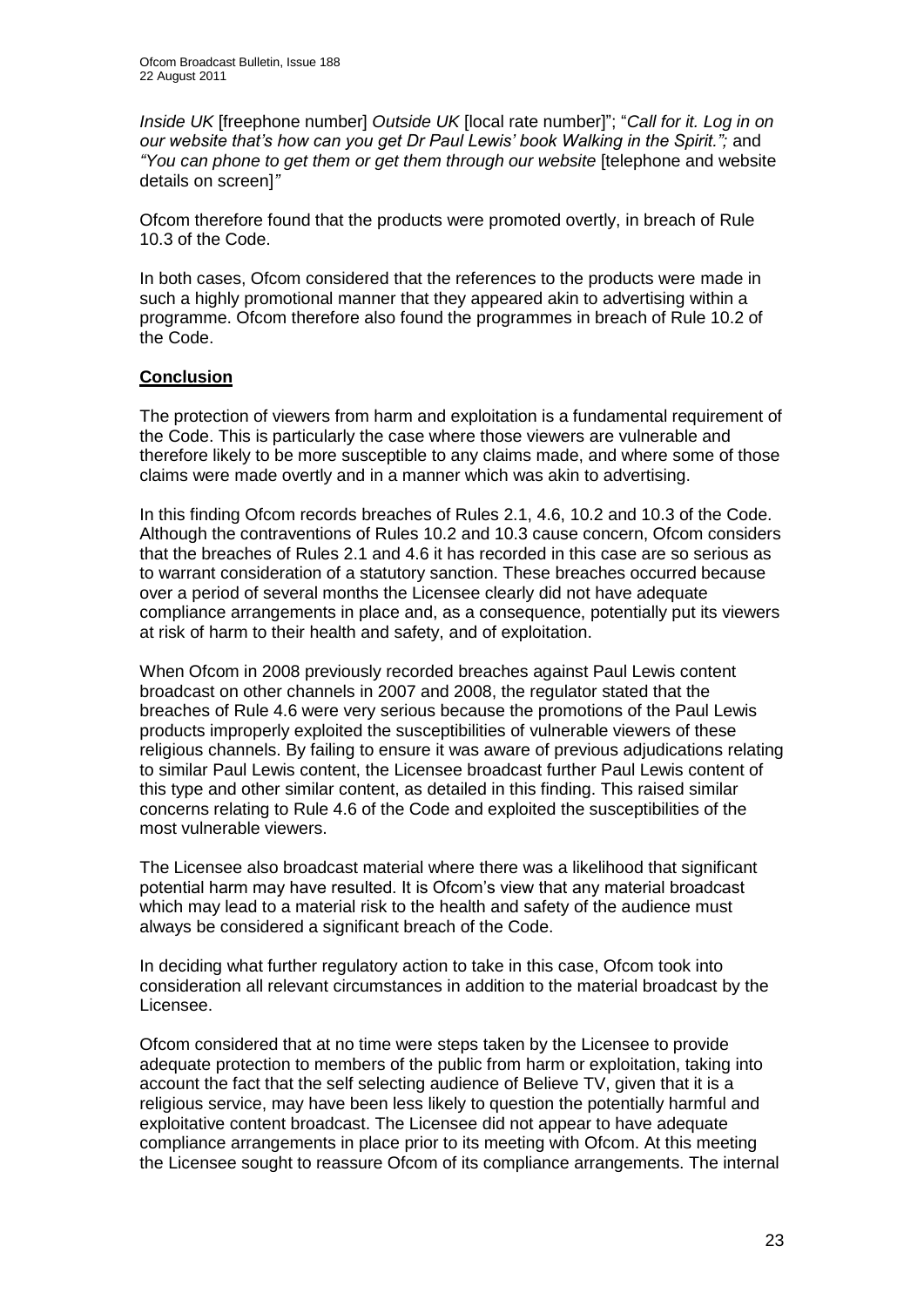guidance note provided by the Licensee after the meeting however did not reassure Ofcom of the adequacy of the Licensee"s compliance procedures going forward.

Ofcom also had regard to what it considered was the Licensee"s overall very poor compliance, as demonstrated by its failure to keep itself informed about and act on the previous ASA and Ofcom breaches for the Paul Lewis content, and to ensure it was fully aware of the requirements of the Code and its responsibilities as a broadcaster. This poor compliance placed vulnerable viewers directly at risk of harm and exploitation.

For all these reasons, Ofcom considers the breaches of Rules 2.1 and 4.6 specifically set out above relating to various broadcasts between 22 December 2010 and 1 February 2011 and recorded in this finding are particularly serious. They are also repeated.

Consequently, the Licensee is put on notice that the breaches of Rules 2.1 and 4.6 in this case are being considered for the imposition of a statutory sanction.

#### **Ofcom advises all broadcasters transmitting religious content containing examples of faith healing or "testimonies" of such healing to ensure that viewers who are vulnerable and/or suffering from serious illnesses are adequately protected from potential harm and exploitation.**

During this investigation, Ofcom has uncovered potential further concerns with the operation of this channel. These are currently under investigation by Ofcom"s Licensing team.

#### **Breaches of Rules 2.1, 4.6, 10.2 and 10.3**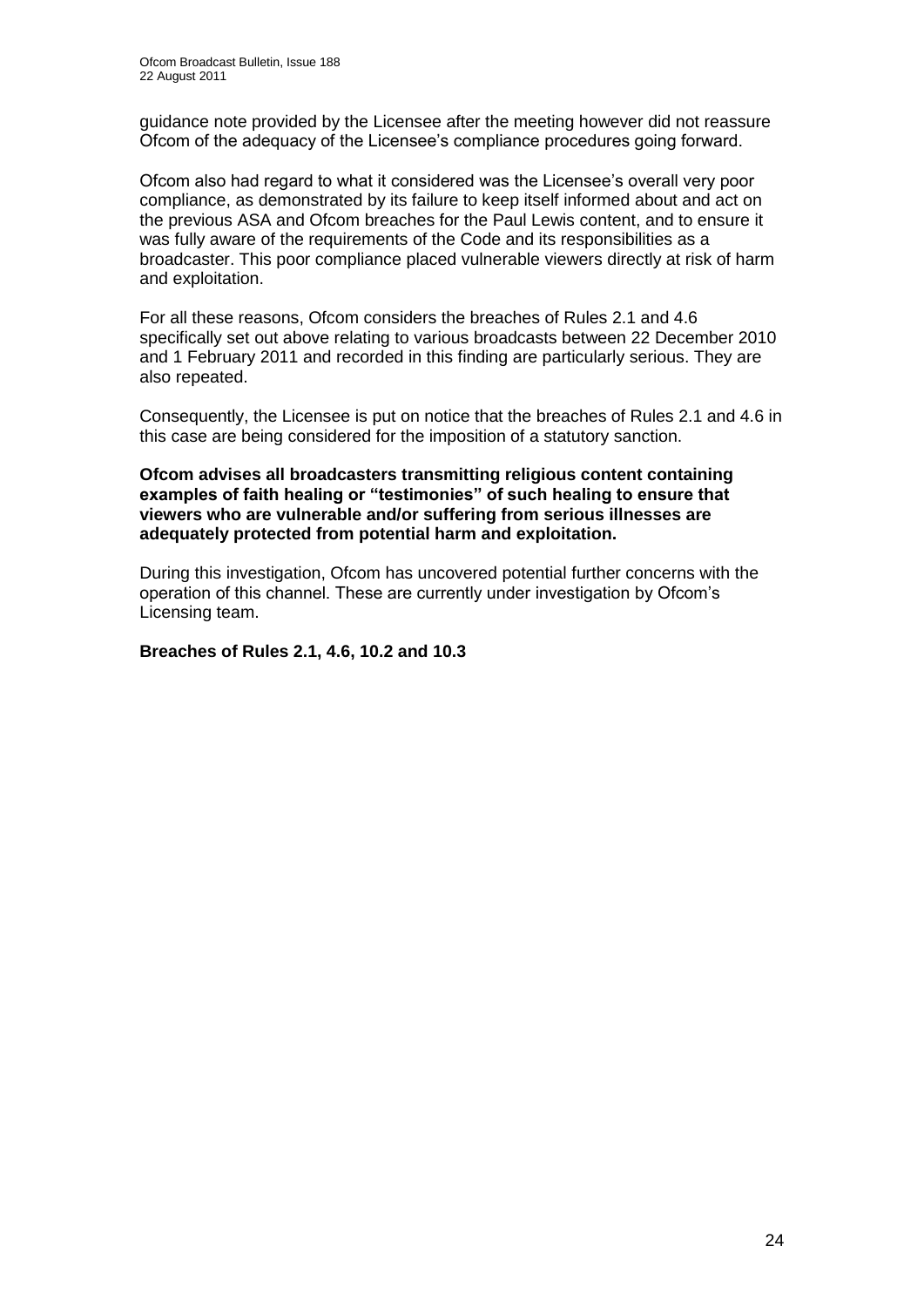## **In Breach**

## **Coverage of the Baishakhi Mela**

*Channel S, 8 May 2011, 15:24*

#### **Introduction**

Channel S is a free-to-air satellite general entertainment channel aimed at the Bangladeshi community in the UK and Europe. The licence for Channel S is held by Channel S Global Limited ("Channel S" or "the Licensee"). This programme consisted of live coverage of the "Baishakhi Mela" event in East London. This event is an annual open air music and cultural festival held in the London Borough of Tower Hamlets to celebrate the Bengali New Year.

A viewer alerted Ofcom to a programme featuring a speech by Ken Livingstone, the Labour Party candidate for the May 2012 London Mayoral Election, in which he criticised the current Mayor of London, Boris Johnson. The complainant considered that the programme was not duly impartial and became an "election rally" for Ken Livingstone.

Ofcom reviewed a half-hour section of Channel S"s coverage of the "Baishakhi Mela" event commencing at approximately 15:00. Ofcom noted that at one point during the coverage of the "Baishakhi Mela" event, the Labour party politician, Ken Livingstone, was introduced onto the stage and he delivered the following speech:

"*Thank you very much brothers and sisters. Just to say, I'm really proud to be here in one of the most vibrant communities in this city. One that's been transformed in my lifetime, and one that adds so much to the quality of life of this city. This is an amazing place, but let's not forget in this greatest city in the world, there is still too many people, poor people, people who can't get a job, people who can't get a home, and we need to have a fairer city as well as such an amazing diverse one. That's the promise I give to you: Tower Hamlets and the East End of London will always be at the centre of my heart, my attention. We want to make it a better place for everybody to live, and be in a situation where the rest of the world sees London as a beacon of tolerance, of people living side by side. We went through a terrible attack in 2005: people who wanted to divide our city, but we stood together. And that was our great strength. That's what we will build on. And I'll have to tell you if I'm elected Mayor next year, we're going to build a lot more in terms of: better transport; better housing; and jobs for the communities that Boris Johnson has neglected. Thank you very much".*

Ofcom considered the material raised issues warranting investigation under Rule 5.5 of the Code which states that:

"Due impartiality on matters of political or industrial controversy and matters relating to current public policy must be preserved on the part of any person providing a service. This may be achieved within a programme or over a series of programmes taken as a whole".

We therefore sought the Licensee's comments as to how this material complied with this Rule.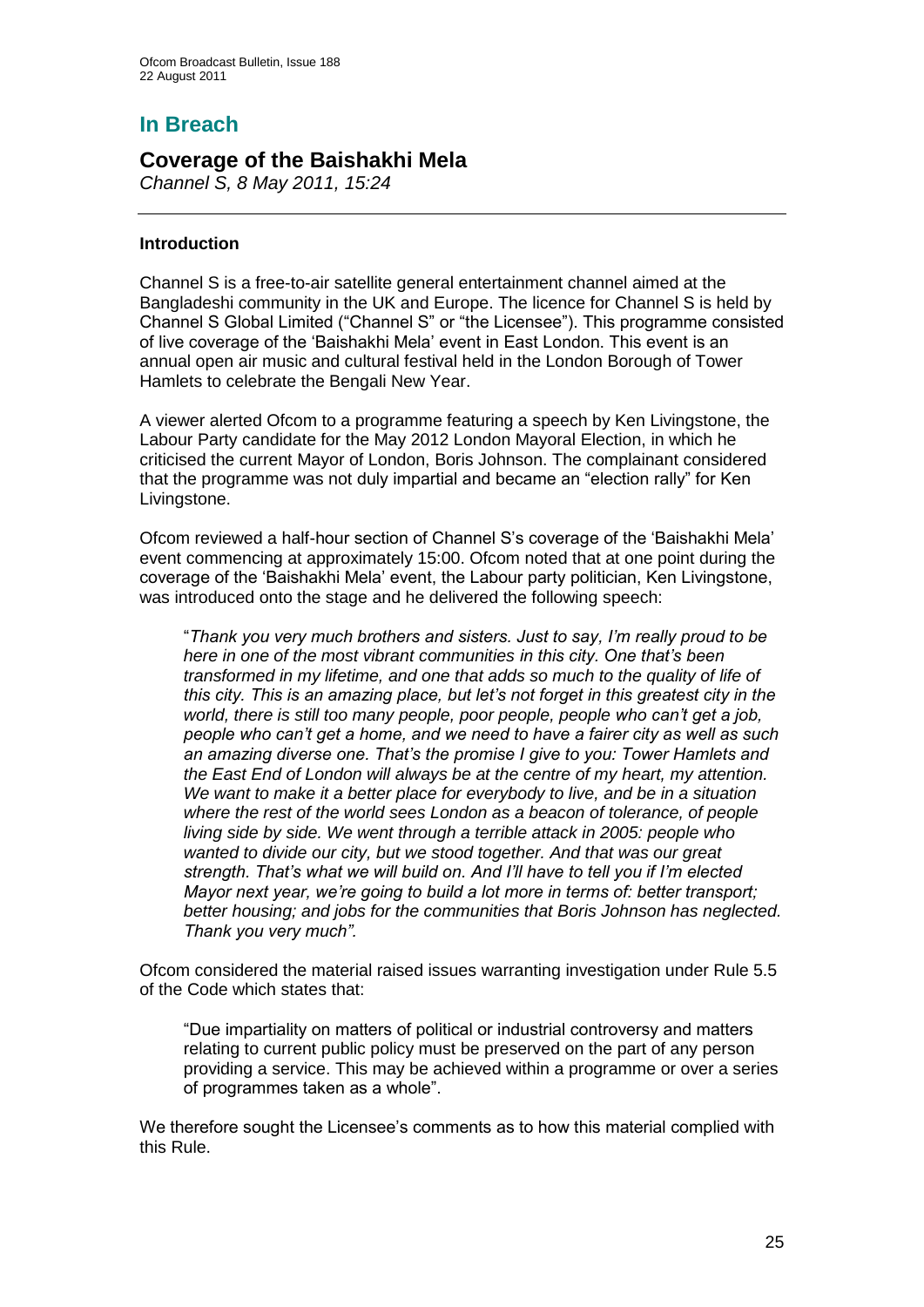#### **Response**

In its response, Channel S said that the "Baishakhi Mela" event was organised by Tower Hamlets Council, who had invited representatives of different political parties to attend the event. In addition, the Licensee attached a list of the invitees to the event, and said that Tower Hamlets Council "provided an advance running order, from which we understood that other local council guests from other political parties were invited to appear, in accordance with Ofcom requirements, but on the day they did not". In conclusion, Channel S said it did "not consider that Channel S has breached Rule 5.5".

#### **Decision**

Under the special impartiality requirements of the Communications Act 2003, Ofcom has a duty to ensure that due impartiality is be preserved within television and national radio services on matters of political or industrial controversy and matters relating to current public policy.

Rule 5.5 therefore states that: "Due impartiality on matters of political or industrial controversy and matters relating to current public policy must be preserved on the part of any person providing a service."

In reaching its decisions, Ofcom must take into account the broadcaster"s and audience's right to freedom of expression. This is set out in Article 10 of the European Convention on Human Rights. Article 10 provides for the right of freedom of expression, which encompasses the right to hold opinions and to receive and impart information and ideas without interference by public authority. Applied to broadcasting, Article 10 therefore protects the broadcaster"s right to transmit material as well as the audience"s right to receive it as long as the broadcaster ensures compliance with the Code and the requirements of statutory and common law. It should be noted that the importance of the right of freedom of expression has been recognised to be at its highest in relation to political matters, including the manner of expression exercised by journalists in relation to political matters. The Convention continues:

"The exercise of these freedoms, since it carries with it duties and responsibilities, may be subject to such formalities, conditions, restrictions or penalties as are prescribed by law and are necessary in a democratic society, in the interests of national security, territorial integrity or public safety, for the prevention of disorder or crime, for the protection of health or morals, for the protection of the reputation or rights of others…".

The broadcaster"s right to freedom of expression is therefore not absolute. In carrying out its duties, Ofcom must balance the right to freedom of expression on one hand. with the need (in cases such as the present one), to preserve "due impartiality" on matters relating to political or industrial controversy or matters relating to current public policy. Therefore, while any Ofcom licensee should have the freedom to discuss any controversial subject or include particular points of view in its programming, in doing so broadcasters must always comply with the Code.

Ofcom recognises that Section Five of the Code, which sets out how due impartiality must be preserved, acts to limit, to some extent, freedom of expression. This is because its application necessarily requires broadcasters to ensure that neither side of a debate relating to matters of political or industrial controversy and matters relating to current public policy is unduly favoured.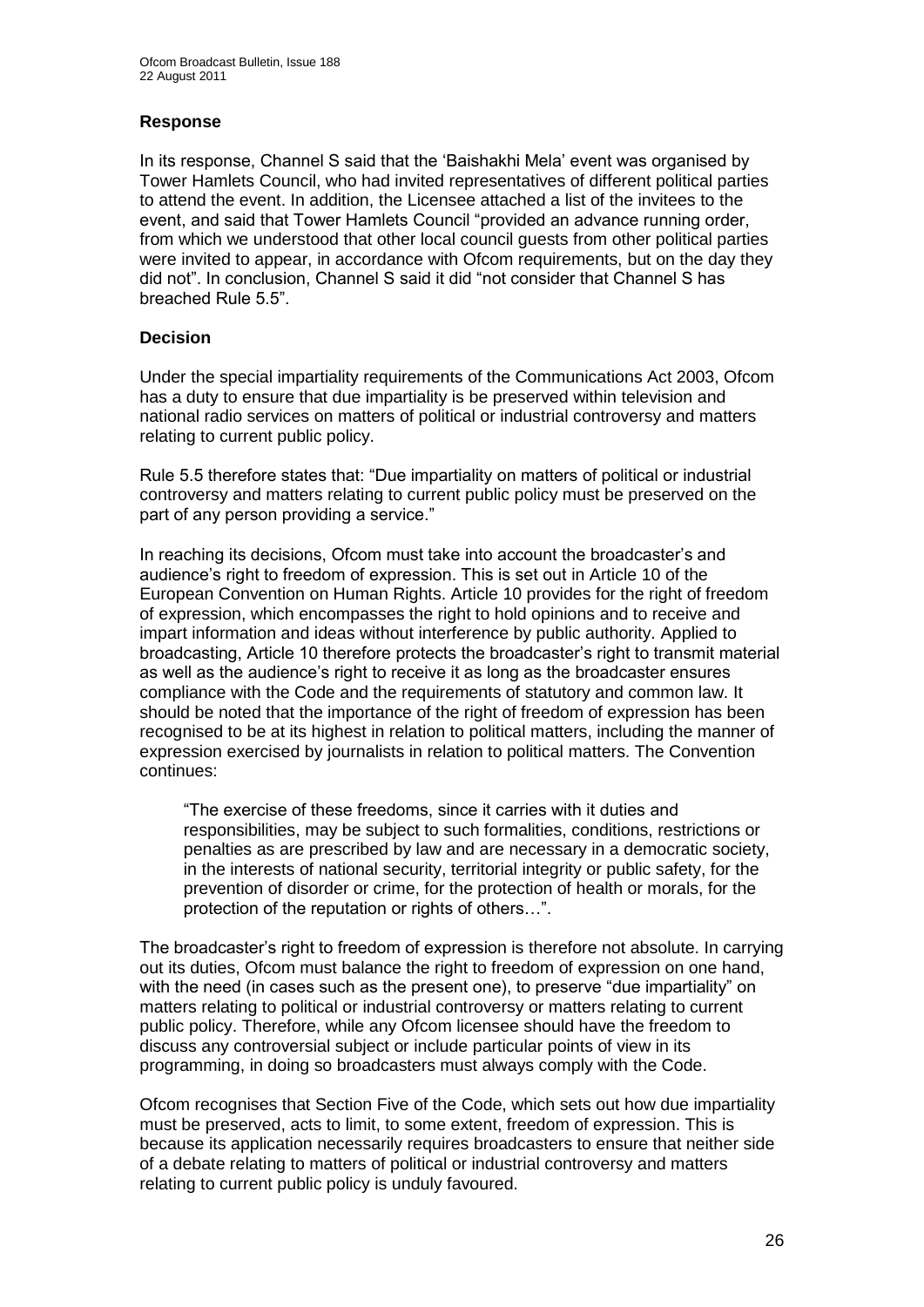This programme consisted of live coverage of the "Baishakhi Mela" cultural festival that took place in the East End of London. At one point during the programme, Ken Livingstone, the Labour Party"s candidate for the 2012 London Mayoral Election was shown coming on to the festival stage and delivering the speech laid out in the Introduction. In this speech, Ken Livingstone briefly: set out some of the policy prescriptions that, in is view, were needed in London; and criticised the policies of the current Mayor of London, Boris Johnson.

Section Six of the Code lays out the applicable Code Rules with which broadcasters must comply when covering candidates in elections. The Rules in Section Six only apply during the relevant 'election period'<sup>1</sup>. In this case the programme was broadcast before the election period for the 2012 London Mayoral Election began. Therefore, the Rules contained in Section Six of the Code were not applicable in this case<sup>2</sup>.

This programme however featured Ken Livingstone, a candidate in a forthcoming election (the May 2012 London Mayoral Election), discussing policy issues in relation to the electoral area in which he is seeking election. Ofcom therefore considered that the programme dealt with a matter of political controversy - namely, policy issues relating to the office of Mayor of London, and specifically the policies of Ken Livingstone, the prospective Labour Party candidate for the 2012 London Mayoral Election. Rule 5.5 was therefore applicable.

In assessing whether due impartiality has been applied in this case, the term "due" is important. Under the Code, it means adequate or appropriate to the subject and nature of the programme. Therefore, "due impartiality" does not mean an equal division of time has to be given to every view, or that every argument and every facet of every argument has to be represented. Due impartiality may be preserved in a number of ways and it is an editorial decision for the broadcaster as to how it ensures due impartiality is maintained.

We noted that a number of representatives of different political parties had been invited to attend the "Baishakhi Mela" event by the organisers of the event, Tower Hamlets Council. However, the fact that such invitations had been extended by Tower Hamlets Council, did not remove the need for Channel S, as the responsible Licensee, to reflect, in an appropriate way, alternative viewpoints in the programme to the viewpoint put forward by Ken Livingstone, the prospective Labour party candidate in the future London mayoral election.

Due to the fact that this programme was broadcast outside an election period, there was no obligation for the Licensee to ensure the participation of other prospective candidates in the 2012 London Mayoral Election in the programme. However, Rule 5.5 did require that alternative viewpoints to that expressed by Ken Livingstone needed to be reflected within the programme.

<sup>1</sup>  $<sup>1</sup>$  Under the Code the 'election period' for London Mayoral Elections begins with "the last date</sup> for publication of notices of the election".

 $2$  Under Rules 6.9 and 6.10 the Code, during an election period, if a broadcaster transmits an item dealing with a constituency or electoral area that features a candidate in that constituency or electoral area, then the broadcaster must ensure that: each of the major parties is offered an opportunity to take part; as well as those parties with evidence of significant previous or current electoral support.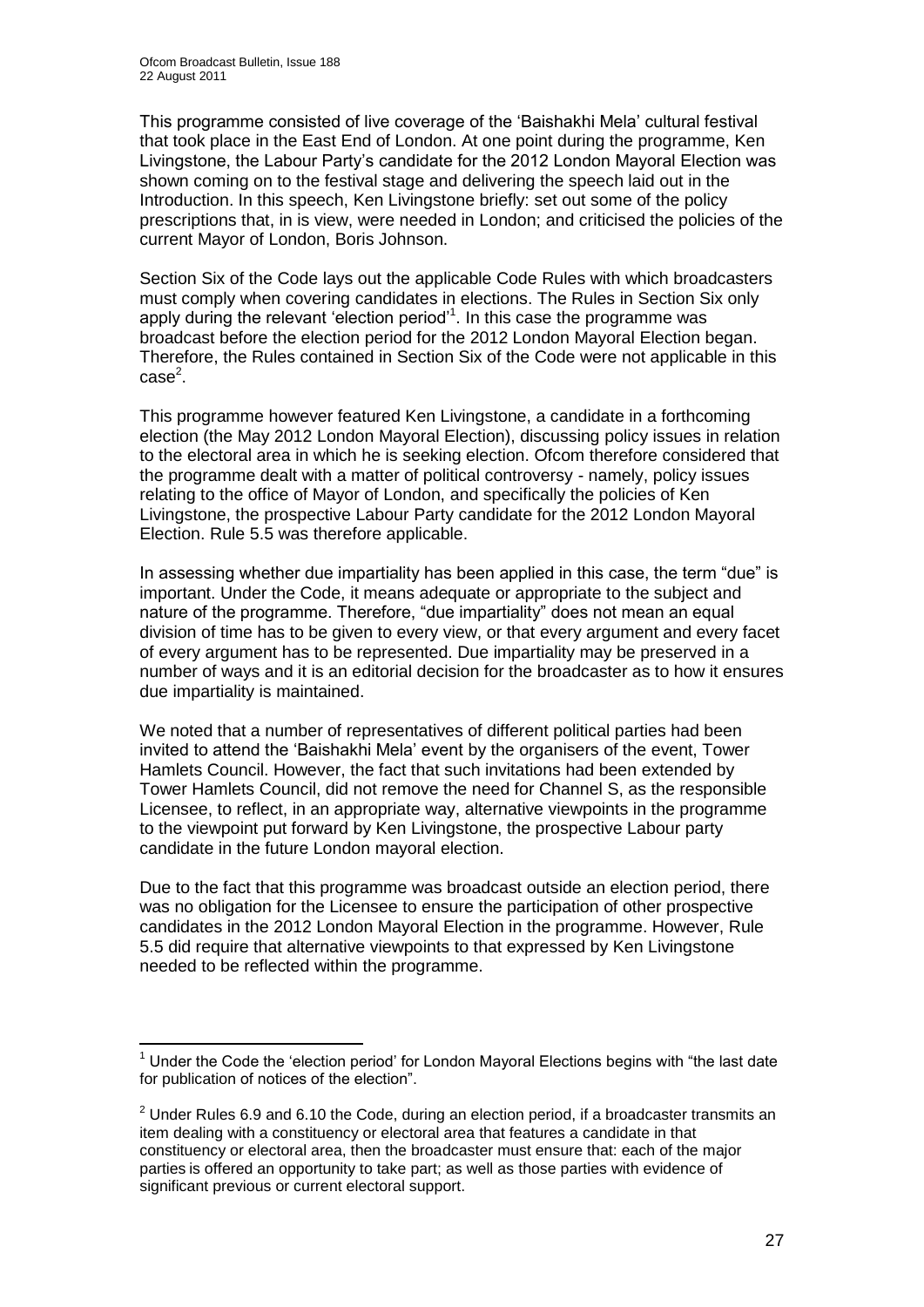Within the coverage viewed by Ofcom, we could not identify any alternative views which could be reasonably and adequately classed as supportive of, or which sought to explain the policies of, for example, the Conservative party or Liberal Democrat party, in relation to the forthcoming 2012 London Mayoral Election. This programme when considered alone gave a completely one-sided view on this matter of political controversy – that of Ken Livingstone. Further and importantly, the Licensee did not provide to Ofcom any evidence of alternative viewpoints being broadcast on the service, either in the whole of the programme itself, or in any series of programmes taken as a whole (i.e. more than one programme in the same service, editorially linked, dealing with the same or related issues within an appropriate period and aimed at a like audience). Ofcom therefore considered the programme to be in breach of Rule 5.5 of the Code.

#### **Breach of Rule 5.5**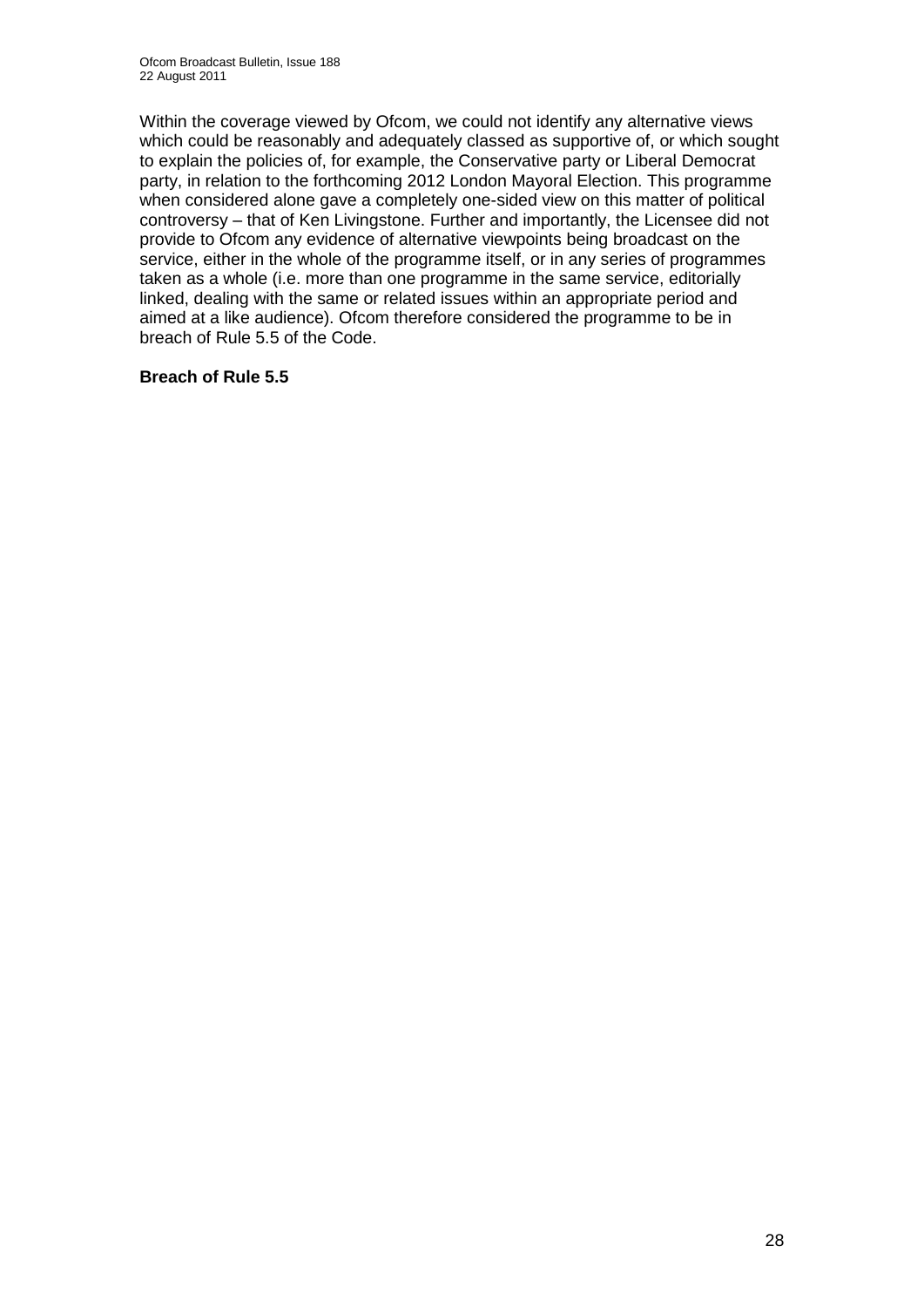# **In Breach**

**Wife Swap** *Discovery Real Time, 28 May 2011, 14:00*

#### **Introduction**

A complainant alerted Ofcom to the use of the word "fucking" in this programme.

*Wife Swap* is a well established reality television series in which couples from different backgrounds exchange lives and families for two weeks.

The first one and a half minutes of this programme comprised a brief introduction to the families taking part in this episode and some footage from later parts of the programme that showed some of the participants arguing with each other. Offensive language that occurred in that footage was bleeped.

However, approximately six minutes into the programme a woman stated to camera:

*"each bed has to be made to perfection and each one takes a good seven to eight minutes?...I'm...seven to eight minutes to make a fucking bed?"*

Ofcom considered the material raised issues warranting investigation under Rule 1.14 of the Code, which states:

"The most offensive language must not be broadcast before the watershed..."

Discovery Real Time is owned and operated by Discovery Communications Europe Limited (or "the Licensee").

Ofcom requested formal comments from the Licensee on how the programme material complied with Rule 1.14.

#### **Response**

Discovery Real Time explained that the offensive language had occurred during this broadcast "due to human error". It explained that it had implemented a number of internal processes with regards to programme material that contains offensive language to "ensure no further breaches of this nature occur". These processes include:

- the review of all future episodes of Wife Swap scheduled pre-watershed to ensure all examples of offensive language have been removed;
- "second level checking" for material that includes high levels of offensive language;
- investigating the technical possibilities of using IT systems to highlight problematic content at the earliest opportunity; and
- the implementation of additional training sessions with staff to ensure they are aware of "the need to be particularly vigilant about offensive language ...".

The Licensee explained "Discovery makes every endeavour to ensure its compliance level for content is high. We hope the [internal processes highlighted] demonstrate to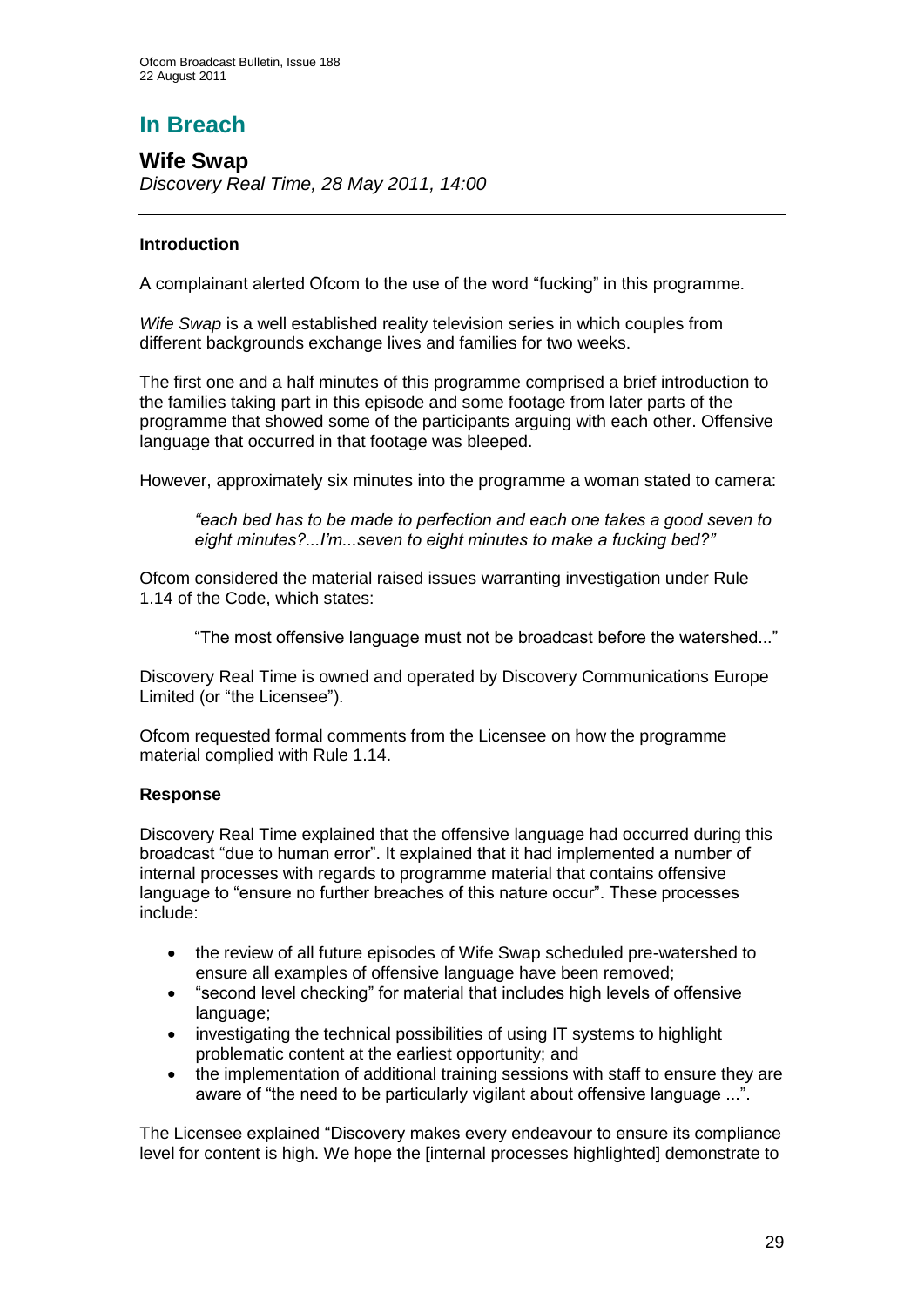Ofcom the seriousness with which we treat this issue and our commitment to ensuring no further breaches of this nature occur."

#### **Decision**

Under the Communications Act 2003, Ofcom has a statutory duty to set standards for broadcast content as appear to it best calculated to secure the standards objectives, one of which is that "persons under the age of eighteen are protected".

Rule 1.14 states that the most offensive language must not be broadcast before the watershed. Ofcom research on offensive language<sup>1</sup> clearly notes that the word "fuck" and its derivatives are considered by audiences to be among the most offensive language. Such language is unacceptable before the watershed, whatever the audience profile of the channel.

Ofcom welcomes the action taken by the licensee, since it became aware of the transmission. However, Rule 1.14 of the Code states unequivocally that "the most offensive language must not be broadcast before the watershed…". The broadcast of the word "fucking" in this programme was therefore a clear breach of Rule 1.14.

Further, Ofcom notes that the broadcast content for all Discovery services is complied on a central basis. Since 2008, three breaches of Rule 1.14 have been recorded in relation to programmes broadcast on Discovery network services<sup>2</sup>, all of which had resulted from human error. As a result, in 2009, Ofcom required the licensee to attend a meeting to discuss its compliance procedures.

Broadcasters are under a clear duty to ensure that robust procedures are in place to ensure full compliance with the Code. Ofcom does not expect any recurrence of these issues on Discovery services.

#### **Breach of Rule 1.14**

<sup>1</sup> <sup>1</sup> Audience attitudes towards offensive language on television and radio, August 2010 [\(http://stakeholders.ofcom.org.uk/binaries/research/tv-research/offensive-lang.pdf\)](http://stakeholders.ofcom.org.uk/binaries/research/tv-research/offensive-lang.pdf)

<sup>&</sup>lt;sup>2</sup> [http://stakeholders.ofcom.org.uk/binaries/enforcement/broadcast](http://stakeholders.ofcom.org.uk/binaries/enforcement/broadcast-bulletins/obb100/issue100.pdf)[bulletins/obb100/issue100.pdf](http://stakeholders.ofcom.org.uk/binaries/enforcement/broadcast-bulletins/obb100/issue100.pdf)

[http://stakeholders.ofcom.org.uk/binaries/enforcement/broadcast](http://stakeholders.ofcom.org.uk/binaries/enforcement/broadcast-bulletins/obb102/issue102.pdf)[bulletins/obb102/issue102.pdf](http://stakeholders.ofcom.org.uk/binaries/enforcement/broadcast-bulletins/obb102/issue102.pdf)

[http://stakeholders.ofcom.org.uk/binaries/enforcement/broadcast](http://stakeholders.ofcom.org.uk/binaries/enforcement/broadcast-bulletins/obb130/issue130.pdf)[bulletins/obb130/issue130.pdf](http://stakeholders.ofcom.org.uk/binaries/enforcement/broadcast-bulletins/obb130/issue130.pdf)

[http://stakeholders.ofcom.org.uk/binaries/enforcement/broadcast](http://stakeholders.ofcom.org.uk/binaries/enforcement/broadcast-bulletins/obb130/issue130.pdf)[bulletins/obb130/issue130.pdf](http://stakeholders.ofcom.org.uk/binaries/enforcement/broadcast-bulletins/obb130/issue130.pdf)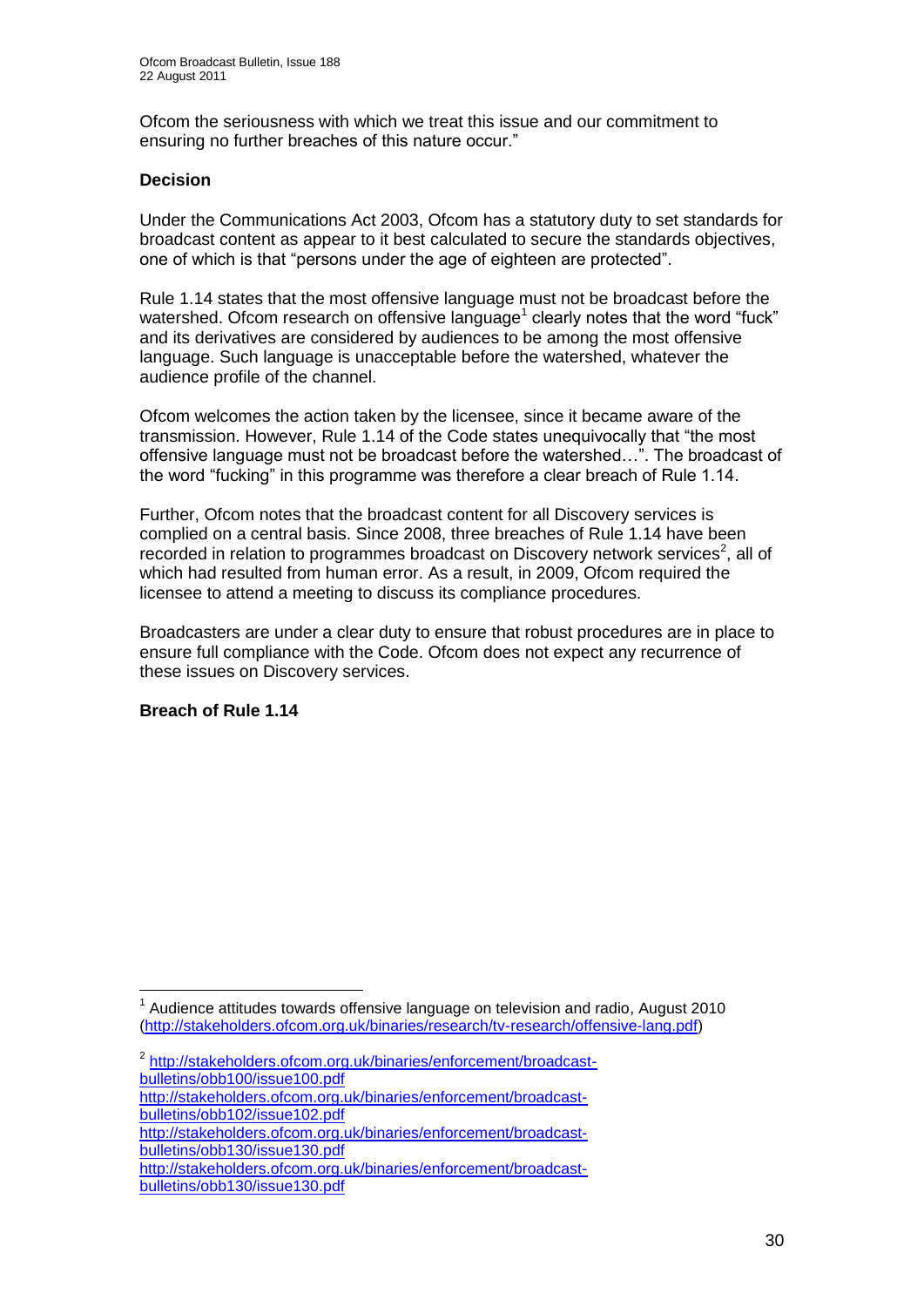# **In Breach**

## **Provision of recordings**

*Leeds Community Radio, 3 May 2011, 21:30 to 22:30* 

#### **Introduction**

Leeds Community Radio was a temporary radio service targeting the multi-ethnic South Asian community in Leeds which broadcast under a restricted service licence ("RSL") between 22 April and 19 May 2011. The licence for this station was held by Mr Leslie Cooke ("the Licensee").

On 25 May 2011, following receipt of a complaint about the service, Ofcom wrote to the Licensee requesting Mr Cooke to provide a recording of programming the Licensee broadcast on 3 May 2011. The Licensee failed to respond to this request by the deadline given and also a later, subsequent deadline set in writing by Ofcom.

Given the Licensee's failure to provide the recording as requested, Ofcom considered the case raised issues warranting investigation under Condition 8 of the station's licence. Condition 8 (2) of the licence states that:

"In particular, the Licensee shall:

- (a) make and retain, for a period of 42 days from the date of its inclusion therein, a recording of every programme included in the Licensed Service together with regular time check reference; and
- (b) at the request of Ofcom forthwith produce to Ofcom any such recording for examination or reproduction…".

We therefore requested the Licensee's comments as to how he complied with this Licence Condition. Mr Cooke did not provide any comments but did provide a recording to Ofcom at a later date. This recording was for 3 May 2011 but did not include the programme referred to by the complainant.

We therefore wrote to the Licensee again on 25 July 2011, asking him to confirm whether the recording we had received was correct and, if not, asked him to provide the correct recording by 2 August 2011. Despite a number of emails from, and phone calls by, Ofcom to the Licensee, as of 22 August 2011, Ofcom had not received the recording of the programme referred to by the complainant.

#### **Response**

In correspondence the Licensee apologised for his delay in responding to Ofcom and said that this was due to the Licensee"s manager having been away. Mr Cooke also stated that the Licensee took the rules and regulations of Ofcom very seriously and had explained this to his presenters and staff.

#### **Decision**

Ofcom noted that it formally asked Mr Cooke on several occasions to provide a recording of the output at the date and time specified so that Ofcom could listen to it and decide whether it raised issues under the Code. The Licensee failed on four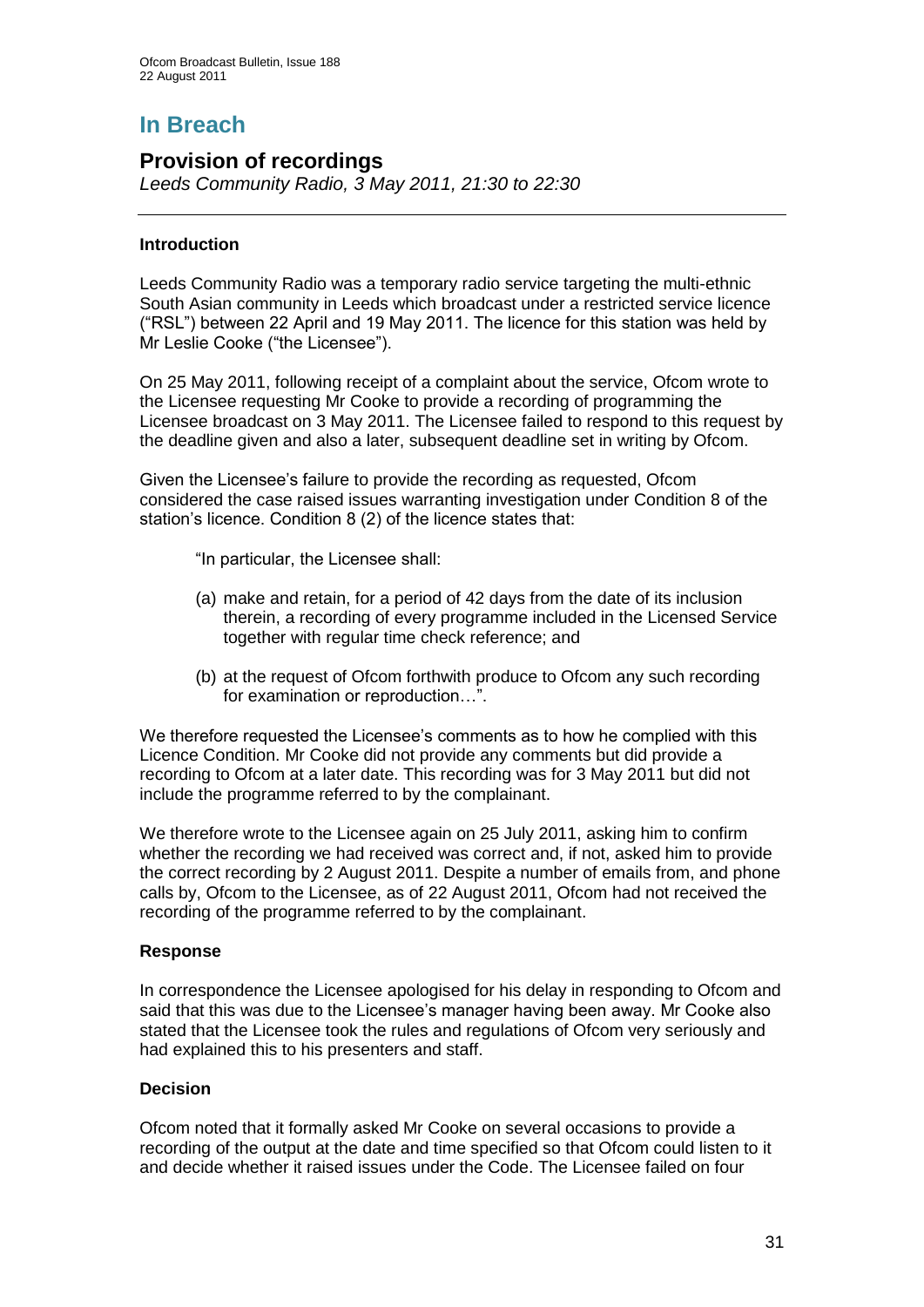occasions to provide the recording forthwith on Ofcom"s request, as required by his licence, and provided no valid reasons to justify his repeated failure in this respect. We therefore concluded that the Licensee had breached Condition 8 (production of recordings forthwith) of his licence to broadcast.

All breaches of Condition 8 are serious because they impede Ofcom"s ability to assess whether a particular broadcast raises potential issues under the relevant codes. This therefore affects Ofcom"s ability to carry out its statutory duties in regulating broadcast content.

Ofcom notes the Licensee"s apology. We nevertheless intend to monitor closely the compliance with licence conditions of this Licensee going forward, should he or individuals formally associated with this RSL licence, apply for a licence to broadcast in the future.

#### **Breach of Licence Condition 8(2)(b)**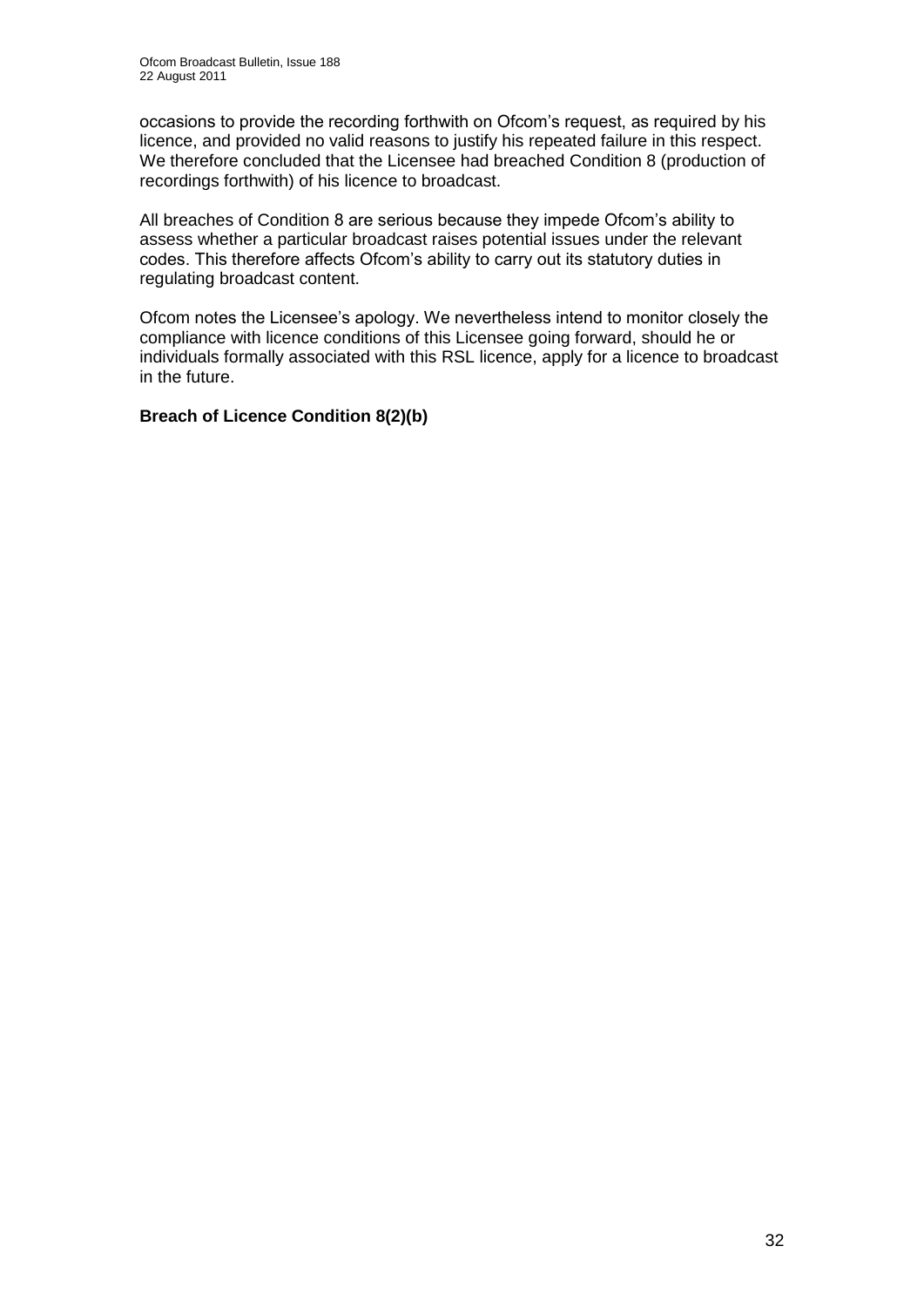# **Advertising Scheduling cases**

## **In Breach**

## **Advertising minutage**

*Star Plus, Star Gold, 6 May 2011 to 10 July 2011, various dates and times*

#### **Introduction**

Rule 4 of the Code on the Scheduling of Television Advertising ("COSTA") states:

"time devoted to television advertising and teleshopping spots on any channel in any one hour must not exceed 12 minutes."

During monitoring, Ofcom noted 12 instances when Star TV (the Licensee responsible for the compliance of Star Gold and Star Plus) broadcast in excess of 12 minutes of advertising in one clock hour. While Ofcom was considering these potential infringements, the Licensee alerted Ofcom to four further occasions when it had exceeded 12 minutes of advertising.

Ofcom considered the case raised issues warranting investigation under Rule 4 of COSTA and therefore sought formal comments about all of these incidents from Star TV under this Rule.

#### **Response**

Star TV accepted that the amount of advertising in the clock hours identified exceeded the limits imposed by COSTA. It said a new scheduling software system had been introduced at the time when these instances occurred, which failed to ensure that programmes ended at the scheduled time. Star TV explained that "this means the break actually begins later than scheduled, which in turn pushes the following breaks, or in some instances commercials from the same break, into the following clock hour."

The Licensee provided information about the advertising minutage broadcast in the clock hours immediately before those in question to demonstrate the "on-air scheduling team had originally booked under 12 minutes of commercials in each hour, in line with COSTA, but due to the system error, the breaks did not go out at the scheduled time".

Star TV said it was now introducing additional measures to ensure such instances do not occur again. The Licensee said this included extra staff recruitment to monitor the system on a daily basis and ensure the breaks are going out at the scheduled time, and a new procedure where staff "double-check and confirm the playlist" before it is broadcast. The Licensee said it has already begun these extra checks and "will continue to monitor the daily playlists, while we look at other scheduling software systems to remove this problem entirely."

Star TV said it felt its actions in this area showed it takes its compliance responsibilities "extremely seriously" and would continue to monitor the situation.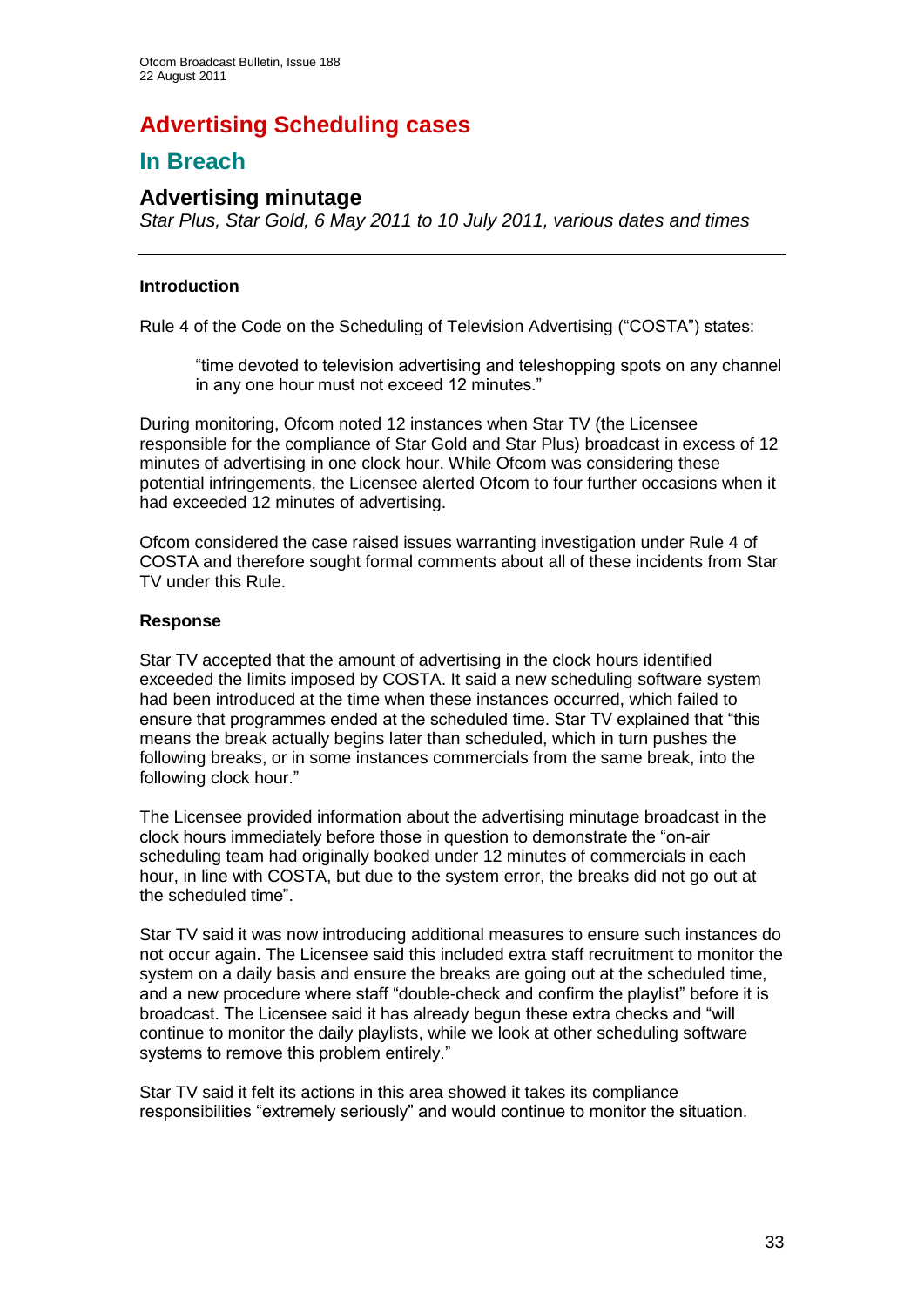#### **Decision**

Under the Communications Act 2003, Ofcom has a statutory duty to set standards for broadcast content which it considers best calculated to secure a number of standards objectives. One of these objectives is that "the international obligations of the United Kingdom with respect to advertising included in television and radio services are complied with".

Articles 20 and 23 of the EU Audiovisual Media Services (AVMS) Directive set out strict limits on the amount and scheduling of television advertising. Ofcom has transposed these requirements by means of key rules in COSTA. Ofcom undertakes routine monitoring of all of its licensees' compliance with COSTA.

In this case, Ofcom found that the amount of advertising broadcast on Star TV was in breach of Rule 4 of COSTA.

Ofcom welcomed the measures taken by the Licensee to address this compliance failure, and acknowledged that these errors was the result of mistakes in a software system rather than the Licensee overbooking advertising space in these clock hours.

Nevertheless, the number of breaches in this finding (16) alongside the significant period of time in which they occurred indicated to Ofcom a serious compliance problem. Moreover, Ofcom is concerned that this problem has not yet been remedied at the time of writing, when there are additional similar incidents still under investigation. Ofcom now expects the licensee to resolve the situation as soon as possible to avoid the need for further regulatory action.

#### **Breach of COSTA Rule 4**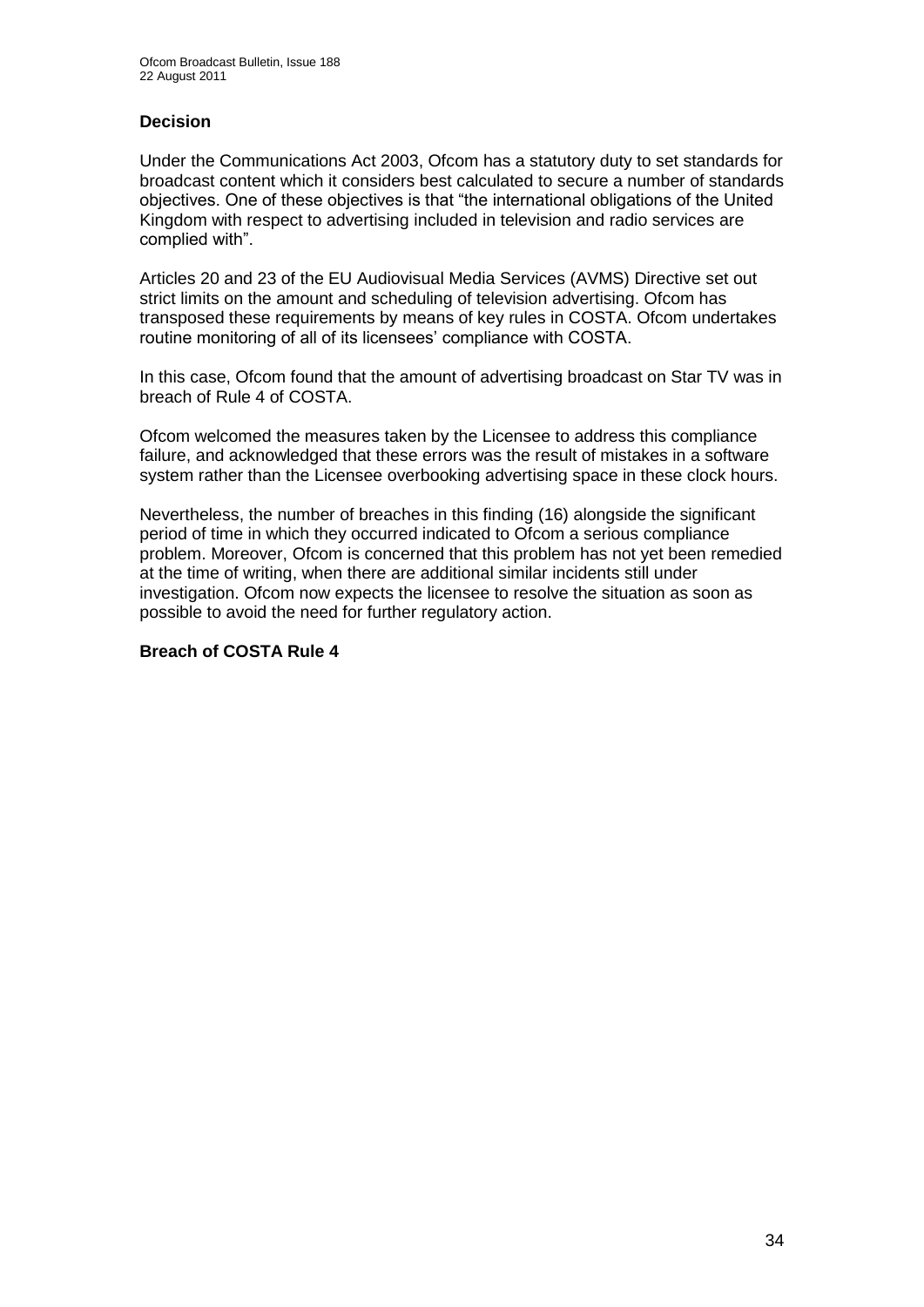# **In Breach**

## **Advertising minutage**

*The Africa Channel, 16 May 2011 to 7 July 2011, various dates and times*

#### **Introduction**

Rule 4 of the Code on the Scheduling of Television Advertising ("COSTA") states:

"time devoted to television advertising and teleshopping spots on any channel in any one hour must not exceed 12 minutes."

During monitoring, Ofcom noted 17 instances when The Africa Channel broadcast in excess of 12 minutes of advertising in one clock hour. Ofcom considered these incidents raised issues warranting investigation under Rule 4 of COSTA and therefore sought formal comments about all of these incidents from The Africa Channel under this Rule.

#### **Response**

The broadcaster admitted the minutage overruns and offered an "unreserved apology". The Africa Channel said these incidents were the "result of human error" and that it has now "put in place a monitoring process to ensure there is not a repeat" of the situation, The broadcaster also said it is carrying out "scheduling training to improve awareness and prevent this from recurring."

The Africa Channel wanted to reassure Ofcom that the "total advertising" on the channel was within the COSTA limits and these overruns "were simply the result of scheduling errors" and that there "was no intention to benefit from them."

The broadcaster said it is taking in new staff and is "constantly improving (its) workflow" and that the "new procedures that have been put in place will prevent errors like this" in the future.

#### **Decision**

Under the Communications Act 2003, Ofcom has a statutory duty to set standards for broadcast content which it considers best calculated to secure a number of standards objectives. One of these objectives is that "the international obligations of the United Kingdom with respect to advertising included in television and radio services are complied with".

Articles 20 and 23 of the EU Audiovisual Media Services (AVMS) Directive set out strict limits on the amount and scheduling of television advertising. Ofcom has transposed these requirements by means of key rules in COSTA. Ofcom undertakes routine monitoring of all of its licensees" compliance with COSTA.

In this case, Ofcom found that the amount of advertising broadcast on The Africa Channel was in breach of Rule 4 of COSTA.

Ofcom noted the broadcaster"s assurances that new procedures have been put in place to avoid any repetition of these incidents. However, we considered that the Licensee's proffered explanation – human error – was inadequate to justify 17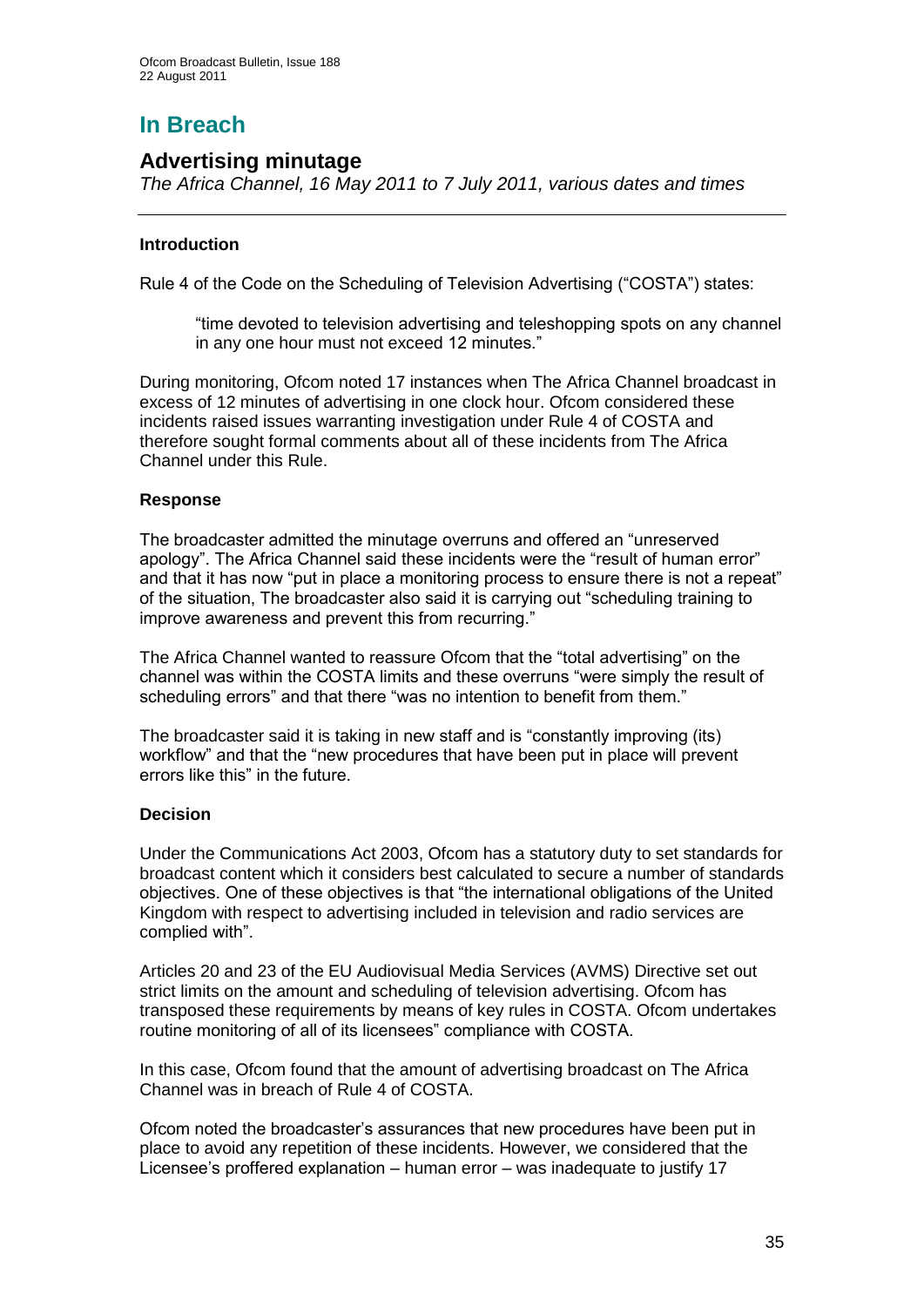minutage overruns over a period of nearly two months. Ofcom concluded that these breaches demonstrated a serious compliance failure at the channel. Ofcom therefore expects The Africa Channel to urgently and successfully address this matter to avoid any future recurrences and any resulting need for further regulatory action.

#### **Breach of COSTA Rule 4**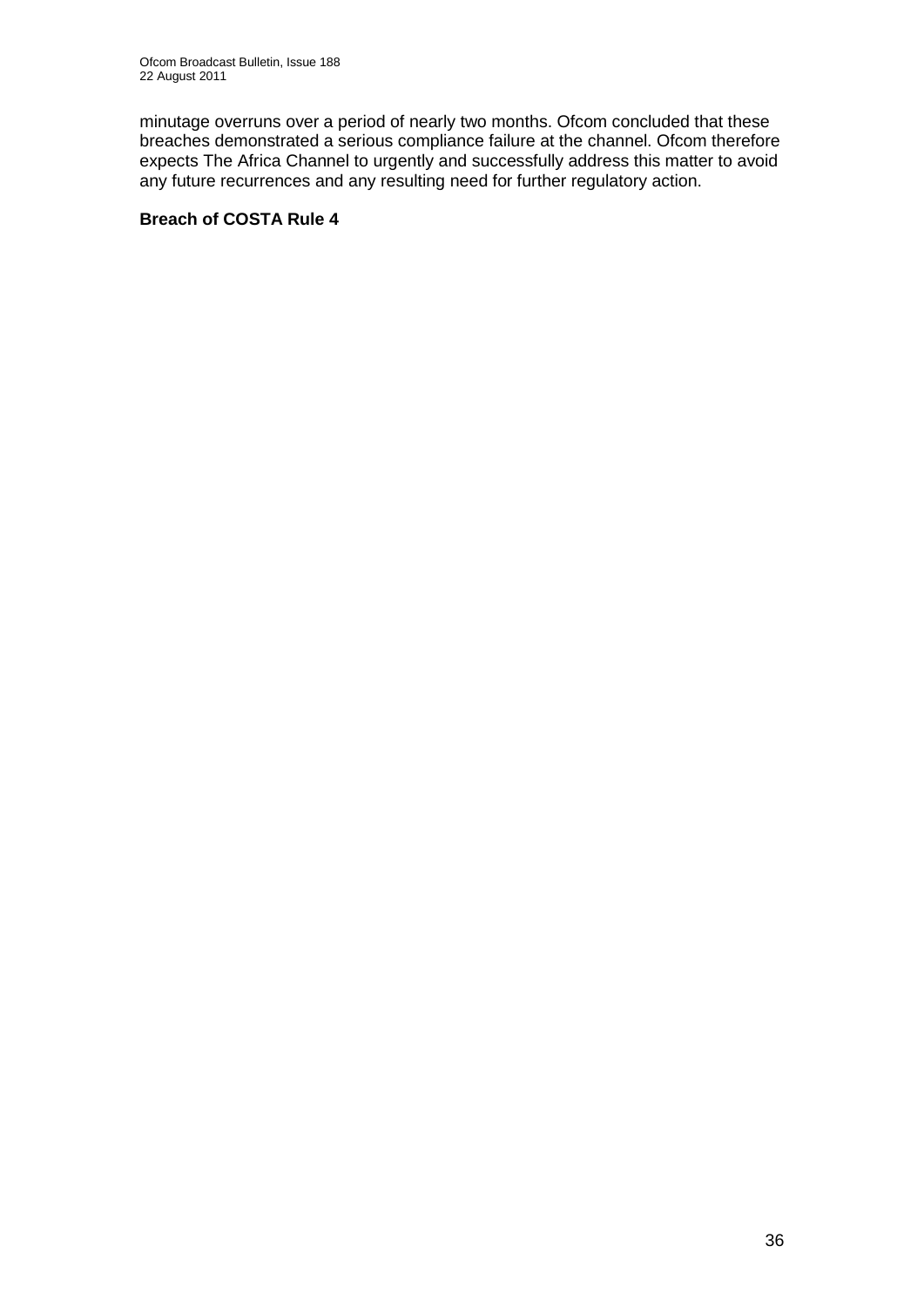# **In Breach**

## **Advertising minutage**

*Zing, 18 October to 12 December 2010, various dates and times*

#### **Introduction**

Rule 4 of the Code on the Scheduling of Television Advertising ("COSTA") states

"... time devoted to television advertising and teleshopping spots on any channel in any one hour must not exceed 12 minutes".

During monitoring, Ofcom observed that between 18 October and 12 December 2010, there were 28 separate incidents when Zing transmitted more advertising than the permitted allowance of 12 minutes in a single clock hour. Ofcom noted advertising overruns that ranged from five seconds to three minutes and 37 seconds in a single clock hour.

Ofcom wrote to Zee TV, the Licensee which owns and operates Zing, a music television channel that broadcasts in Hindi to a South East Asian audience, to request its comments under Rule 4 of COSTA.

#### **Response**

Zee TV informed Ofcom that the infringements had occurred as a result of changes being made to programme durations after the finalised transmission schedule had been issued, which had resulted in a series of advertising overruns. Zee TV stated that in order to prevent further infringements it had introduced the following additional compliance procedures:

- providing monthly break patterns for each programme, with any essential changes to the pattern to be co-ordinated between the operations, scheduling, IT and airtime sales teams;
- a system of manual checks to be conducted by both the airtimes sales and scheduling teams to prevent excess advertising from being scheduled. In the event that overbooking still occurs the computerised system will alert schedulers to the error so this can be corrected in advance of transmission;
- once the transmission schedule is generated, changes cannot be made unless approved by two nominated UK based staff (the channel controller and the scheduler). Any excess advertising generated by these changes will then be dropped; and
- the transmission team to perform a final check on the advertising minutage for each clock hour, after the transmission schedule is issued and before the day"s channel transmission, to ensure that any changes to programme lengths have not created advertising overruns.

#### **Decision**

Ofcom found that the amount of advertising broadcast by Zing was in breach of Rule 4 of COSTA.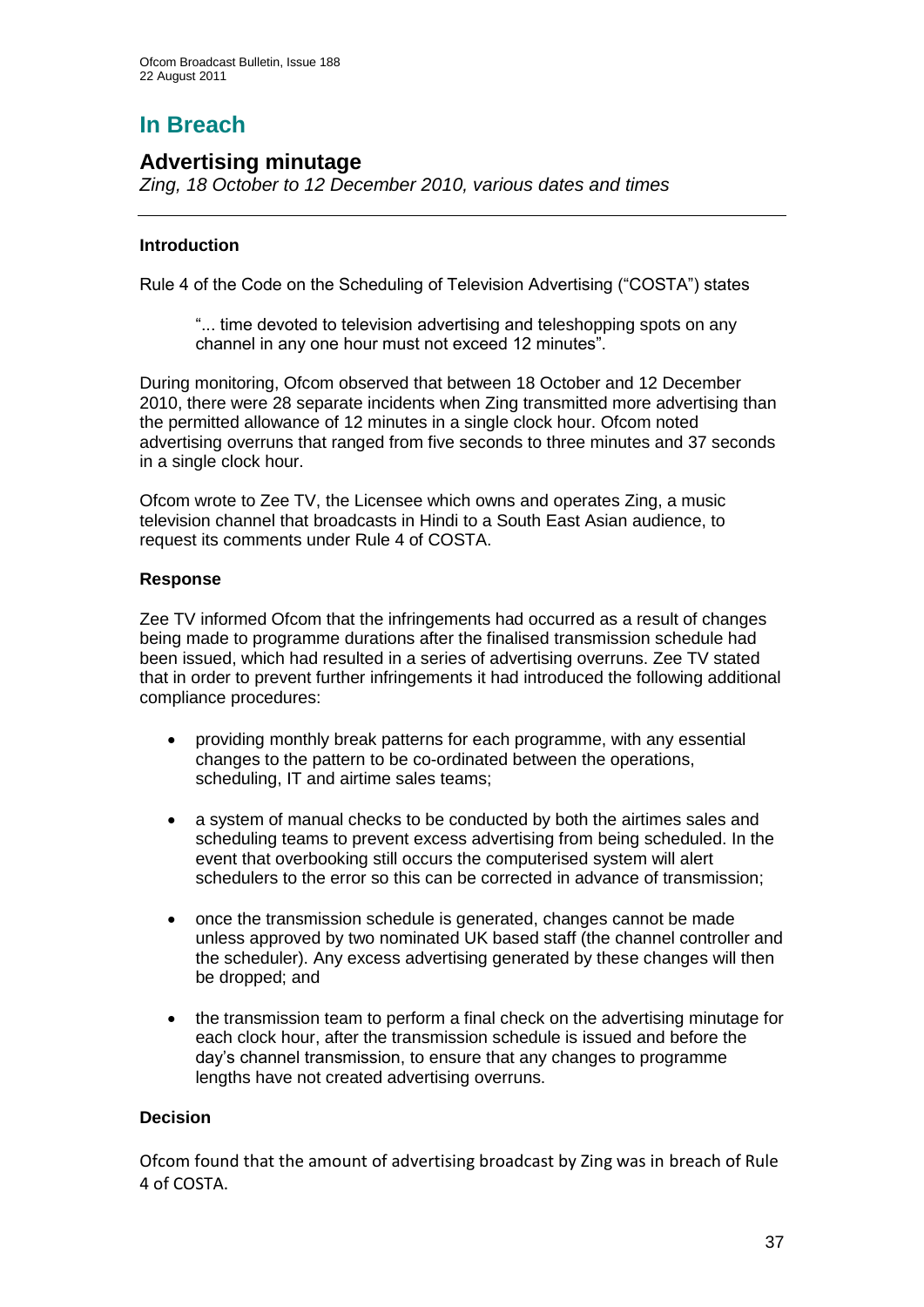Ofcom noted that Zee TV has taken further steps to ensure compliance with COSTA. However these compliance failures followed a previous breach recorded by Ofcom<sup>1</sup>, covering a series of earlier minutage overruns on Zing, between 3 and 14 September 2010. In those cases, Zee TV had informed Ofcom that sufficient procedures had been implemented to minimise the risk of a recurrence.

Ofcom is particularly concerned that Zee TV"s procedures were clearly not robust enough to prevent further overruns, resulting in multiple, and some in some instances, substantial, breaches of Rule 4 of COSTA. Ofcom will monitor Zing closely and is likely to consider further regulatory action if these additional compliance procedures prove inadequate and this problem recurs.

#### **Breaches of Rule 4 of COSTA**

1

<sup>1</sup> Ofcom Broadcast Bulletin 173 [http://stakeholders.ofcom.org.uk/binaries/enforcement/broadcast](http://stakeholders.ofcom.org.uk/binaries/enforcement/broadcast-bulletins/817960/issue173.pdf)[bulletins/817960/issue173.pdf](http://stakeholders.ofcom.org.uk/binaries/enforcement/broadcast-bulletins/817960/issue173.pdf)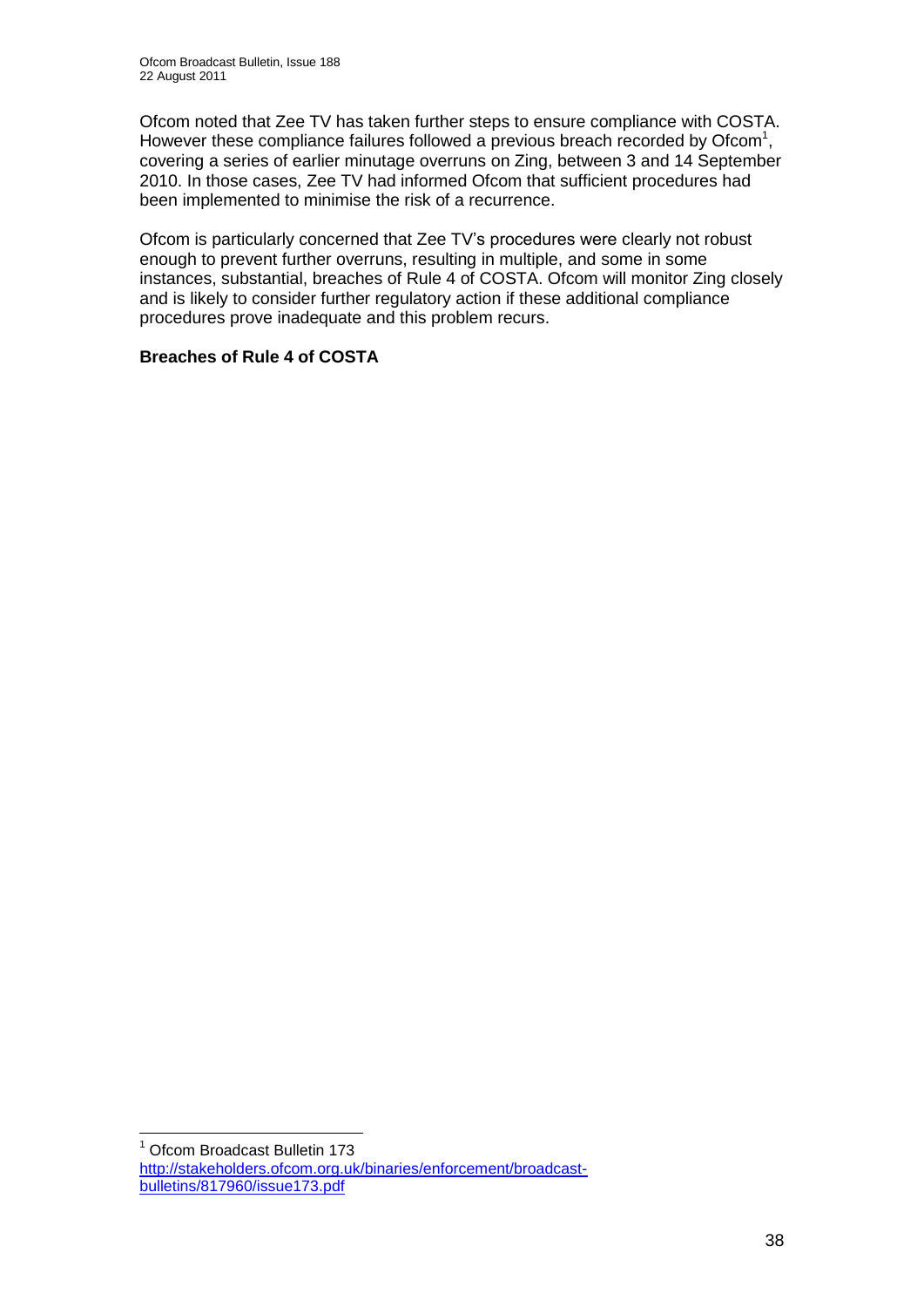# **In Breach**

## **Breach findings table**

*Code on the Scheduling of Television Advertising compliance reports*

Rule 4 of the Code on the Scheduling of Television Advertising ("COSTA") states**:**

"... time devoted to television advertising and teleshopping spots on any channel must not exceed 12 minutes."

| <b>Channel</b> | <b>Transmission</b><br>date and time | Code and<br>rule /<br>licence<br>condition | <b>Summary finding</b>                                                                                                                            |
|----------------|--------------------------------------|--------------------------------------------|---------------------------------------------------------------------------------------------------------------------------------------------------|
| Attheraces     | 12 June 2011,<br>19:00               | <b>COSTA</b><br>Rule 4                     | Ofcom noted, during<br>monitoring, that Attheraces<br>exceeded the permitted<br>advertising allowance by 50<br>seconds.<br><b>Finding: Breach</b> |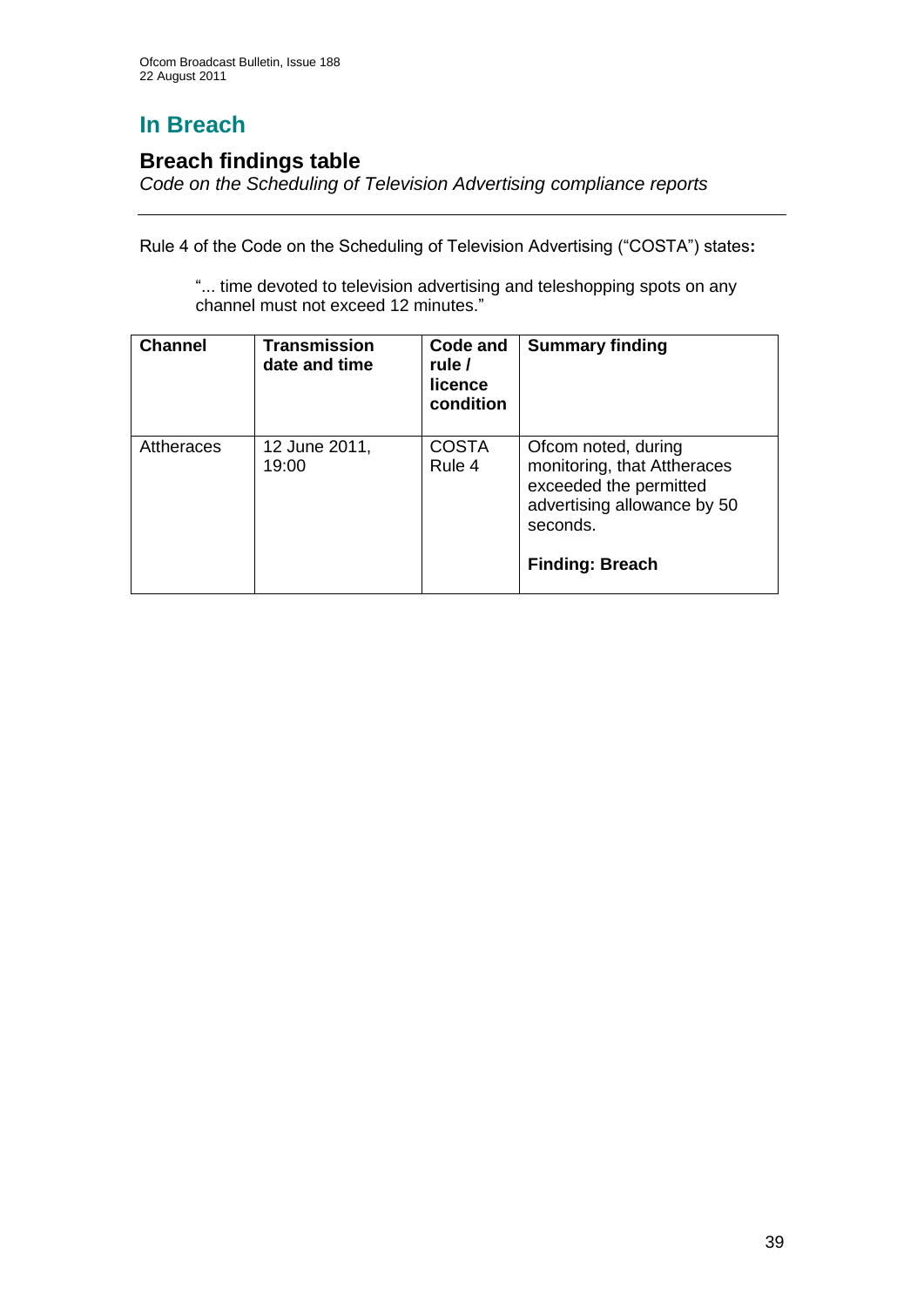# **Resolved**

## **Resolved findings table**

*Code on the Scheduling of Television Advertising compliance reports*

Rule 4(a) of the Code on the Scheduling of Television Advertising ("COSTA") states**:**

"On public service channels, time devoted to television advertising and teleshopping spots must not exceed

- i) an average of 7 minuts per hour for every hour of transmission time across the broadcasting day; and
- ii) subject to (i) above, an average of 8 minutes an hour between 6pm and 11 pm."

| <b>Channel</b>   | <b>Transmission</b>              | Code and                    | <b>Summary finding</b>                                                                                                                                                                                                                                                                                                                                                                                                                                                                                                                                                                                                                                                                                                                                                                                                                                                             |
|------------------|----------------------------------|-----------------------------|------------------------------------------------------------------------------------------------------------------------------------------------------------------------------------------------------------------------------------------------------------------------------------------------------------------------------------------------------------------------------------------------------------------------------------------------------------------------------------------------------------------------------------------------------------------------------------------------------------------------------------------------------------------------------------------------------------------------------------------------------------------------------------------------------------------------------------------------------------------------------------|
|                  | date and time                    | rule /                      |                                                                                                                                                                                                                                                                                                                                                                                                                                                                                                                                                                                                                                                                                                                                                                                                                                                                                    |
|                  |                                  | licence                     |                                                                                                                                                                                                                                                                                                                                                                                                                                                                                                                                                                                                                                                                                                                                                                                                                                                                                    |
|                  |                                  | condition                   |                                                                                                                                                                                                                                                                                                                                                                                                                                                                                                                                                                                                                                                                                                                                                                                                                                                                                    |
| S <sub>4</sub> C | 1 August 2011,<br>18:00 to 23:00 | <b>COSTA</b><br>Rule $4(a)$ | S4C notified Ofcom that on 1<br>August the channel broadcast<br>one more minute than permitted<br>between 18:00 and 23:00.<br>Ofcom noted S4C's explanation<br>that the overrun was the result of<br>a combination of an unusual<br>series of events: schedule<br>changes stemming from the NUJ<br>strike of that day; ten hours of live<br>programming from the Eisteddfod;<br>a failure in the broadcaster's<br>minutage counter and a<br>programme supplier delivering<br>programme part durations which<br>were different to those which had<br>been previously agreed with S4C.<br>Together, these caused the<br>centre break that was scheduled<br>after 23:00 to be brought forward<br>into the previous hour. Ofcom<br>also noted that S4C has alerted<br>staff to follow instructions on<br>breaks and is monitoring its<br>output carefully.<br><b>Finding: Resolved</b> |
|                  |                                  |                             |                                                                                                                                                                                                                                                                                                                                                                                                                                                                                                                                                                                                                                                                                                                                                                                                                                                                                    |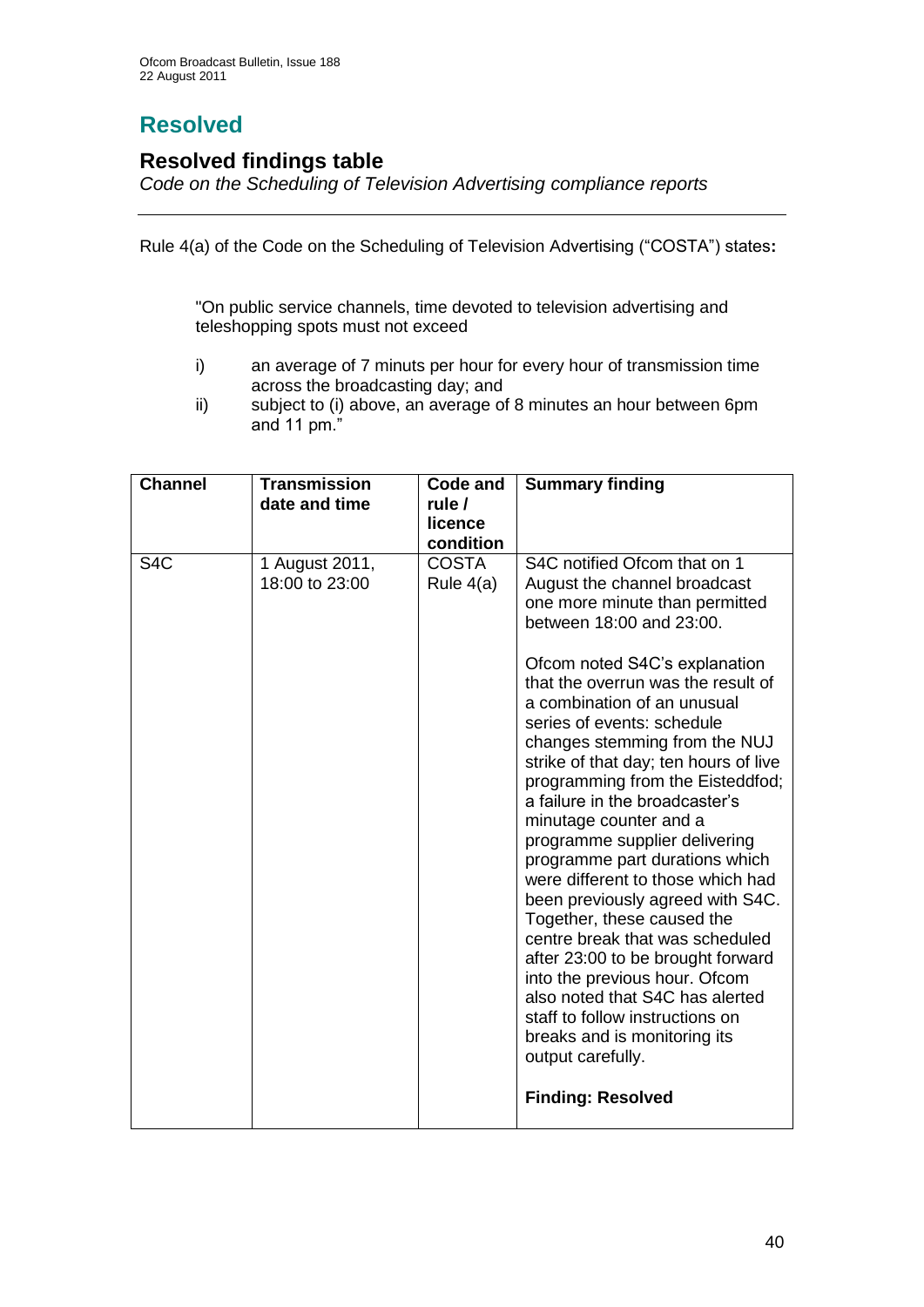| <b>Sianel</b>    | Dyddiad ac<br>amser darlledu   | Cod a<br>rheol                | Crynodeb o'r canfyddiad                                                                                                                                                                                                                                                                                                                                                                                                                                                                                                                                                                                                                                                                                                                                                                                                                                                                                            |
|------------------|--------------------------------|-------------------------------|--------------------------------------------------------------------------------------------------------------------------------------------------------------------------------------------------------------------------------------------------------------------------------------------------------------------------------------------------------------------------------------------------------------------------------------------------------------------------------------------------------------------------------------------------------------------------------------------------------------------------------------------------------------------------------------------------------------------------------------------------------------------------------------------------------------------------------------------------------------------------------------------------------------------|
| S <sub>4</sub> C | 1 Awst 2011,<br>18:00 to 23:00 | <b>COSTA</b><br>Rheol<br>4(a) | Hysbyswyd Ofcom gan S4C, ar 1<br>Awst, bod y sianel wedi darlledu un<br>funud yn fwy nag a ganiateir rhwng<br>18.00 a 23.00<br>Nododd Ofcom esboniad S4C bod<br>y gor redeg yn ganlyniad i gyfuniad<br>o gyfresi annisgwyl o<br>ddigwyddiadau: newidiadau<br>amserlen yn deillio o streic NUJ y<br>diwrnod hwnnw; deg awr o<br>ddarlledu byw o'r Eisteddfod;<br>methiant yng nghownter cyfirf<br>munudau'r darlledwr a chyflenwr<br>rhaglen yn cyflwyno rhannau<br>rhaglen oedd o gyfnod o<br>amser oedd yn wahanol i'r rhai y<br>cytunwyd arnynt yn flaenorol gydag<br>S4C. Gyda'i gilydd roedd hyn yn<br>golygu bod y cyfnod egwyl canol<br>oedd wedi'i amserlennu ar ôl 23.00<br>wedi cael ei ddwyn ymlaen i'r awr<br>flaenorol. Nododd Ofcom hefyd<br>bod S4C wedi hysbysu staff i ddilyn<br>cyfarwyddiadau ar gyfnodau egwyl<br>ac mae'n monitro ei allbwn yn<br>ofalus.<br><b>Canfyddiad: Wedi'i Ddatrys</b> |
|                  |                                |                               |                                                                                                                                                                                                                                                                                                                                                                                                                                                                                                                                                                                                                                                                                                                                                                                                                                                                                                                    |

Rule 16 of COSTA states that:

"Restrictions apply when inserting advertising breaks during the following programmes:

a) Films and news programmes may only include one advertising or teleshopping break for each scheduled period of at least 30 minutes;"

Additionally, Rule 3 f) of COSTA states that

""films" means cinematographic works and films made for television."

| <b>Channel</b>                                | <b>Transmission</b><br>date and time | Code and<br>rule /<br>licence<br>condition | <b>Summary finding</b>                                                                                                                                                        |
|-----------------------------------------------|--------------------------------------|--------------------------------------------|-------------------------------------------------------------------------------------------------------------------------------------------------------------------------------|
| AXN (Italy),<br>AXN<br>Southern<br>Europe Ltd | 4 April 2011                         | <b>COSTA</b><br>Rule 16a                   | Ofcom noted during monitoring<br>that, on 4 April 2011, AXN (Italy)<br>broadcast a film that contained<br>one more internal break than the<br>number permitted by Rule 16a of |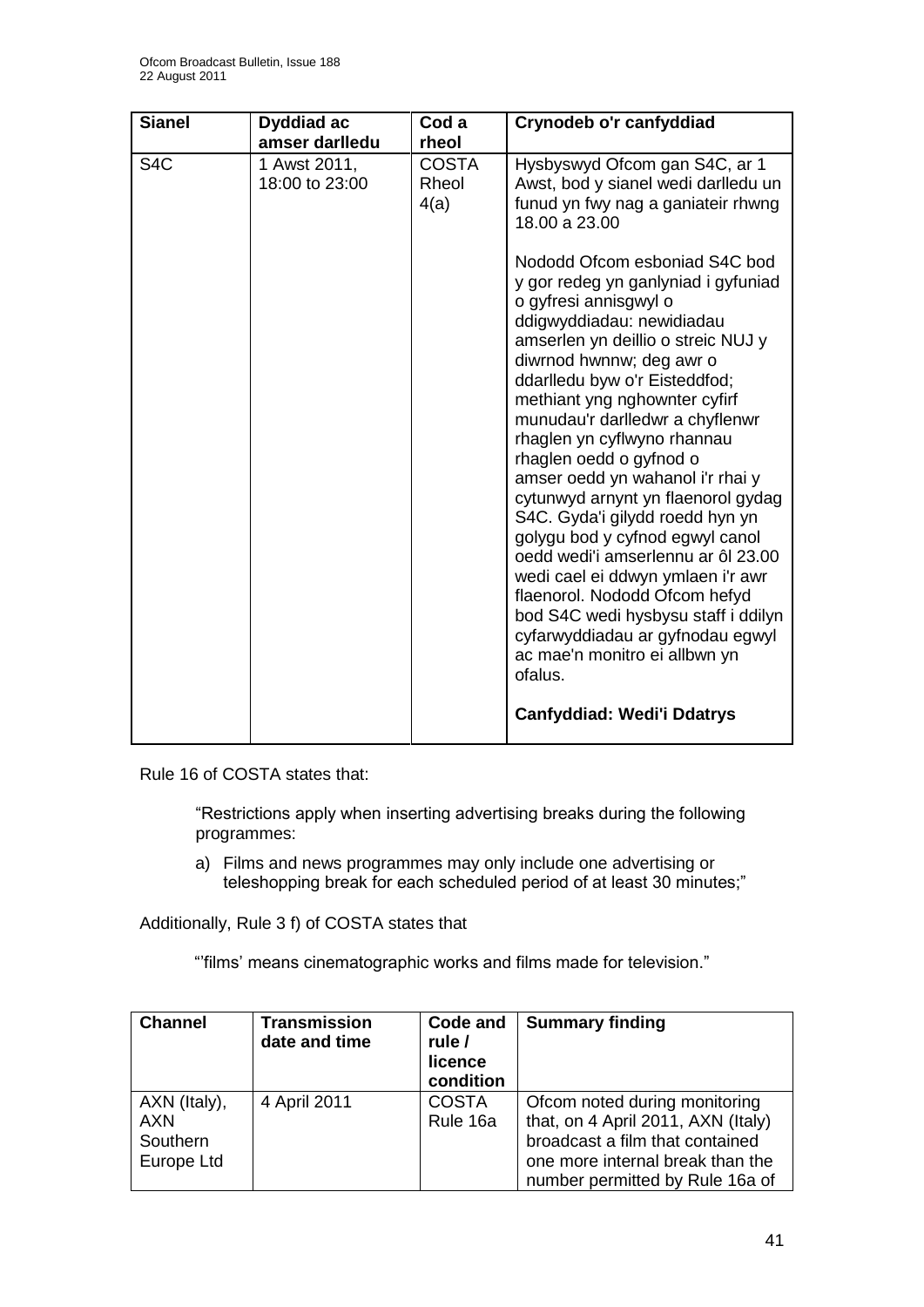|  | COSTA for a film with a<br>scheduled duration of 110<br>minutes.                                                                                                                                                                                                                                                                                                                                                                                                                |
|--|---------------------------------------------------------------------------------------------------------------------------------------------------------------------------------------------------------------------------------------------------------------------------------------------------------------------------------------------------------------------------------------------------------------------------------------------------------------------------------|
|  | AXN Southern Europe Ltd, which<br>operates and complies AXN<br>(Italy), said this was an isolated<br>occurrence and the result of the<br>film having been transmitted with<br>an incorrect file format. Sony had<br>added an additional check had<br>been added to the scheduling<br>process to ensure correct formats<br>were chosen in future. All other<br>movies were checked for<br>compliance and the confirmed<br>break pattern re-distributed to all<br>relevant staff. |
|  | <b>Finding: Resolved</b>                                                                                                                                                                                                                                                                                                                                                                                                                                                        |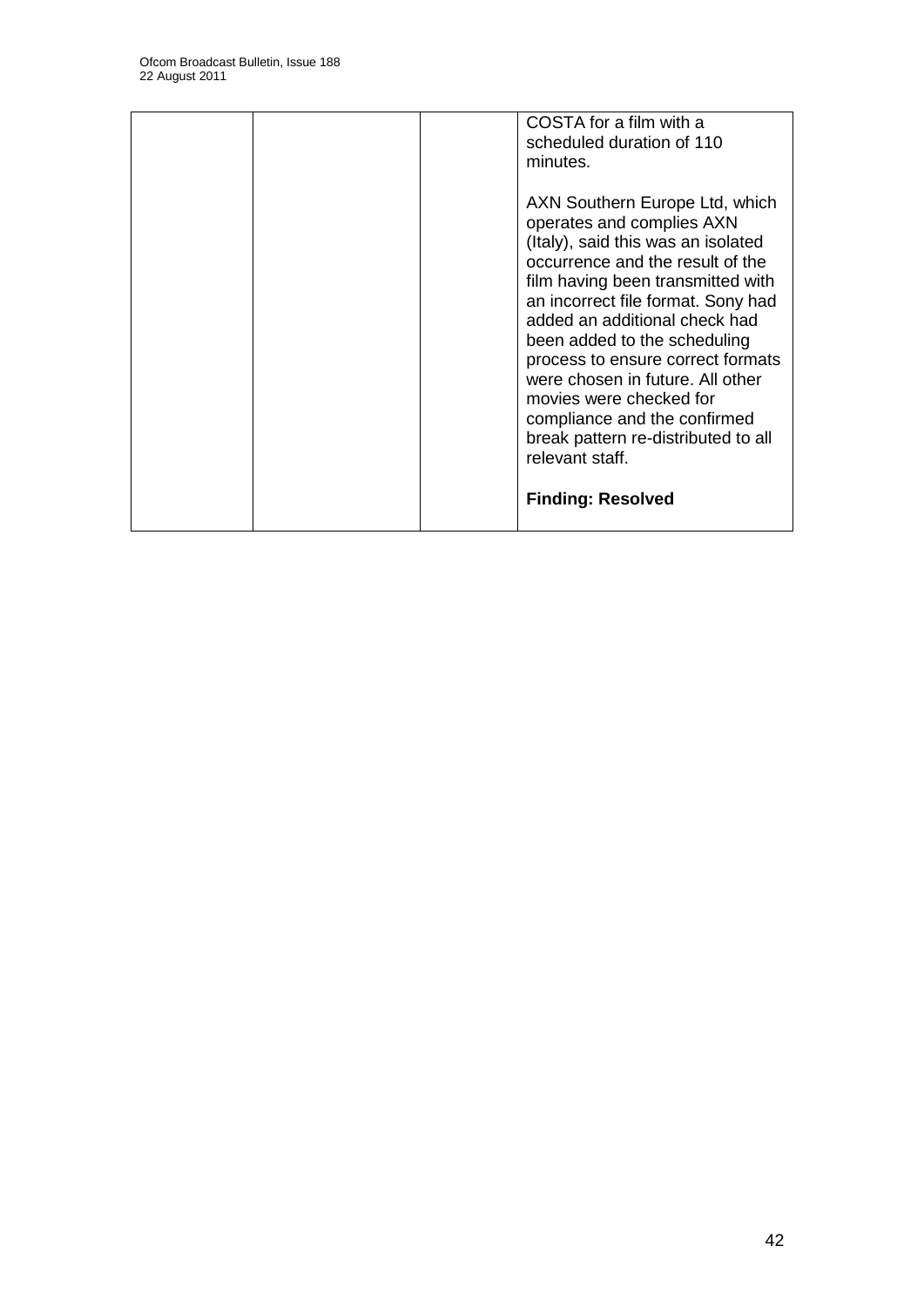## **Broadcast Licence Condition cases**

## **Community radio station compliance reports**

This finding was originally published on 4 August 2011.

Community radio stations are, under the terms of The Community Radio Order 2004 ("the Order"), defined as local radio stations provided primarily for the good of members of the public or for a particular community, rather than primarily for commercial reasons. They are also required to deliver social gain, be run on a notfor-profit basis, involve members of their target communities and be accountable to the communities they serve.

Anyone applying for a community radio licence is required to set out proposals as to how they will meet these various statutory requirements. If they are awarded a licence, their proposals are then included in their licence so as to ensure their continued delivery. This part of a community radio station's licence is known as the 'key commitments'.

Given that each station's 'key commitments' are designed to ensure that the station continues to provide the service for which it has been licensed, it is of fundamental importance that Ofcom is able to monitor delivery of these 'key commitments'. Licensees are therefore required to submit an annual report setting out how they have been meeting their licence obligations.

In addition to the requirements set out above, there are also statutory restrictions on the funding of community radio stations (section 105(6) of the Broadcasting Act 1990, as modified by the Community Radio Order 2004). Specifically, no community radio station is allowed to generate more than 50% of its annual income from the sale of on-air advertising and sponsorship. In certain circumstances, some stations are not allowed to carry any paid for advertising or sponsorship.

Like the 'key commitments' explained above, it is of fundamental importance that Ofcom is able to verify that a licensee is complying with its licence requirements relating to funding. In this respect too, we require licensees to submit an annual report setting out how they have met their licence obligations.

Station annual reports also inform Ofcom"s own annual report on the sector and late submission of annual reports from individual stations impacts on this.

Failure by a licensee to submit an annual report when required represents a serious and fundamental breach of a community radio licence, as the absence of the information contained in the report means that Ofcom is unable properly to carry out its regulatory duties.

Licence condition 9(1) states:

- 9. General provision of information to Ofcom
- (1) The Licensee shall maintain records of and furnish to Ofcom in such manner and at such times as Ofcom may reasonably require such documents, accounts, estimates, returns, reports, notices or other information as Ofcom may require for the purpose of exercising the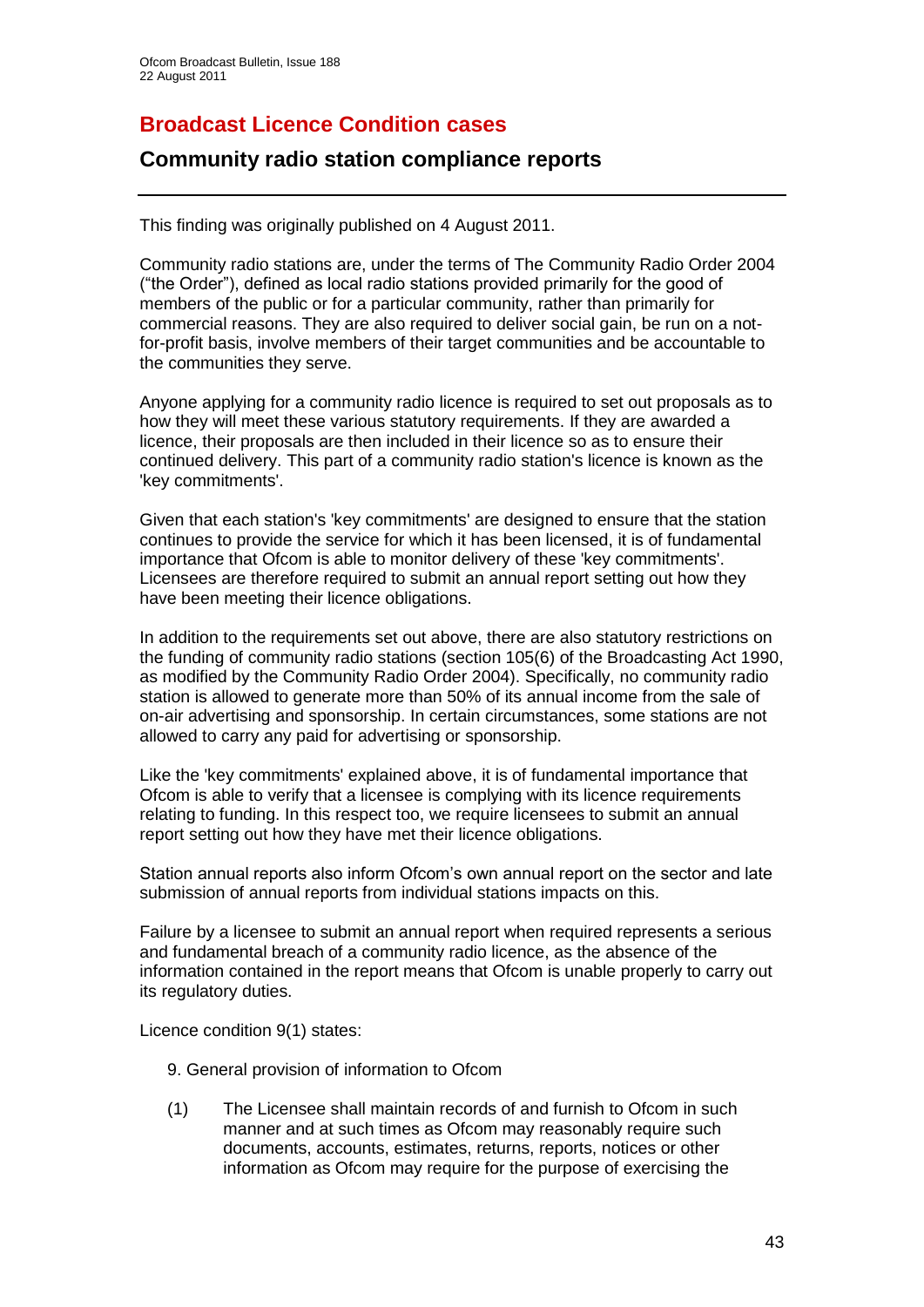functions assigned to it by or under the 1990 Act, the 1996 Act or the Communications Act and in particular (but without prejudice to the generality of the foregoing):

(a) a declaration as to the Licensee"s corporate structure in such form and at such times as Ofcom shall specify;

(b) such information as Ofcom may reasonably require from time to time for the purposes of determining whether the Licensee is on any ground a disqualified person by virtue of any of the provisions in Section 143 (5) of the 1996 Act and/or Schedule 2 to the 1990 Act or whether the requirements imposed by or under Schedule 14 to the Communications Act are contravened in relation to the Licensee"s holding of the Licence;

(c) such information as Ofcom may reasonably require for the purposes of determining whether the Licensee is complying with the requirements of the Community Radio Order 2004 for each year of the Licensed Service;

(d) such information as Ofcom may reasonably require for the purposes of determining the extent to which the Licensee is providing the Licensed Service to meet the objectives and commitments specified in the Community Radio Order 2004; and

(e) the provision of information under this section may be provided to Ofcom in the form of an annual report which is to be made accessible to the general public.

## **In Breach**

The following stations have failed to submit their annual reports despite repeated requests for this information. These licensees have therefore been found **in breach** of their licences.

Continued failure to submit an annual report despite repeated requests to do so may potentially warrant the consideration of a statutory sanction. As a consequence of this serious and continuing licence breach, Ofcom is putting these licensees on notice that their present contravention of their licences is being considered for the imposition of a statutory sanction.

| <b>Station</b>                                          | Code and rule /<br>licence condition             | <b>Summary finding</b>                                                                                                                                                                                                                                                           |
|---------------------------------------------------------|--------------------------------------------------|----------------------------------------------------------------------------------------------------------------------------------------------------------------------------------------------------------------------------------------------------------------------------------|
| <b>Boundary</b><br>Sound,<br>Newark-on-<br>Trent        | <b>Community Radio</b><br>licence condition 9(1) | Boundary Sound did not submit its annual<br>key commitments and financial reports by<br>the date required. (Date required 29 June<br>2011; neither report has been received)<br>Finding: In breach, with sanction under<br>consideration as neither report has been<br>received. |
| TMCR,<br>Thorne and<br>Moorends<br>(South<br>Yorkshire) | <b>Community Radio</b><br>licence condition 9(1) | TMCR did not submit its annual key<br>commitments and financial reports by the<br>date required. (Date required 29 June 2011;<br>key commitments report received 25 July,<br>financial report not received.) Finding: In                                                         |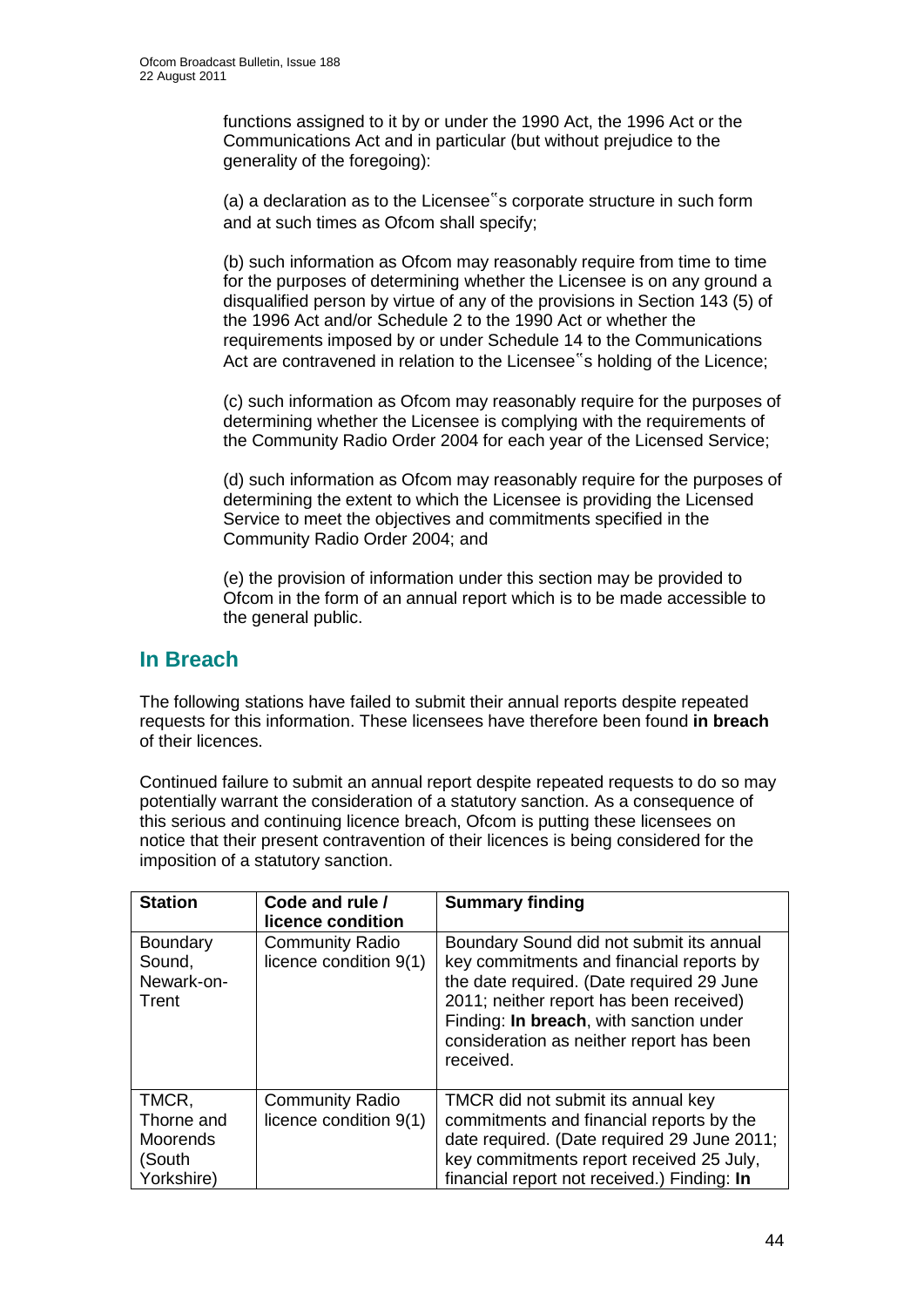|                                          |                                                  | <b>breach, with sanction under consideration</b><br>in relation to the financial report, which has<br>still not been received.                                                                                                                                                                                                                                         |
|------------------------------------------|--------------------------------------------------|------------------------------------------------------------------------------------------------------------------------------------------------------------------------------------------------------------------------------------------------------------------------------------------------------------------------------------------------------------------------|
| Voice of<br>Africa Radio,<br>East London | <b>Community Radio</b><br>licence condition 9(1) | Voice of Africa Radio did not submit its<br>annual key commitments and financial<br>reports by the date required. (Date required<br>29 June 2011; key commitments report<br>received 7 July, financial report not<br>received.) Finding: In breach, with sanction<br>under consideration in relation to the<br>financial report, which has still not been<br>received. |

## **Resolved**

The following licensees failed to submit their annual reports in accordance with the original deadline, but have subsequently submitted late reports. For these licensees we therefore consider the matter **resolved**.

| <b>Station</b>                                       | Code and rule /<br>licence condition             | <b>Summary finding</b> |
|------------------------------------------------------|--------------------------------------------------|------------------------|
| Cheshire FM.<br>mid Cheshire                         | <b>Community Radio</b><br>licence condition 9(1) | <b>Resolved</b>        |
| Cross<br>Rhythms<br>Teesside,<br>Stockton on<br>Tees | <b>Community Radio</b><br>licence condition 9(1) | <b>Resolved</b>        |
| Felixstowe<br>Radio,<br>Felixstowe                   | <b>Community Radio</b><br>licence condition 9(1) | <b>Resolved</b>        |
| NE1 FM                                               | <b>Community Radio</b><br>licence condition 9(1) | <b>Resolved</b>        |
| Radio JCom,<br>Leeds                                 | <b>Community Radio</b><br>licence condition 9(1) | <b>Resolved</b>        |
| Swindon<br>105.5,<br>Swindon                         | <b>Community Radio</b><br>licence condition 9(1) | <b>Resolved</b>        |
| Unity FM,<br><b>Birmingham</b><br>East               | <b>Community Radio</b><br>licence condition 9(1) | <b>Resolved</b>        |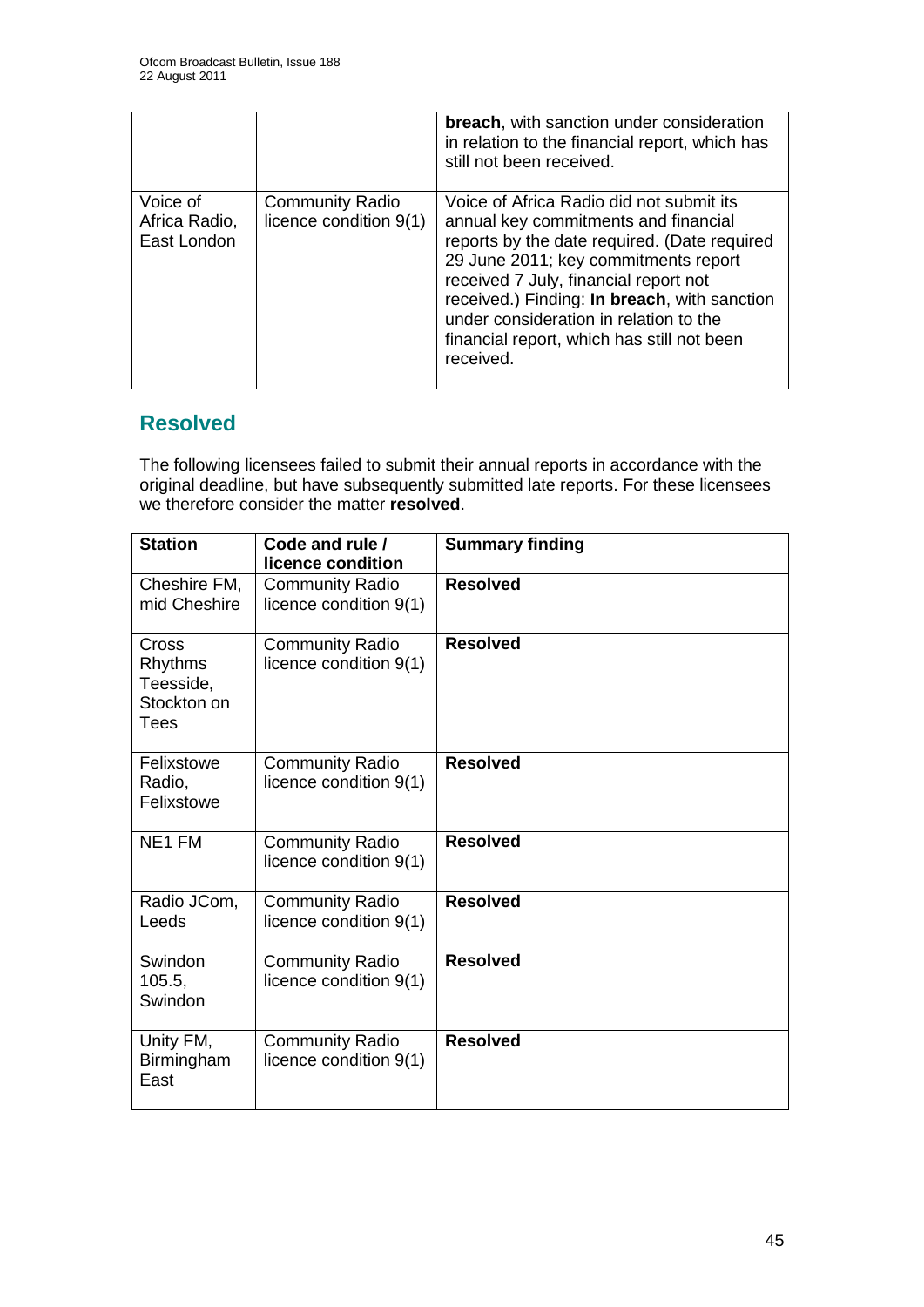# **In Breach**

## **Breach of Licence Condition**

*Radio Sandwell*

This finding was originally published on 4 August 2011.

#### **Introduction**

Radio Sandwell is a community radio station licensed to provide a service for the African Caribbean community and other residents of West Bromwich and the surrounding area of Sandwell. It has been on air since May 2010 and the output is presented by volunteers. The licence is held by Sandwell African Caribbean Development Agency Limited ("the Licensee"). Community radio licences are granted for a five-year period and broadcasting a service, as well as providing other outputs (such as opportunities for volunteers) described in the licence, is required throughout the licence period.

The station's licence includes as an annex a 'key commitments' document which sets out what the radio station is required to broadcast (which is based on the promises made by the station in its original application for the licence). The key commitments include a description of the programme service, social gain (community benefit) objectives (such as training provision), arrangements for access for members of the target community, opportunities to participate in the operation and management of the service, and accountability to the community.

A Radio Sandwell listener contacted Ofcom at the beginning of March 2011 to inform us that the station did not appear to be broadcasting. A few days later we had a call from another listener to say that the station appeared to be transmitting pre-recorded material only.

Radio Sandwell"s key commitments include a requirement to provide ten hours of live output a day, and therefore if the station was not broadcasting or if only pre-recorded material was being broadcast the Licensee might be operating in breach of its licence terms.

Following the listener report that the station was not broadcasting, we wrote to the station to seek its comments. The Licensee assured us that there had been "no break in the Station"s broadcasting and Radio Sandwell continues to broadcast and provide a valuable service to the community of Sandwell."

At the end of March, Ofcom engineers attended Radio Sandwell"s transmission site as part of routine monitoring and found that the station appeared to be transmitting all of its output from a laptop computer linked to the transmitter (rather than from a studio). This laptop was running a software programme that appeared to be playing pre-recorded output only.

We consequently wrote to the Licensee on 30 March 2011 to ask how Radio Sandwell was meeting its key commitments; specifically what the output was comprised of at that time, what live output was being offered and how volunteers and members of the target community were being granted access to the service. We also asked for recordings of output broadcast on two specified days. The Licensee did not comply with our request for recordings and for information by the stipulated deadline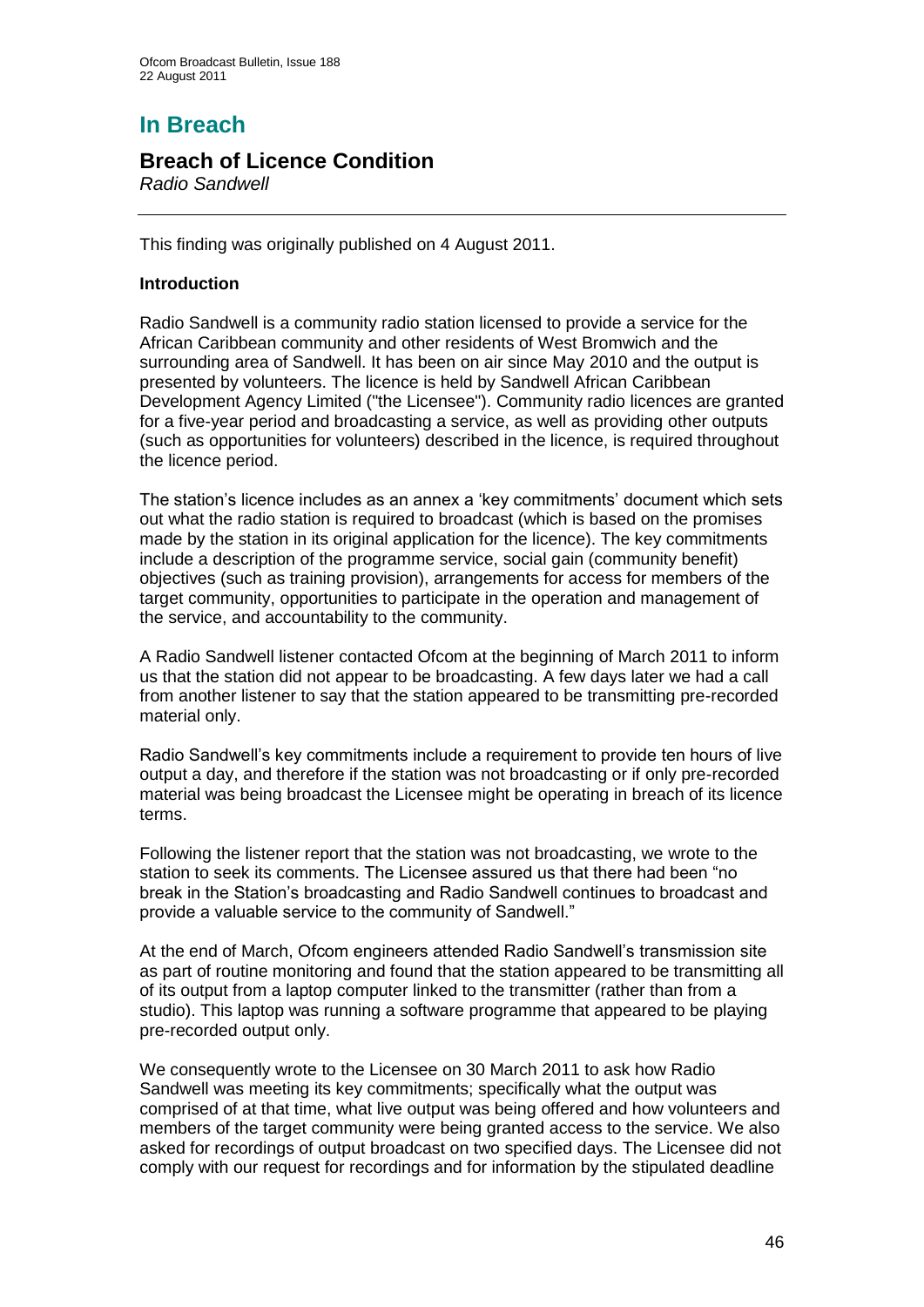and was subsequently found in breach of its licence for failing to provide information and recordings<sup>1</sup>.

As part of that breach process the Licensee was given an opportunity to make representations to Ofcom about how it felt it had complied with its licence obligations to provide information and recordings to Ofcom. In its representations the Licensee admitted that Radio Sandwell had broadcast using a laptop wired to the transmitter. However, the Licensee also stated that this was an isolated situation due to a transmission failure occurring on Friday 8 April 2011 and that the station was broadcasting its usual output again from Tuesday 12 April 2011.

Ofcom engineers had visited the Radio Sandwell transmission site at the end of March; the Licensee, however, referred to a period almost two weeks later as the isolated technical failure leading to the station transmitting pre-recorded material from a laptop connected directly to the transmitter. Ofcom therefore sought further clarification from the Licensee on how it felt the output broadcast was meeting the station"s key commitments, how much live output was being offered as part of the service and what the output comprised.

In its response in an email dated 18 June, the Licensee admitted that, due to a move to new studio premises, the station had to "devise a method of keeping the output transmitting whilst we dismantled the studio to transport to the new location". Following the studio move as well as technical problems with the connection between the studio and the transmitter, Radio Sandwell broadcast pre-recorded output for a "total of seven weeks from Friday  $25<sup>th</sup>$  February 2011 to Wednesday April 13<sup>th</sup> 2011". Further, the Licensee stated that, during this seven week period, the output broadcast was comprised of "diverse mix of music (relative to the demographic) and pre-recorded shows by some of the Radio Sandwell volunteer presenters. The output was also interspersed with community adverts and announcements regarding the temporary disruption to the service, and so as not to sound repetitive, new music mixes and pre-recorded programmes were introduced to the output periodically."

On this basis, Ofcom again wrote to the Licensee on 23 June 2011 to ask how it considered its output complied with the licence conditions relating to key commitments delivery. Conditions 2(1) and 2(4), contained in Part 2 of the Schedule to the licence, state that:

2(1) "The Licensee shall provide the Licensed Service specified in the Annex for the licence period."

and

 $2(4)$  "The Licensee shall ensure that the Licensed Service<sup>2</sup> accords with the proposals set out in the Annex so as to maintain the character of the Licensed Service throughout the licence period."

#### **Response**

In a letter dated 5 July 2011 the Licensee apologised for its actions that led to a situation where "a temporary license breach was probable". It said that, having had a

 1 [http://stakeholders.ofcom.org.uk/binaries/broadcast/radio](http://stakeholders.ofcom.org.uk/binaries/broadcast/radio-ops/breaches/Radio_Sandwell_breach.pdf)[ops/breaches/Radio\\_Sandwell\\_breach.pdf](http://stakeholders.ofcom.org.uk/binaries/broadcast/radio-ops/breaches/Radio_Sandwell_breach.pdf)

 $2$  The service that the station is licensed to provide, as described in its 'key commitments'.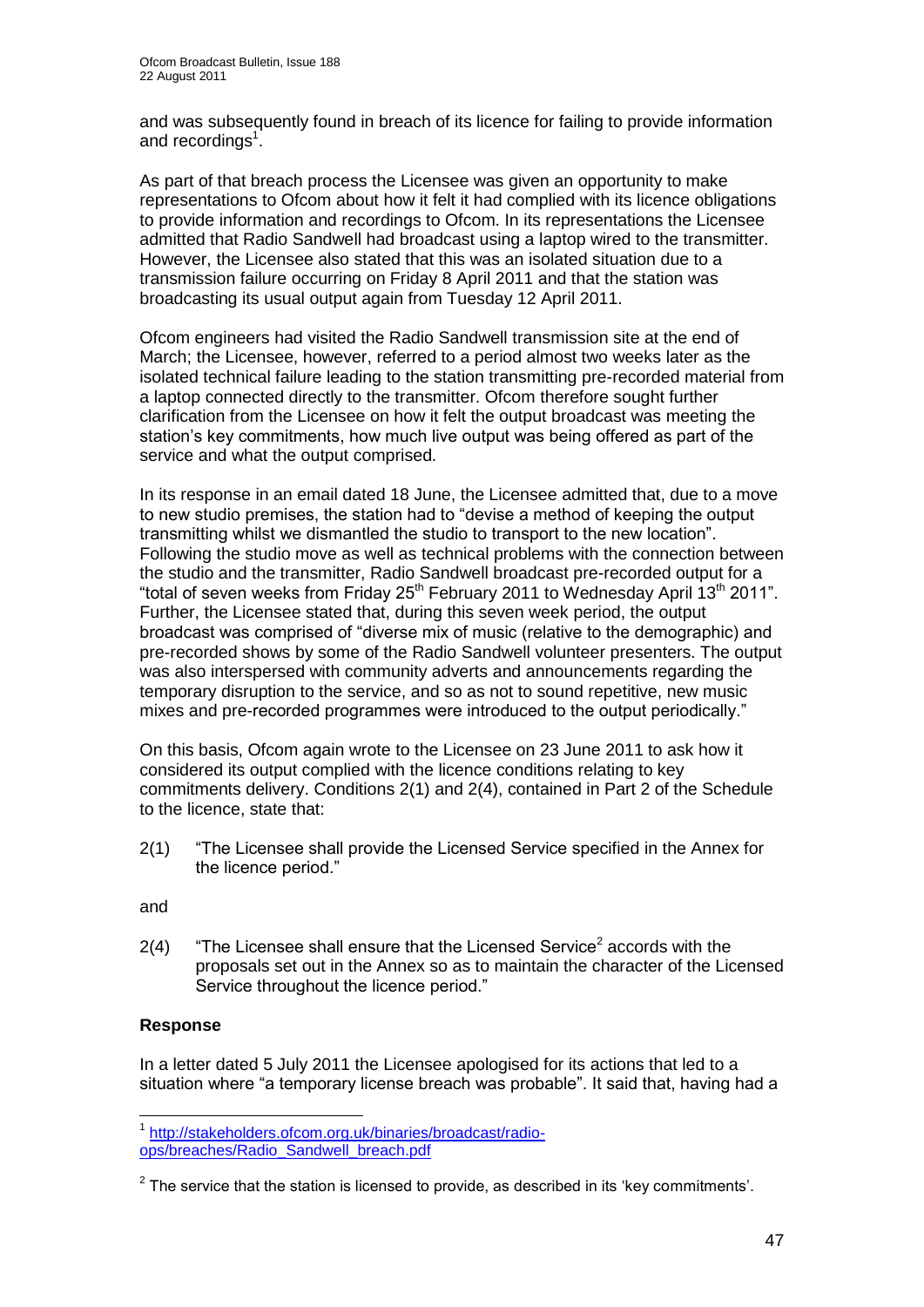major change in staff, it had wrongly assumed that the former Radio Sandwell operating staff had informed Ofcom that the station was relocating its studio and that this could result in a break in transmission. The Licensee asserts that it was confident that this information had been relayed to Ofcom.

The Licensee said it had to secure new premises quickly and had envisaged the timeframe for the studio move to be no more than two weeks. Added to the studio move, the Licensee said the station then suffered technical difficulties in linking the studio transmission to the transmitter.

In summary, the Licensee said "we tried to faithfully re-create the regular output during the laptop period and genuinely had no notion that we may be putting the licence in jeopardy and since Wednesday April 13<sup>th</sup> we've had a stable link to the transmitter".

#### **Decision**

By failing to provide the required live output of ten hours per day the Licensee was not providing the service as described in its key commitments, and therefore is in breach of the licence conditions referred to above. Ofcom has therefore formally recorded this breach by the Licensee.

Ofcom notes that, although we had been in dialogue with the station since mid-March 2011, Radio Sandwell had not been providing its key commitments since 25 February 2011, and this did not come to light until early June after extended correspondence. We note that in its early correspondence the Licensee appeared to have misled us about what was happening at Radio Sandwell, the planned studio move, the decision to suspend normal output for a short period, and the subsequent technical and other difficulties that led to no live output being broadcast for a period of seven weeks.

A note to broadcasters was published in the 28 March 2011 Broadcast Bulletin<sup>3</sup> regarding breaks in transmissions. Ofcom also wrote to all community radio licensees later that month and made it clear that licensees should contact Ofcom if they foresee or are experiencing any problems, such as technical issues, building works or studio moves that may affect their ability to provide their broadcast service. Ofcom made it clear in this correspondence that providing the licensed service is a fundamental function of a community radio service and failure to do so is a significant breach of the licence.

Community radio stations are, under the terms of The Community Radio Order 2004, defined as local radio stations provided primarily for the good of members of the public or for a particular community, rather than primarily for commercial reasons. They are also required to deliver social gain, be run on a not-for-profit basis, involve members of their target communities and be accountable to the communities they serve.

Any organisation applying for a community radio licence is required to set out proposals as to how it will meet these various statutory requirements. If it is awarded a licence, its proposals are then included in the licence so as to ensure their continued delivery. As referred to above this part of a community radio station's licence is known as the 'key commitments', and it is designed to ensure that each

 3 [http://stakeholders.ofcom.org.uk/binaries/enforcement/broadcast](http://stakeholders.ofcom.org.uk/binaries/enforcement/broadcast-bulletins/obb178/obb178.pdf)[bulletins/obb178/obb178.pdf](http://stakeholders.ofcom.org.uk/binaries/enforcement/broadcast-bulletins/obb178/obb178.pdf)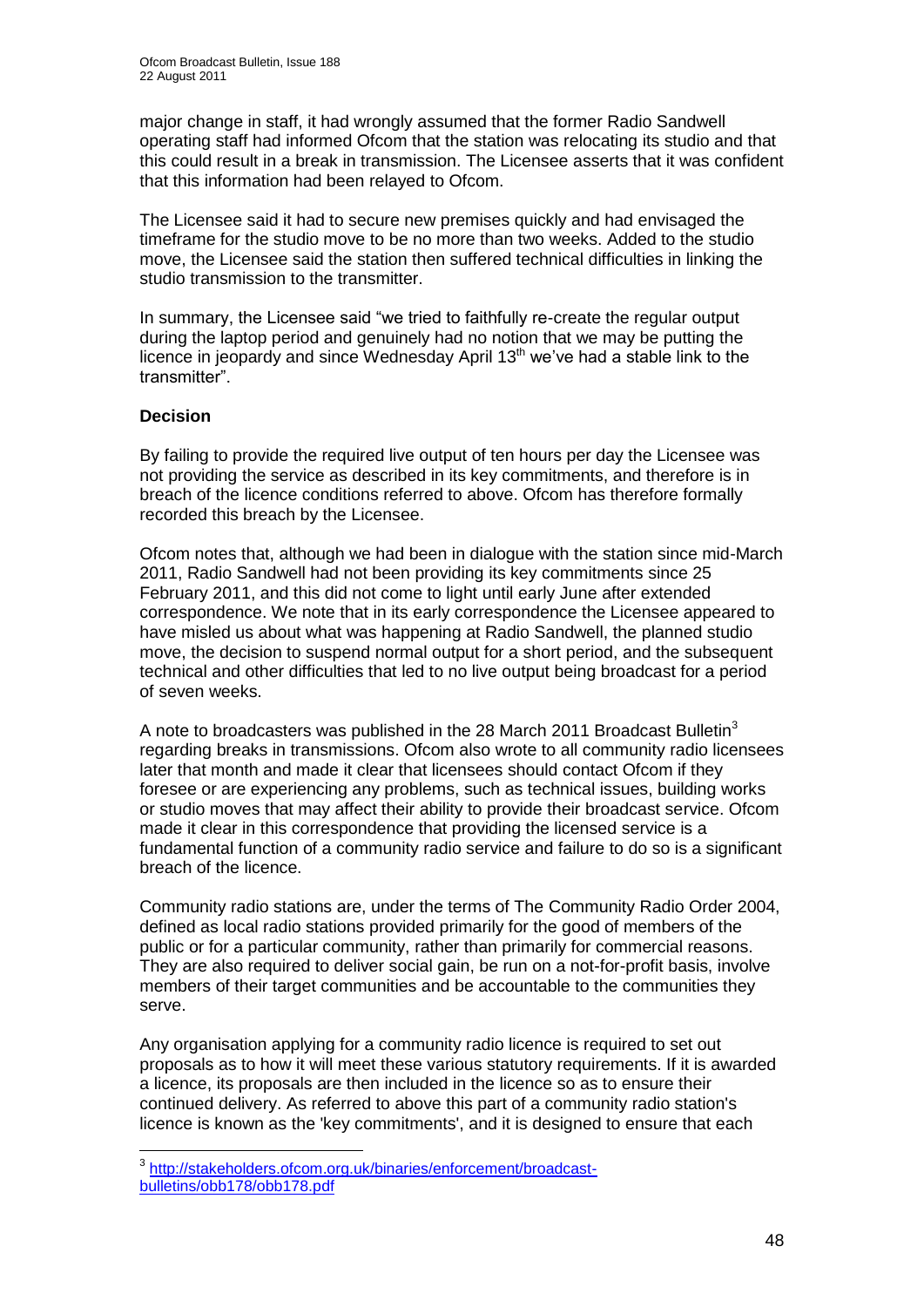community radio station continues to provide the service for which it has been licensed.

Ofcom has formally notified the Licensee that we are considering this licence contravention for the imposition of a statutory sanction in light of its seriousness.

**Breach of Licence Conditions 2(1) and 2(4) in Part 2 of the Schedule to the community radio licence held by Sandwell African Caribbean Development Agency Limited (licence number CR176)**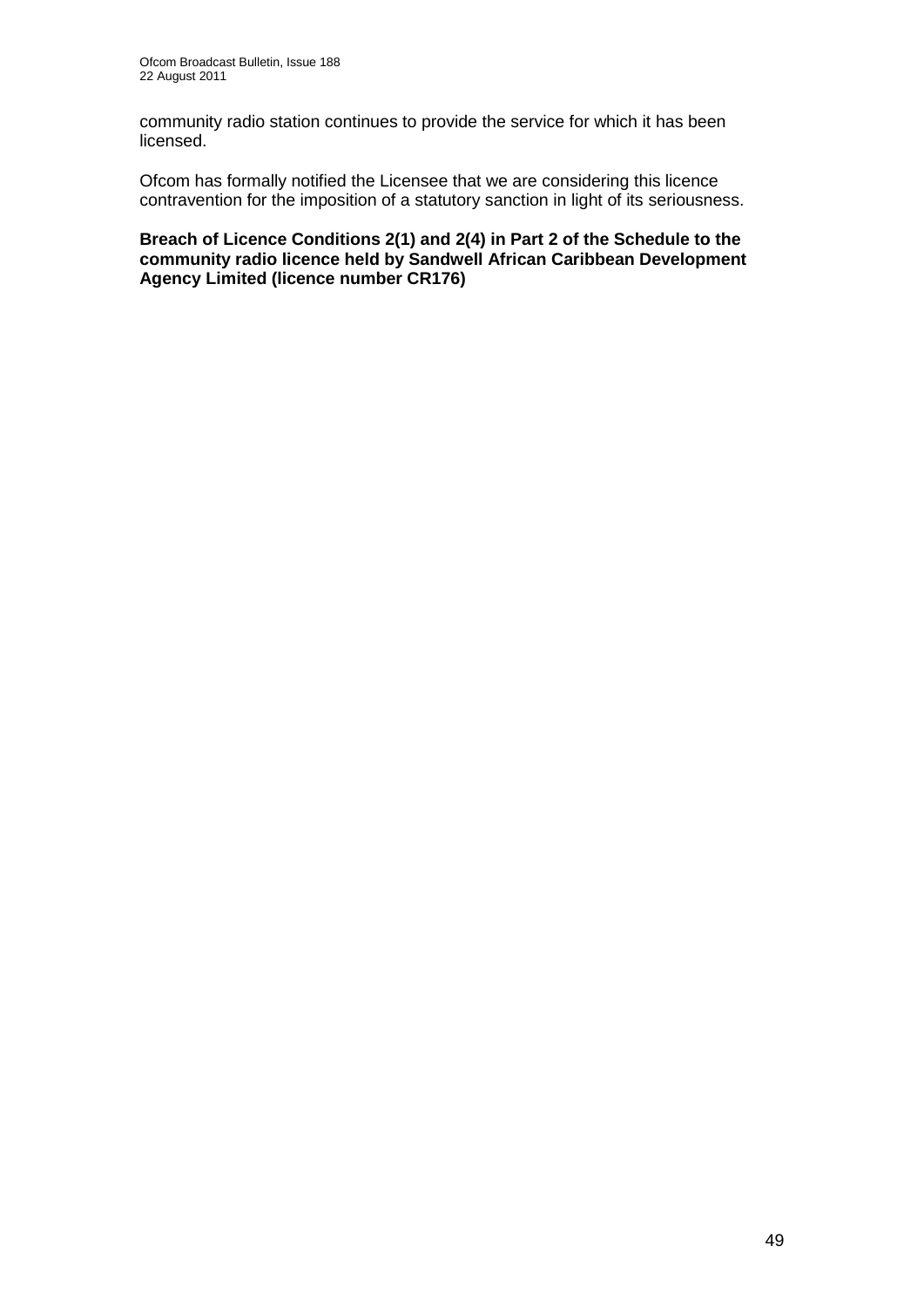# **In Breach**

## **Breach of Licence Condition**

*Boundary Sound, community radio service for Newark-on-Trent, 23 June 2011 to present*

This finding was originally published on 4 August 2011.

#### **Introduction**

<u>.</u>

Boundary Sound is a community radio station licensed to provide a service for residents of Newark on Trent and the surrounding area of Nottinghamshire. It has been on-air since 1 January 2009, and the licence expires on 31 December 2013. The licence is held by Boundary Sound CIC Ltd ("the Licensee").

Community radio licences are granted for a five-year period and broadcasting a service, as well as providing other outputs (such as opportunities for volunteers) described in the licence, is required throughout the licence period.

On 23 June 2011 it was brought to our attention that Boundary Sound had ceased broadcasting its licensed service. In addition, a notice had been published on the station's website saying the following: "It is with deep regret that we have to announce the closure of Boundary Sound, due to financial circumstances beyond our control. Transmission on 102.6fm ended at 7pm on Thursday 23 June 2011."

"We would like to take this opportunity to extend our sincere thanks to all the advertisers and guests who have supported the station since its launch and especially since the station began broadcasting full time in January 2009. Thanks must also go to the many volunteers who gave so generously of their time and expertise to bring high quality, full-time community radio to Newark and the surrounding villages."

Accordingly, on 24 June Ofcom wrote to the Licensee to ask how it was complying with the following two conditions in its licence relating to the delivery of its service.

1. Condition 2(1) contained in Part 2 of the Schedule to the licence, which states that:

"The Licensee shall provide the Licensed Service specified in the Annex\* for the licence period."

2. Condition 2(4), contained in Part 2 of the Schedule to the licence, which states that:

"The Licensee shall ensure that the Licensed Service accords with the proposals set out in the Annex $<sup>1</sup>$  so as to maintain the character of the</sup> Licensed Service throughout the licence period."

 $<sup>1</sup>$  The annex sets out the radio station's 'key commitments'. The key commitments</sup> include a description of the programme service, social gain (community benefit) objectives (such as training provision), arrangements for access for members of the target community, opportunities to participate in the operation and management of the service, and accountability to the community. Boundary Sound"s key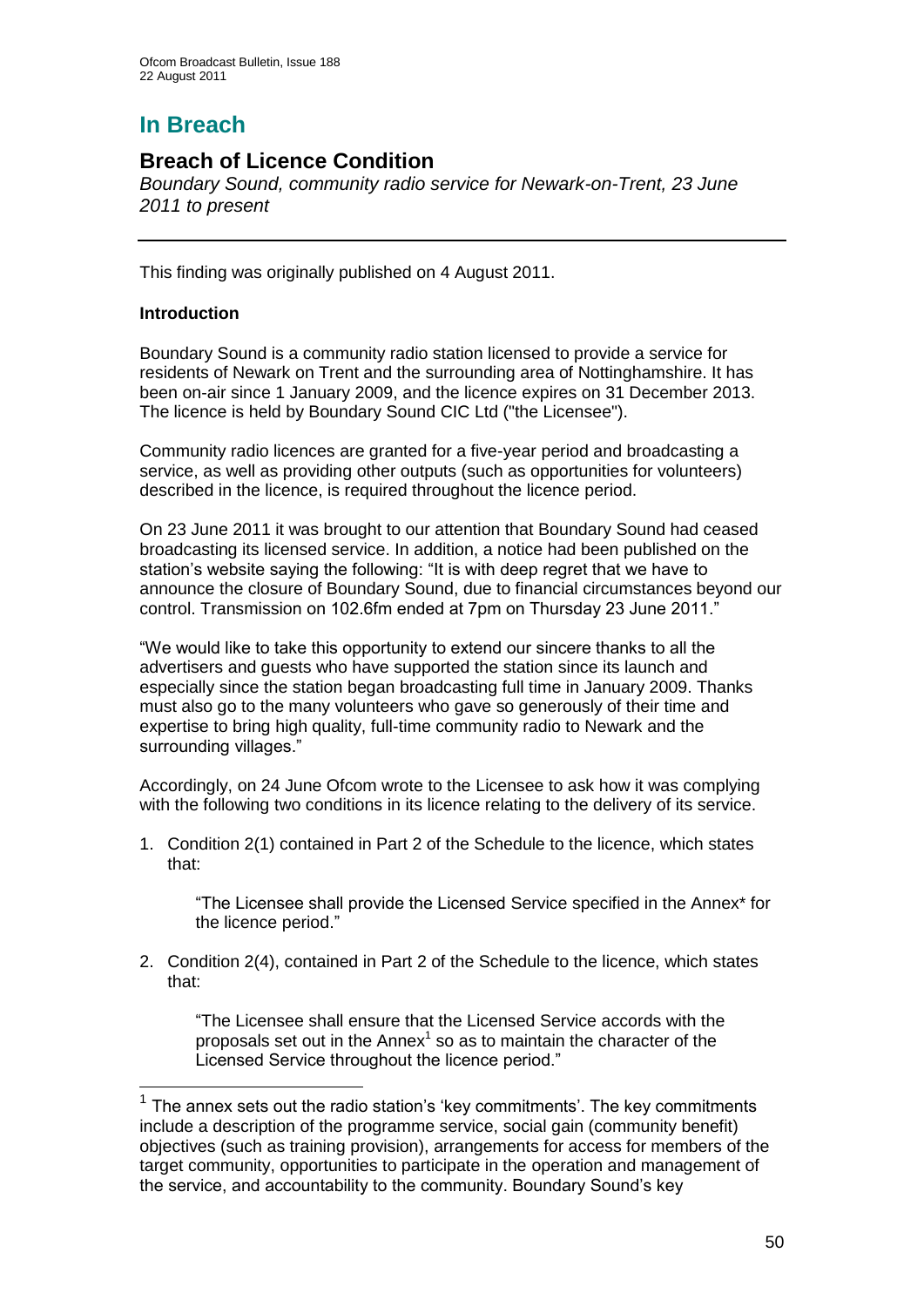#### **Response**

The Licensee sent two letters on 6 July. The second letter was headed "Boundary Sound Summary of Activities" and in it the Licensee confirmed that it was no longer providing its radio service. The Licensee said "on Thursday June the  $23<sup>rd</sup>$  the bailiff telephoned…and [said] that transport was on the way to remove goods and equipment from the station. This subsequently happened and therefore Boundary Sound was no longer able to broadcast".

The Licensee did not give an indication in its first letter of 6 July of whether or when it would be in a position to re-commence broadcasting, but implied that this would only be possible if it was able to "obtain further investment of cash into Boundary Sound CIC". However, it also said it may "try and persuade Ofcom to enable the transfer of the licence to a new company<sup>"2</sup>. It went on to say "we will ensure that the future organisation will have the right management structure and finance in order to move forward strongly to provide community radio in Newark", but it did not indicate a timetable for this plan, nor identify the new company to which it would request that the licence be transferred.

#### **Decision**

1

By ceasing to provide its licensed service from 23 June 2011, the Licensee was in breach of licence Conditions 2(1) and 2(4) in Part 2 of the Schedule to the community radio licence. Ofcom has therefore formally recorded this breach by Boundary Sound CIC Ltd.

The Licensee set out the circumstances that had led to its equipment being seized. We note that this was as a result of legal action that had been ongoing for many months, and because the Licensee was not able to pay in full money owed as a result of county court judgements. We note also that the company"s recent problems coincided with personal difficulties being experienced by some of the key station personnel. While the seizure of station equipment by bailiffs meant the service could no longer be provided, it is the responsibility of a Licensee to manage its affairs so that the service it is licensed to deliver continues to be provided.

In its response the Licensee has not set out a clear plan or timetable to re-commence the service. The Licensee suggests a number of options for the future, and the option it appears to wish to pursue (requesting that the licence be transferred to another entity) would mean that the current Licensee would not re-commence the service itself.

As Boundary Sound has not resumed broadcasting its licensed service since 23 June 2011, this breach by the Licensee is continuing. Provision by a Licensee of its licensed service is the fundamental purpose for which a community radio licence is

commitments can be found here <http://www.ofcom.org.uk/static/radiolicensing/Community/commitments/cr167.pdf>

 $2^2$  A licence can only be transferred from one body to another with the written consent of Ofcom. The legislation stipulates that such consent shall not be given unless Ofcom is satisfied that the person (body or company) to whom it is proposed to transfer the Licence would be in a position to comply with all of the licence conditions throughout the remainder of the licence period.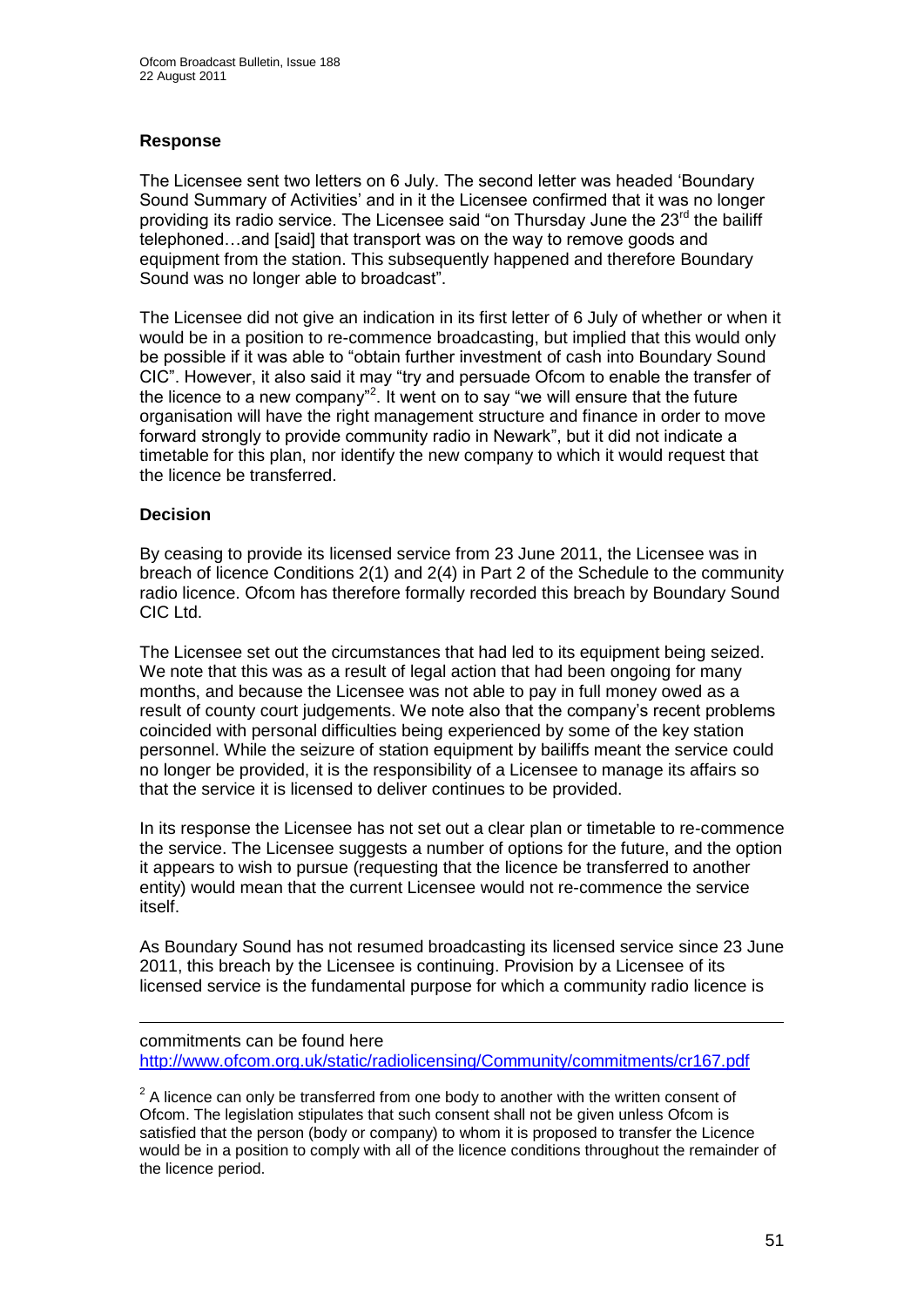granted. Ofcom has a range of duties in relation to radio broadcasting, including securing a range and diversity of local radio services which are calculated to appeal to a variety of tastes and interests, and the optimal use of the radio spectrum. These matters find expression in, or are linked to, the licence condition requiring the provision of the specified licensed service. Where a licensed service is not being provided in accordance with the licence, none of the required community radio programme output is provided. In addition, choice for listeners is reduced.

The Licensee did not specifically state whether "off-air" activities included in the licence (as set out in the Licensee's key commitments) are being delivered. These include "social gain" (such as training programmes) and access to and participation in the service (volunteering opportunities, for example). Taking into account the Licensee"s confirmation that goods and equipment have been removed from the station, as well as the website announcement stating that the station has closed and thanking volunteers for their past input, it seems unlikely that off-air key commitment activities are being delivered. This is to the potential disadvantage of the target community.

It is a duty placed upon Ofcom to ensure optimal use is made of the electromagnetic spectrum. This non-provision of a licensed radio service by Boundary Sound is not optimal use of that radio spectrum.

The seriousness of this breach of licence conditions is such that the Licensee is put on notice that the breach will be considered by Ofcom for the imposition of a statutory sanction.

**Breach of Licence Conditions 2(1) and 2(4) in Part 2 of the Schedule to the community radio licence held by Boundary Sound CIC Ltd (licence number CR167).**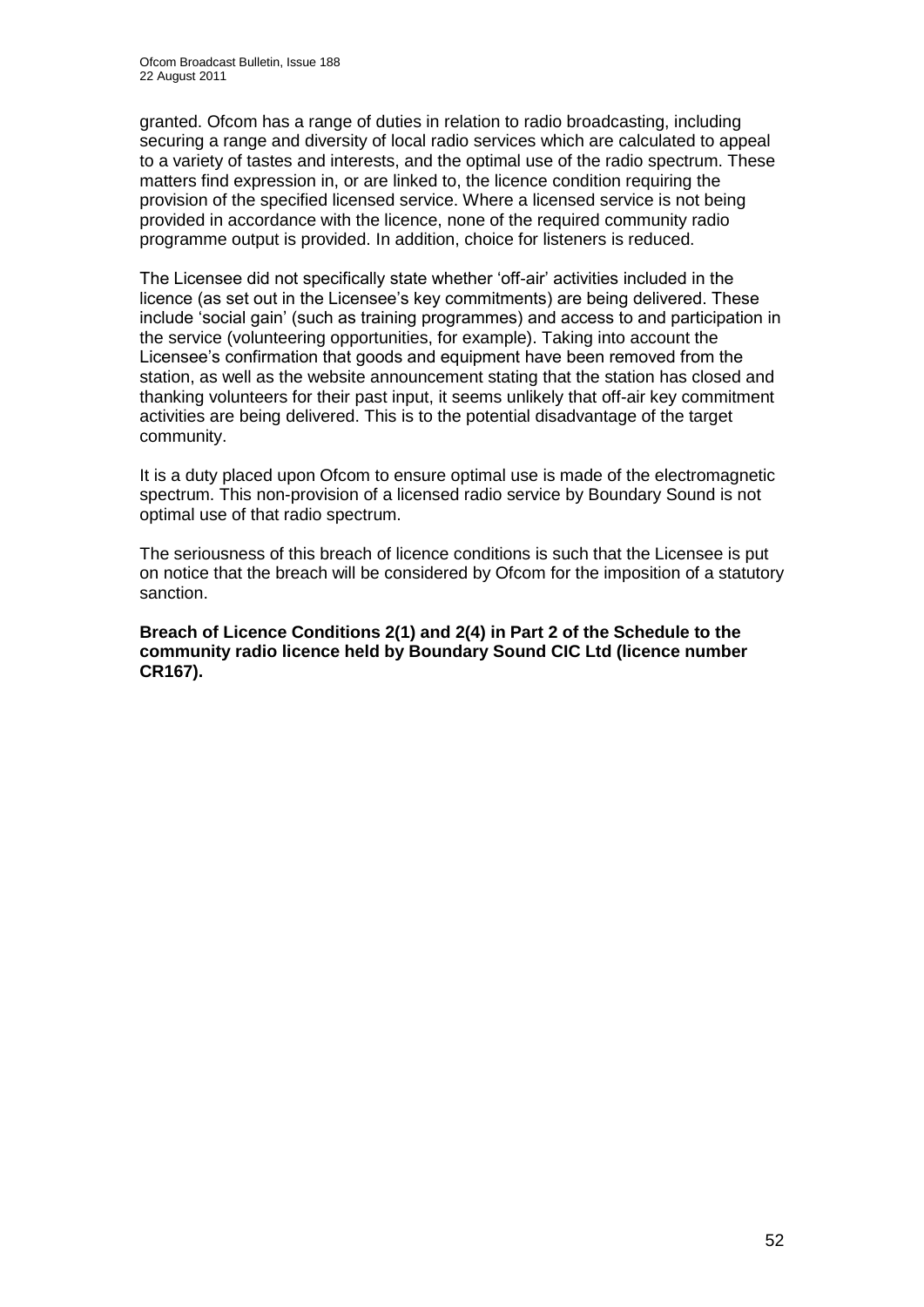# **In Breach**

## **Breach of Licence Condition**

*Angel Radio Isle of Wight*

This finding was originally published on 11 August 2011.

#### **Introduction**

Angel Radio Isle of Wight ("Angel Radio") is a community radio station licensed to provide a service for the over 60s of Newport and the surrounding area of the Isle of Wight. It has been on air since March 2007 and the output is presented by volunteers. The licence is held by Angel Radio Isle of Wight Ltd ("the Licensee"). Community radio licences are granted for a five-year period and can be extended for one period of no more than five years. The licence for Angel Radio has been extended and will expire in 2017. Broadcasting a service, as well as providing other outputs (such as opportunities for volunteers) described in the licence, is required throughout the licence period.

The station"s licence includes as an annex a "key commitments" document which sets out what the radio station is required to broadcast (which is based on the promises made by the station in its original application for the licence). The key commitments include a description of the programme service, social gain (community benefit) objectives (such as training provision), arrangements for access for members of the target community, opportunities to participate in the operation and management of the service, and accountability to the community.

On 21 July 2011 Ofcom's attention was drawn to an online newspaper article which stated that Angel Radio was appealing for funds to help get the station back on air after its receiver broke down. The article detailed that the receiver sending the signal from the studio in Cowes to the transmitter site had broken down and needed to be replaced. Further, it was reported that the station estimated that it would take up to three weeks for live programming to resume, and that in the meantime the station intended to produce pre-recorded programmes to broadcast until the receiver had been repaired or replaced.

We immediately contacted the station, who confirmed that Angel Radio did not broadcast any output at all between 17 July and the morning of 20 July, after which it had been broadcasting pre-recorded and automated output via a laptop computer connected directly to the transmitter.

The 'key commitments' for Angel Radio include a requirement to provide six to eight hours of live output a day, and therefore if the station was not broadcasting or if only pre-recorded material was being broadcast, the Licensee might be operating in breach of its licence terms.

We consequently wrote to the Licensee on 21 July 2011 to ask how it considered it was complying with the licence conditions relating to key commitments delivery. Conditions 2(1) and 2(4), contained in Part 2 of the Schedule to the licence, state that:

2(1) "The Licensee shall provide the Licensed Service specified in the Annex for the licence period."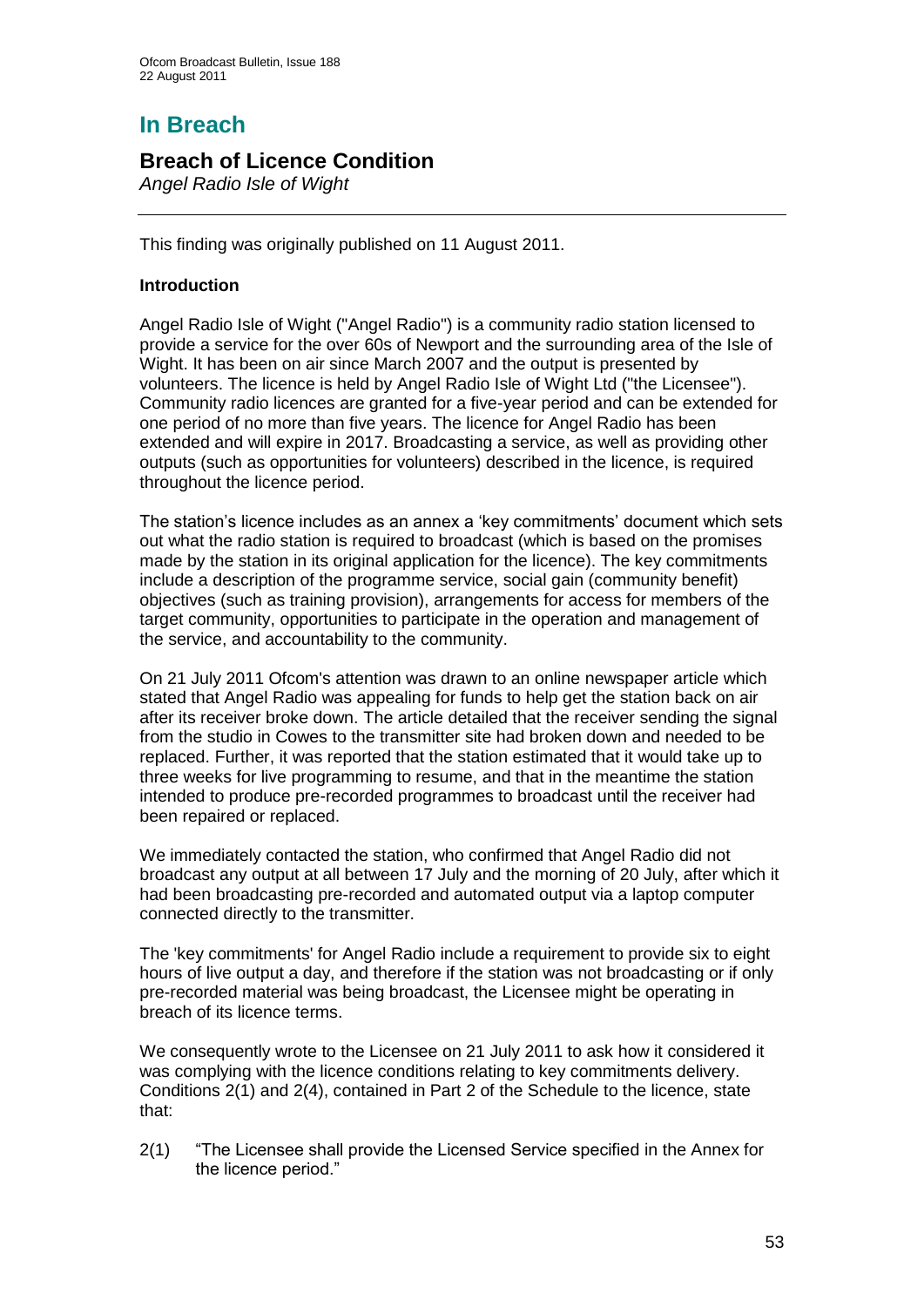#### and

 $2(4)$  "The Licensee shall ensure that the Licensed Service<sup>1</sup> accords with the proposals set out in the Annex so as to maintain the character of the Licensed Service throughout the licence period."

#### **Response**

In a letter dated 29 July 2011, the Licensee explained that the station was unable to broadcast live programming from Sunday 17 July to Tuesday 26 July due to equipment failure caused by a power surge from a lightning strike. The Licensee said that this was outside the station"s control, and that they had tried to offer the *best possible service* for their listeners until live broadcasting could resume. [Angel Radio managed to reconnect its live broadcasting through a temporary link while the damaged equipment underwent repairs.]

The Licensee apologised for not informing Ofcom that the station was off air, but said that listeners were kept informed through a message on the station website.

#### **Decision**

1

Although we sympathise with the station that it suffered a technical failure and understand that this was outside the Licensee"s control, it remains the case that the station did not get in touch with Ofcom directly to inform us of what was happening.

This was despite the fact that a note to broadcasters was published in the 28 March 2011 Broadcast Bulletin<sup>2</sup> regarding breaks in transmissions. Ofcom also wrote to all community radio licensees later that month and made it clear that licensees should contact Ofcom if they foresee or are experiencing any problems, such as technical issues, building works or studio moves that may affect their ability to provide their broadcast service. Ofcom made it clear in this correspondence that providing the licensed service is a fundamental requirement of a community radio service and failure to do so is a significant breach of the licence.

Community radio stations are, under the terms of The Community Radio Order 2004, defined as local radio stations provided primarily for the good of members of the public or for a particular community, rather than primarily for commercial reasons. They are also required to deliver social gain, be run on a not-for-profit basis, involve members of their target communities and be accountable to the communities they serve.

Any organisation applying for a community radio licence is required to set out proposals as to how it will meet these various statutory requirements. If it is awarded a licence, its proposals are then included in the licence so as to ensure their continued delivery. As referred to above this part of a community radio station's licence is known as the 'key commitments', and it is designed to ensure that each community radio station continues to provide the service for which it has been licensed.

 $1$  The service that the station is licensed to provide, as described in its 'key commitments'.

<sup>&</sup>lt;sup>2</sup> [http://stakeholders.ofcom.org.uk/binaries/enforcement/broadcast](http://stakeholders.ofcom.org.uk/binaries/enforcement/broadcast-bulletins/obb178/obb178.pdf)[bulletins/obb178/obb178.pdf](http://stakeholders.ofcom.org.uk/binaries/enforcement/broadcast-bulletins/obb178/obb178.pdf)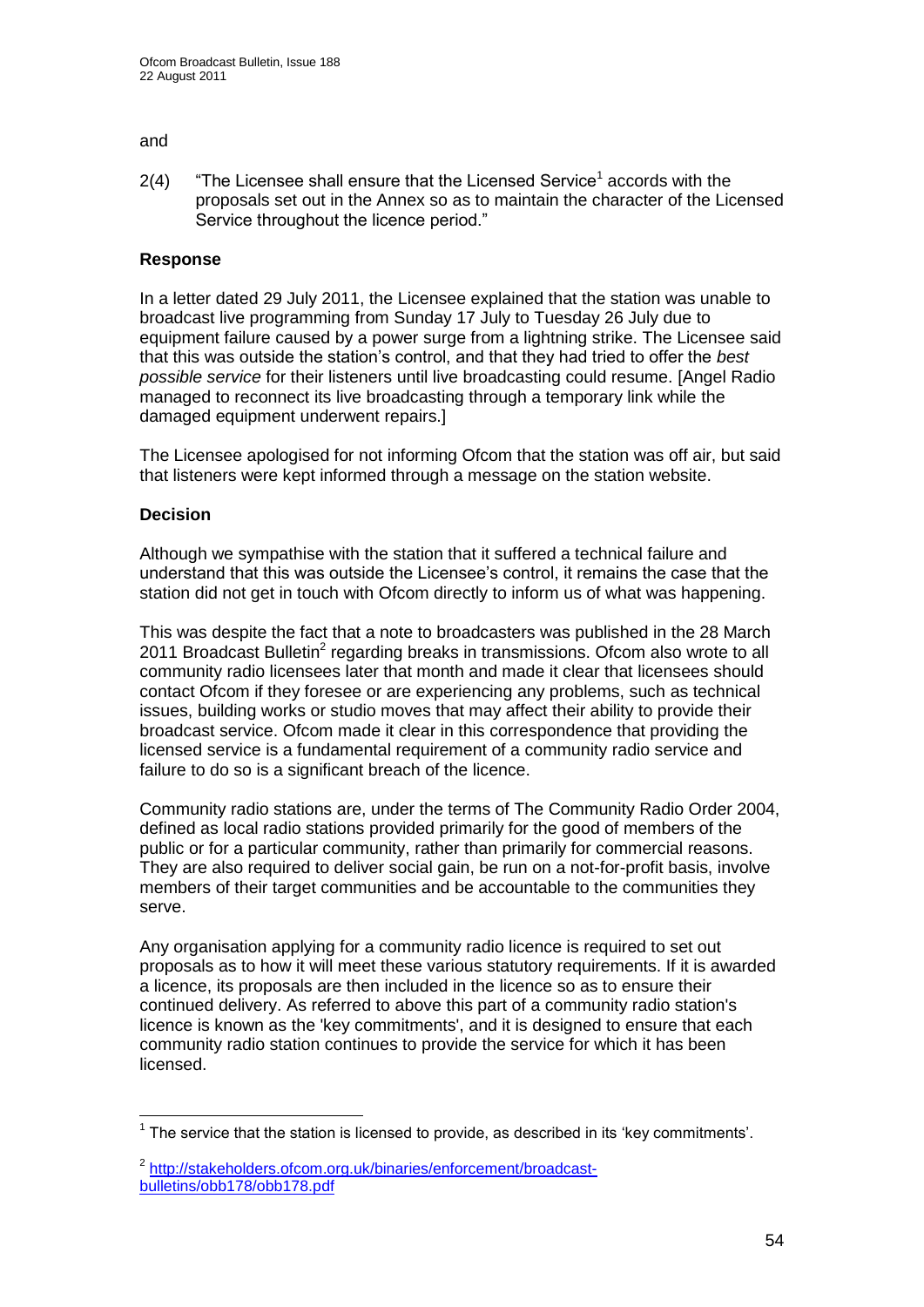By failing to provide the required live output of six to eight hours per day during the period 17-26 July, the Licensee was not providing the service as described in its key commitments, and was therefore in breach of the licence conditions referred to above. Ofcom has therefore formally recorded this breach by the Licensee.

**Breach of Licence Conditions 2(1) and 2(4) in Part 2 of the Schedule to the community radio licence held by Angel Radio Isle of Wight Ltd (licence number CR007)**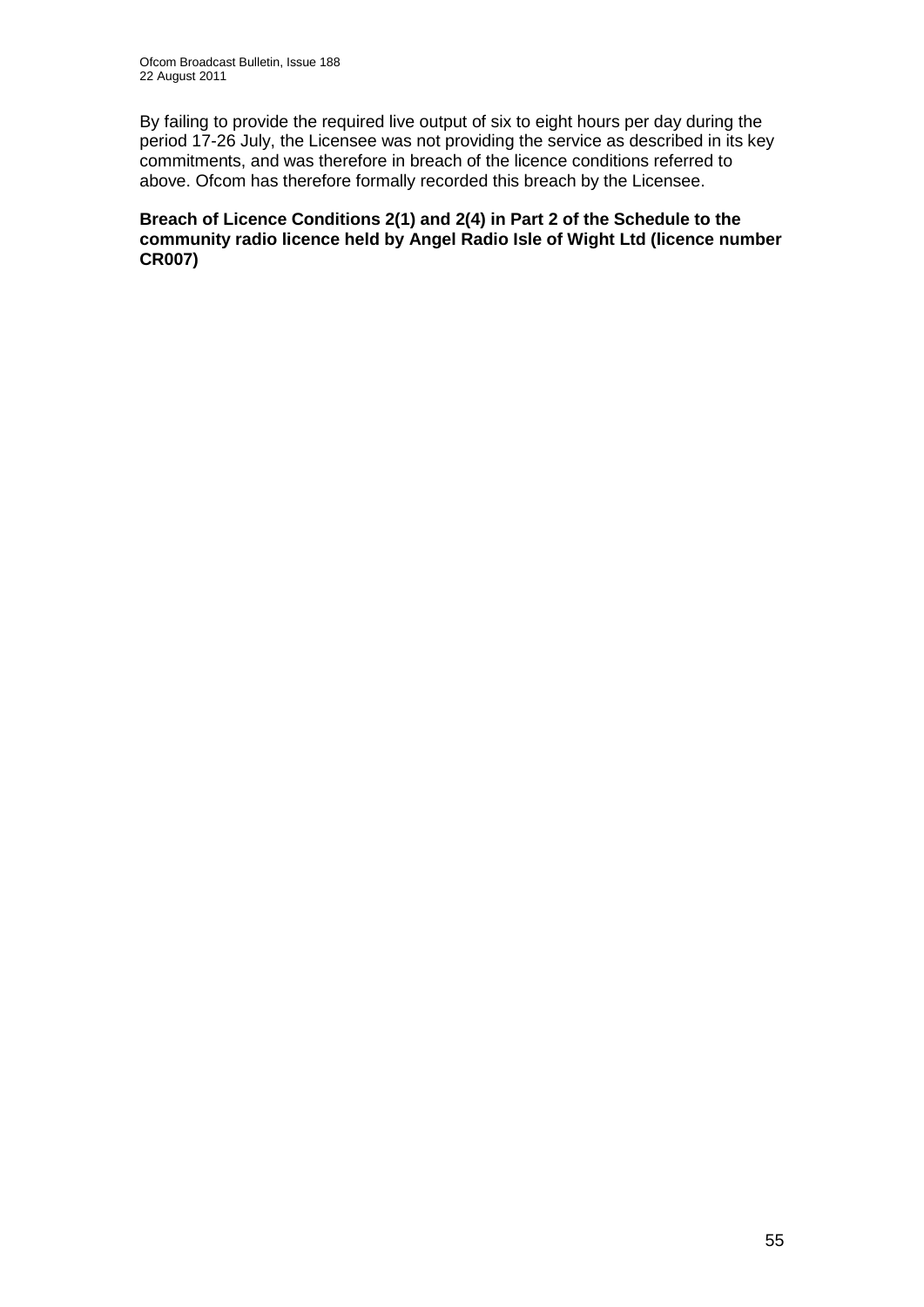## **Fairness and Privacy cases**

## **Not Upheld**

### **Complaint by Mr Simon Curtis**

*David Walliams' Awfully Good TV, Channel 4, 4 January 2011*

**Summary:** Ofcom has not upheld this complaint of unfair treatment made by Mr Simon Curtis.

On 4 January 2011, Channel 4 broadcast David Walliams" Awfully Good TV, a oneoff programme which looked back on programming which was "so truly, staggeringly, compellingly bad it becomes awfully good". The programme looked at different types of programming, one of which was quiz shows. David Walliams introduced this item by saying:

*"Sometimes in life, you have to know your limitations […] if you're not let's say, very bright, it's probably not a good idea to go on a quiz show that tests your mental agility. And by not very bright I mean, astoundingly thick".*

The programme then showed a clip of Mr Simon Curtis participating in Mastermind. In particular, it showed Mr Curtis" "specialist subject round" in which he scored one point.

Following the broadcast of the programme, Mr Curtis complained to Ofcom that he was treated unjustly or unfairly in the programme as broadcast.

In summary, Ofcom found that:

- The re-use of the material did not result in unfairness towards Mr Curtis as it would have been clear to viewers that the programme was not a serious examination of his character, intelligence or competence.
- It was not incumbent on the programme to discuss any of Mr Curtis' other television performances in order to achieve fairness.
- It was not incumbent on the programme makers to seek Mr Curtis' consent to include footage of his Mastermind performance in the programme as broadcast.

#### **Introduction**

On 4 January 2011, Channel 4 broadcast *David Walliams' Awfully Good TV*, a oneoff programme which looked back on programming which was described at the beginning of the programme as, *"so truly, staggeringly, compellingly bad it becomes awfully good".* The programme looked at different types of programming, one of which was quiz shows. The well known comedian, writer and actor David Walliams introduced this item by saying:

*"Sometimes in life, you have to know your limitations […] if you're not let's say, very bright, it's probably not a good idea to go on a quiz show that tests your mental agility. And by not very bright I mean, astoundingly thick".*

The programme then showed a clip of Mr Simon Curtis participating in the BBC television general knowledge quiz show *Mastermind*. In particular, it showed Mr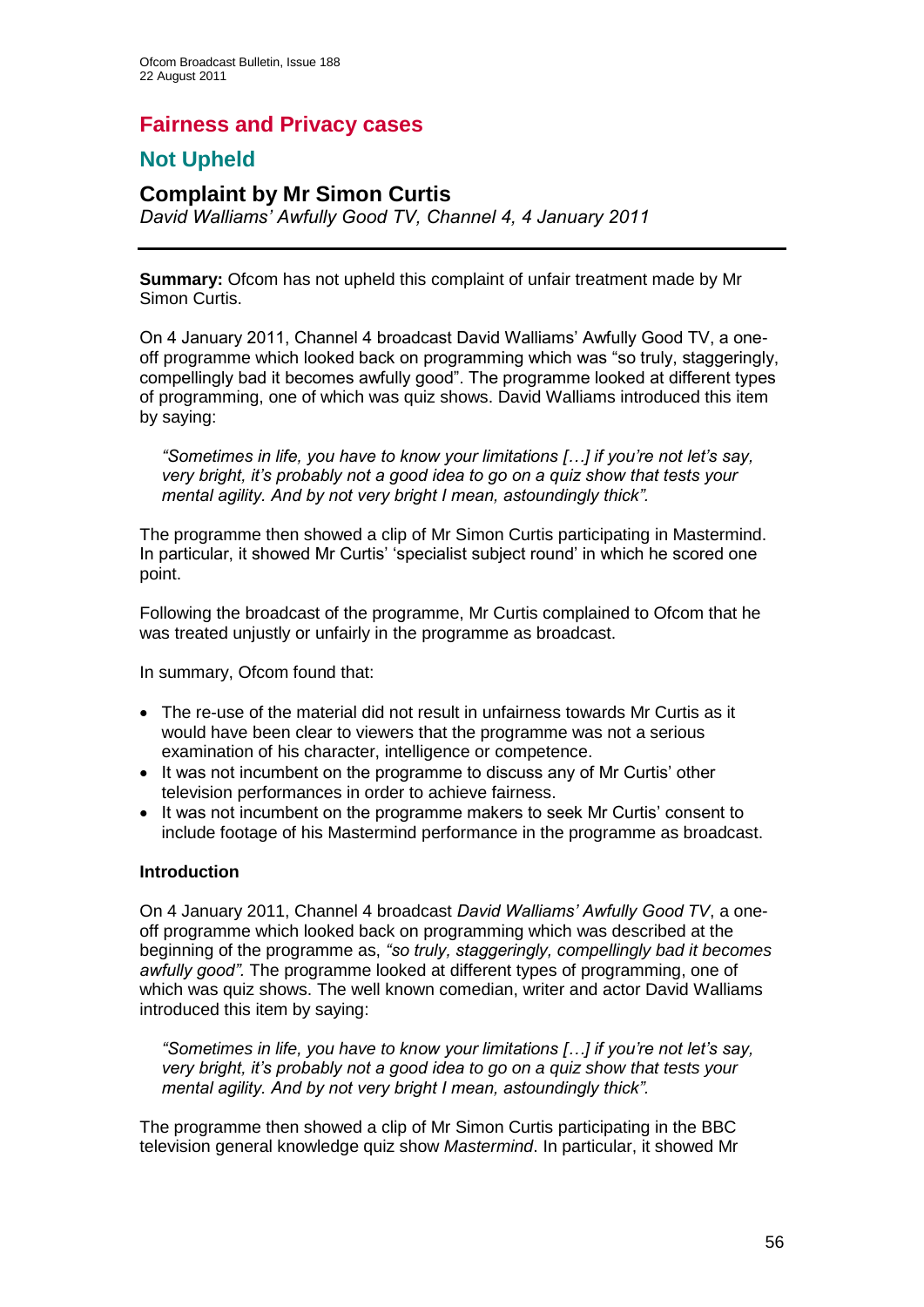Curtis" "specialist subject round" in which he scored one point. Whilst showing Mr Curtis" performance, Mr Walliams said in voiceover:

*"It's Mastermind! Oooh, Jim Carrey films? This ought to be WELL easy…*

*(AFTER PASS 1)*

*Okay, bit nervous…*

*(AFTER PASS 4)*

*Okay – my question. Do you know who Jim Carrey is?*

*(ONE POINT)*

*STADIUM STYLE CHEER*

*(PASS)*

*Hmmm… surely it's better to just score nothing…*

*He didn't do well, but it still gets him entry to the exclusive Mastermind Club…"*

Following the broadcast of the programme, Mr Curtis complained to Ofcom that he was treated unjustly or unfairly in the programme as broadcast.

#### **The Complaint**

In summary, Mr Curtis complained that he was treated unfairly in the programme as broadcast in that:

a) He was unfairly portrayed as being of low intelligence.

Mr Curtis said that not being good at quizzes, especially when as in this case it was only one quiz, was not an indicator of low intelligence.

- b) Material facts were unfairly omitted from the programme, namely:
	- It was in fact a *Mastermind* semi-final, and Mr Curtis had qualified for that stage by winning a first round show.
	- 18 months previously Mr Curtis had won £250,000 on *Who Wants to be a Millionaire?*
- c) He did not give consent for the material to be broadcast.

By way of background, Mr Curtis" said that his *Mastermind* performance was discussed recently on *Richard Bacon's Beer and Pizza*, but the producers had asked for his consent before including it in the programme. No such consent was sought by *David Walliams' Awfully Good TV*.

#### **Channel 4's Response**

a) Channel 4 first responded to the complaint that Mr Curtis was unfairly portrayed as being of low intelligence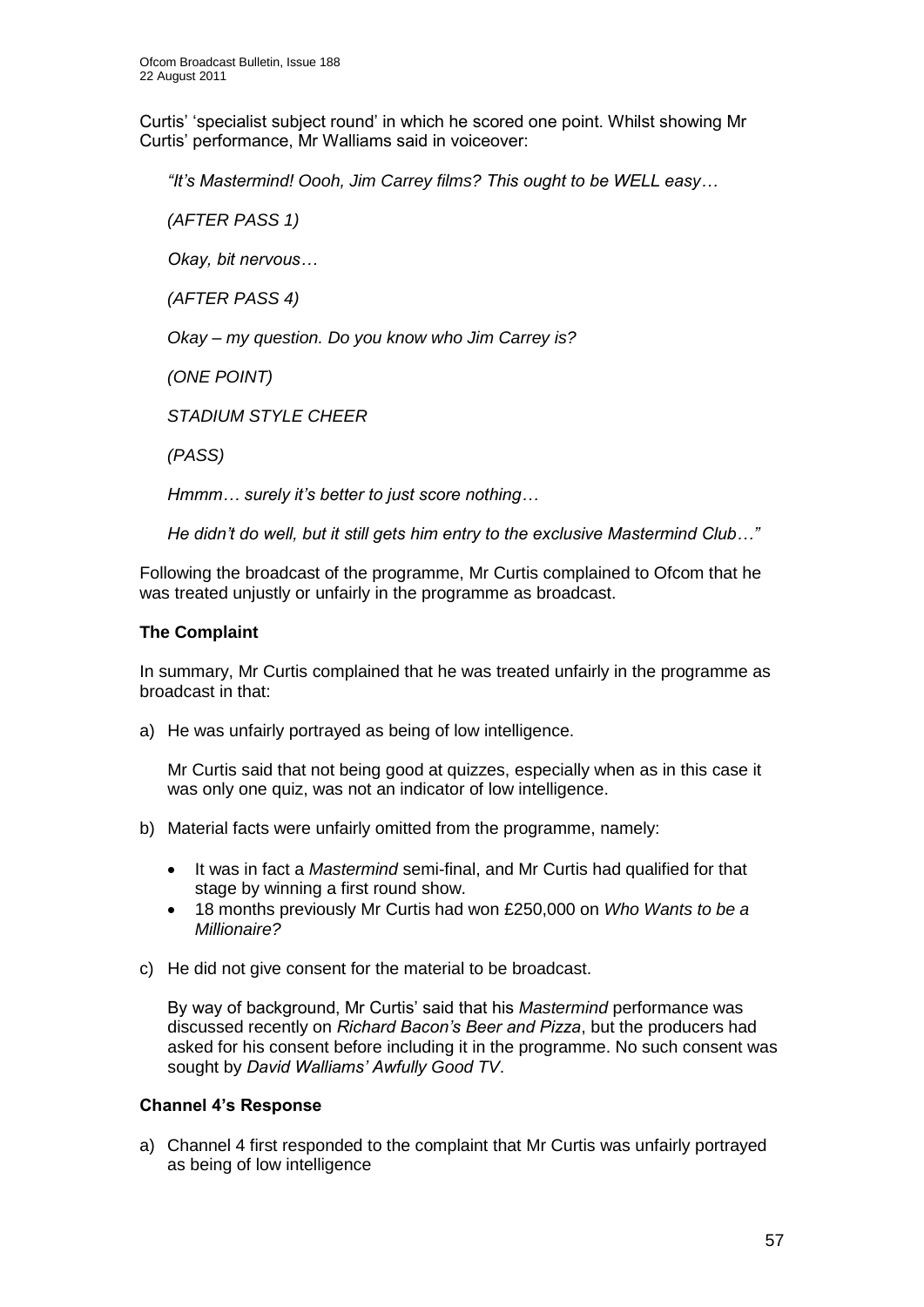Channel 4 said that David Walliams" introductory comments were not a literal assessment of Mr Curtis" general IQ level but a comment about his remarkably poor performance in the context of a subject matter he professed to be his specialist subject, particularly in the context of a light-hearted show about some of television"s less successful moments. Channel 4 said that David Walliams" comments reflected the style of the programme and his exuberant performance well known to millions of viewers.

Channel 4 said that viewers would be well aware that Mr Curtis was above average IQ in order to appear on such a high profile show in the first place. It said that, therefore, viewers would not take the *"astoundingly thick"* comment literally, only that this was the worst performance ever seen on *Mastermind* in relation to a chosen specialist subject. Channel 4 said that this was also made clear from the voiceover did not discuss his intelligence, but merely commented on his astonishingly bad performance.

Channel 4 said that it should also be noted that Mr Curtis had participated in a television programme in which contestants were asked to compete to display the depth and breadth of their knowledge on their chosen subject matter. Channel 4 said that it understood that Mr Curtis' was the worst ever performance on the specialist subject round of *Mastermind*. Channel 4 said that the programme complained of therefore merely highlighted Mr Curtis" lack of judgement in choosing his subject matter, since he either chose an inappropriate subject or failed to revise appropriately for that subject, when he knew that he would be tested and critiqued on a programme watched by millions.

Channel 4 said that "astoundingly thick" was a fair comment, considering Mr Curtis" very poor performance on a subject matter he chose as his specialist subject.

b) Channel 4 responded to the complaint that material facts were unfairly omitted from the programme, in particular that the programme did not mention: that the *Mastermind* footage was from a semi-final and Mr Curtis had qualified for that stage by winning a first round show; and that 18 months previously Mr Curtis had won £250,000 on *Who Wants to be a Millionaire?* 

Channel 4 said that there was no need to include this information in the programme as this brief item focused on the worst quiz performances, not the best ones. It said that the item was about the worst performance in *Mastermind* history and merely reported what was already widely reported in the press and media, which Mr Curtis himself acknowledged.

c) Channel 4 then responded to the complaint that Mr Curtis did not give consent for the material to be broadcast.

Channel 4 said that Mr Curtis did not directly consent to appear in the programme. However he did agree to appear in *Mastermind* and would have understood that the footage might subsequently be used in other programmes. Channel 4 said that Mr Curtis acknowledged in his complaint that he signed an appearance waiver at the time of recording. It said that the programme producer obtained the BBC"s permission to include the *Mastermind* footage (including Mr Curtis" contribution) in the programme and the BBC confirmed to the programme producer that the contestants had signed an all rights contract or an all rights release form. Channel 4 said that, as such, the programme producer was not required to obtain Mr Curtis" direct consent. The fact that the producer of the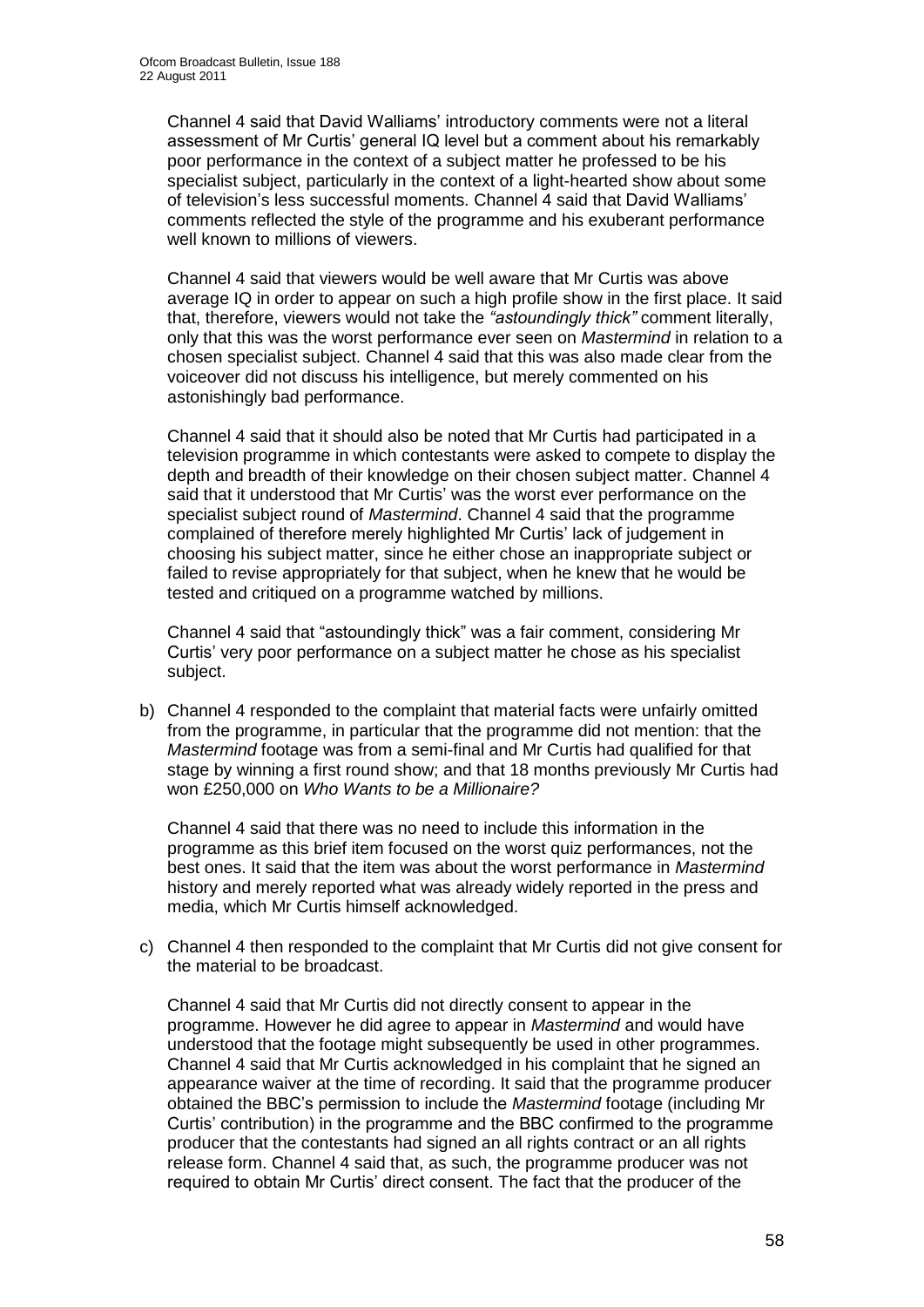*Richard Bacon Beer and Pizza Show* sought Mr Curtis" consent before using the *Mastermind* footage did not create any obligation upon the producer of the Channel 4 programme to do likewise.

Channel 4 said that it did not appear that Mr Curtis" circumstances had changed to the extent that it would be appropriate to seek further consent from him.

#### **Decision**

Ofcom"s statutory duties include the application, in the case of all television and radio services, of standards which provide adequate protection to members of the public and all other persons from unfair treatment and unwarranted infringement of privacy in, or in the making of, programmes included in such services.

In carrying out its duties, Ofcom has regard to the need to secure that the application of these standards is in the manner that best guarantees an appropriate level of freedom of expression. Ofcom is also obliged to have regard, in all cases, to the principles under which regulatory activities should be transparent, accountable, proportionate and consistent and targeted only at cases in which action is needed.

In reaching its decision, Ofcom considered all the relevant material provided by both parties. This included a recording of the programme as broadcast and transcript, both parties" written submissions and their supporting materials.

When considering complaints of unfair treatment, Ofcom has regard to whether the broadcaster"s actions ensured that the programme as broadcast avoided unjust or unfair treatment of individuals and organisations, as set out in Rule 7.1 of the Code.

a) Ofcom first considered the complaint that Mr Curtis was unfairly portrayed as being of low intelligence. In doing so, Ofcom had regard to Practice 7.8 of the Code which states that broadcasters should ensure that the re-use of material, i.e. use of material originally filmed or recorded for one purpose and then used in a programme for another purpose or used in a latter or different programme, does not create unfairness. This applies both to material obtained from others and the broadcaster"s own material.

Before examining the specific passage of the programme relating to Mr Curtis, Ofcom considered the nature of the programme as a whole. Ofcom noted that the programme was clearly intended to be a light-hearted and humorous look at past television events and programmes. It did so in a biting and satirical manner from the outset of the programme. Ofcom considered that this programme clearly did not purport to be a serious examination of past television events and that this would have been clear to viewers from the outset.

In that context, Ofcom examined the section of the programme concerning Mr Curtis. Introducing this section of the programme, David Walliams said:

*"Sometimes in life, you have to know your limitations […] if you're not, let's say, very bright, it's probably not a good idea to go on a quiz show that tests your mental agility. And by not very bright I mean astoundingly thick".*

This section of the programme, labelled *"Baffling Quiz Moments"*, included an edited version of Mr Curtis" *Mastermind* performance, in which he answered only one question correctly. Whilst it was being shown, Mr Walliams made the following comments: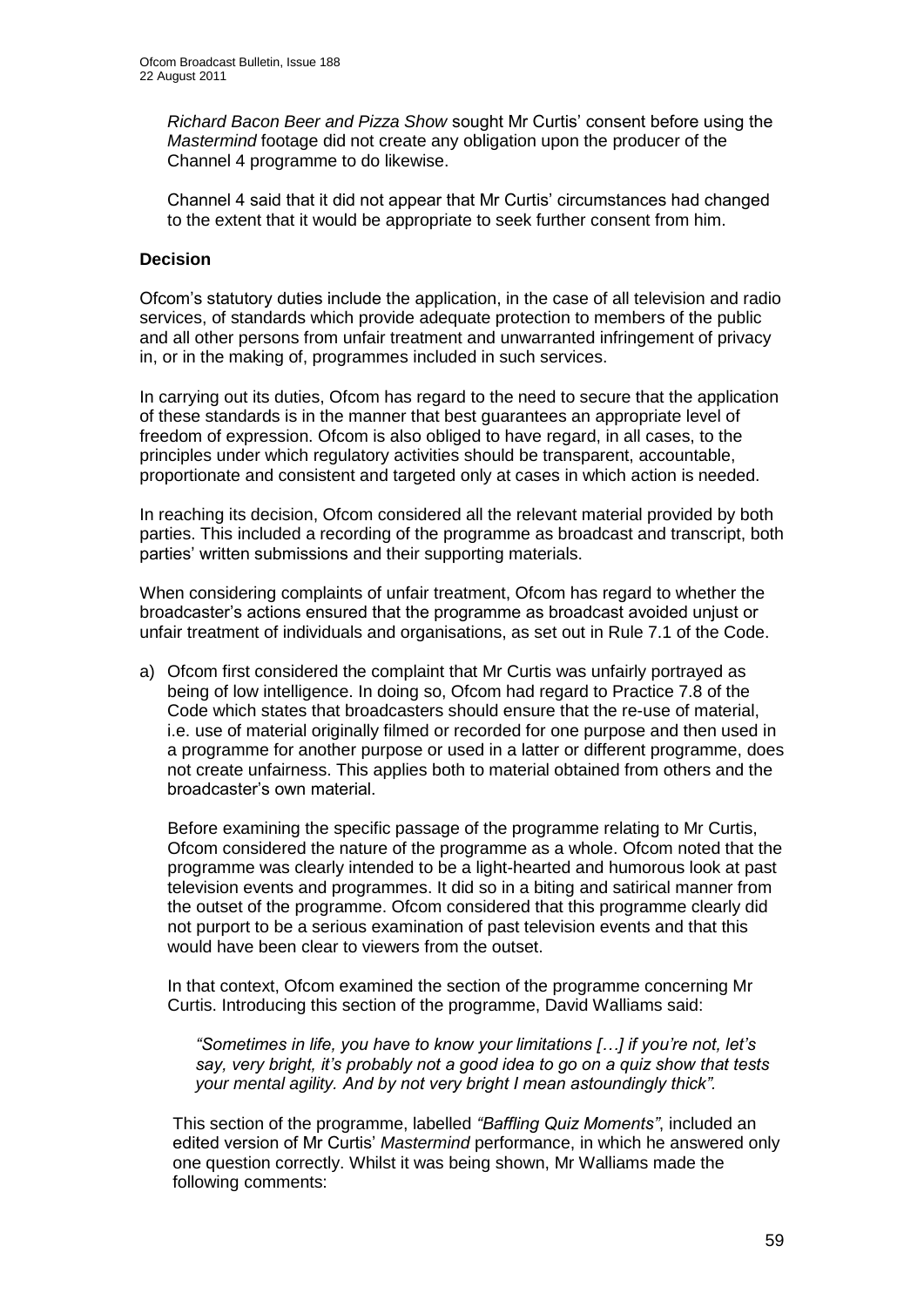*"It's Mastermind! Oooh, Jim Carrey films? This ought to be WELL easy…Okay, bit nervous…Okay – my question. Do you know who Jim Carrey is?*

*(ONE POINT)*

*STADIUM STYLE CHEER*

*(PASS)*

*Hmmm… surely it's better to just score nothing…*

*He didn't do well, but it still gets him entry to the exclusive Mastermind Club…"*

Ofcom recognised that these comments carried the potential to be offensive and insulting to Mr Curtis. However, Ofcom took the view that it would have been clear to viewers from the beginning of the programme that Mr Walliams (himself best known as a comedian) intended to provide humorous and light-hearted opinion and comment on examples of past television clips. Ofcom considered that it would have been clear to viewers that all Mr Walliams" comments were made in this manner, and were not intended in any material way to be a serious examination of Mr Curtis' character, intelligence or competence.

Ofcom also took into account that the relevant (albeit edited) clip of Mr Curtis" specialist subject performance was included in the programme, alongside Mr Walliams' remarks. Ofcom took the view that, as sufficient context in which the comments were made was provided to viewers, viewers perception of Mr Curtis would not have been materially altered as a result of the programme"s reference to him.

Taking the above factors into account, namely the nature and content of the programme together with the inclusion of the sufficient context of Mr Walliams" comments, Ofcom concluded that the re-use of the material did not result in unfairness towards Mr Curtis.

Ofcom therefore found no unfairness in this regard.

b) Ofcom then considered whether material facts were unfairly omitted from the programme. In particular, that the footage used of Mr Curtis was from a *Mastermind* semi-final and that he had won £250,000 on *Who Wants to be a Millionaire?* a year earlier.

Ofcom again noted the nature and context of the programme and precisely what reference was made to Mr Curtis. Ofcom also bore in mind that decisions as to what information to include and exclude in a programme is a matter of editorial discretion, provided the programme as broadcast is fair.

Ofcom noted that the programme referred only to Mr Curtis" *Mastermind* performance. As set out in head a) Ofcom took the view that this was not a serious examination of Mr Curtis" character, intelligence or competence and that this would have been clear to viewers from the outset, and that the context of Mr Walliams" comments were clearly presented in the programme.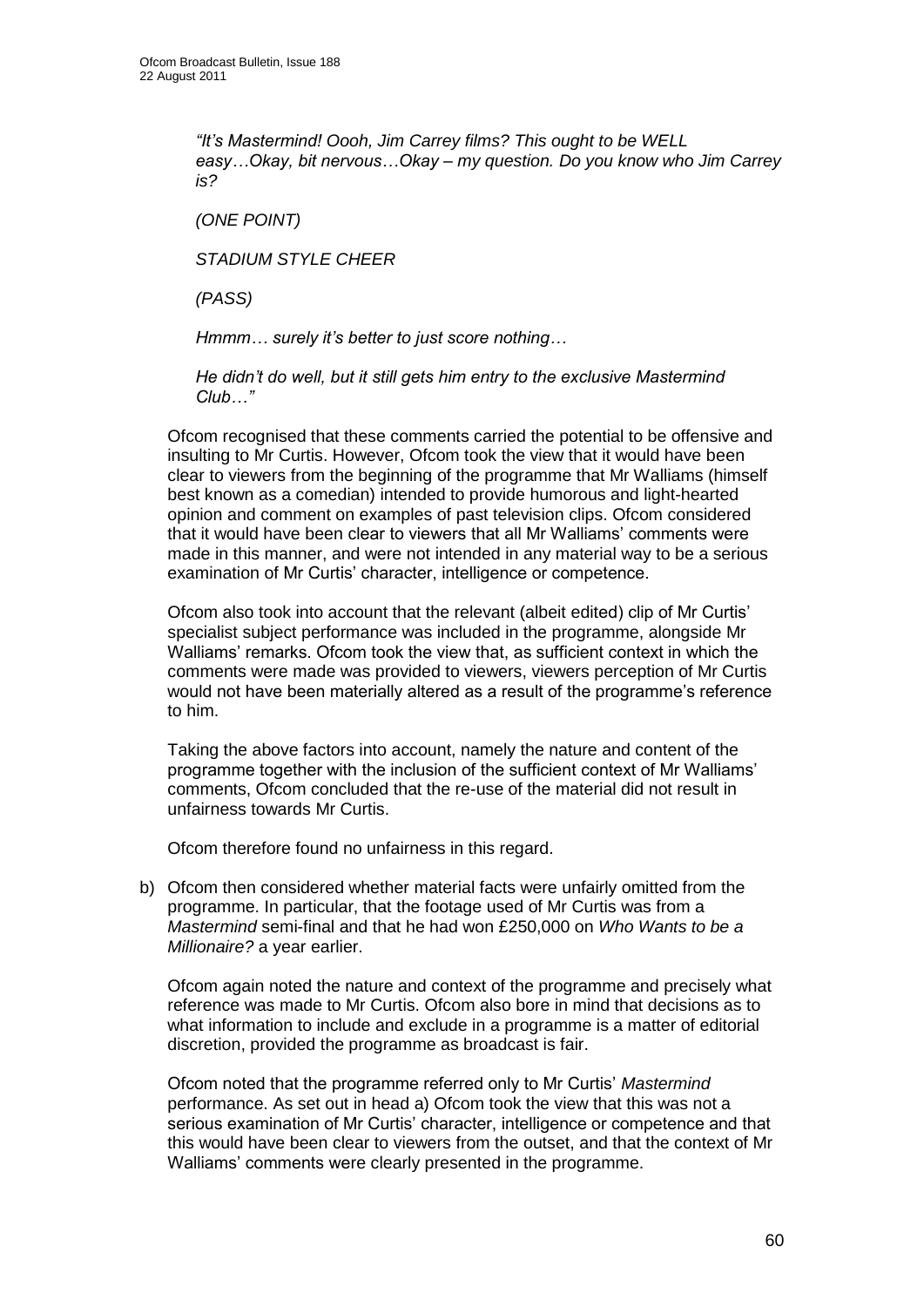Taking all of the above factors into account, Ofcom took the view that it was not incumbent on the programme to discuss any of Mr Curtis" other television performances in order to achieve fairness.

Ofcom therefore found no unfairness in this regard.

c) Ofcom then considered whether the programme makers should have sought Mr Curtis" consent before broadcast.

Ofcom noted that Mr Curtis had consented to appear in the *Mastermind* programme and that this material was re-used for another purpose in this programme. Ofcom noted that the Code allows the re-use of material in this manner provided that it does not create unfairness. For the reasons set out under decision heads a) and b) above, Ofcom has found that no unfairness was created by the re-use of this material.

Furthermore, Ofcom noted that Mr Curtis had signed an appearance waiver when filming *Mastermind*. Ofcom also took into account Channel 4"s submission that the programme"s producer obtained the BBC"s permission to include the *Mastermind* footage and that the BBC had confirmed to them that the contestants had signed an all rights contract or an all rights release form. Having considered these points, Ofcom considered that the broadcaster had taken reasonable and appropriate steps, in ensuring whether it was able to broadcast the television clips it did.

In such circumstances, it was not incumbent on the programme makers to seek Mr Curtis" consent to include footage of his *Mastermind* performance in the programme as broadcast.

Ofcom has therefore found no unfairness in this regard.

**Accordingly, Ofcom has not upheld Mr Curtis' complaint of unfair treatment in the programme as broadcast.**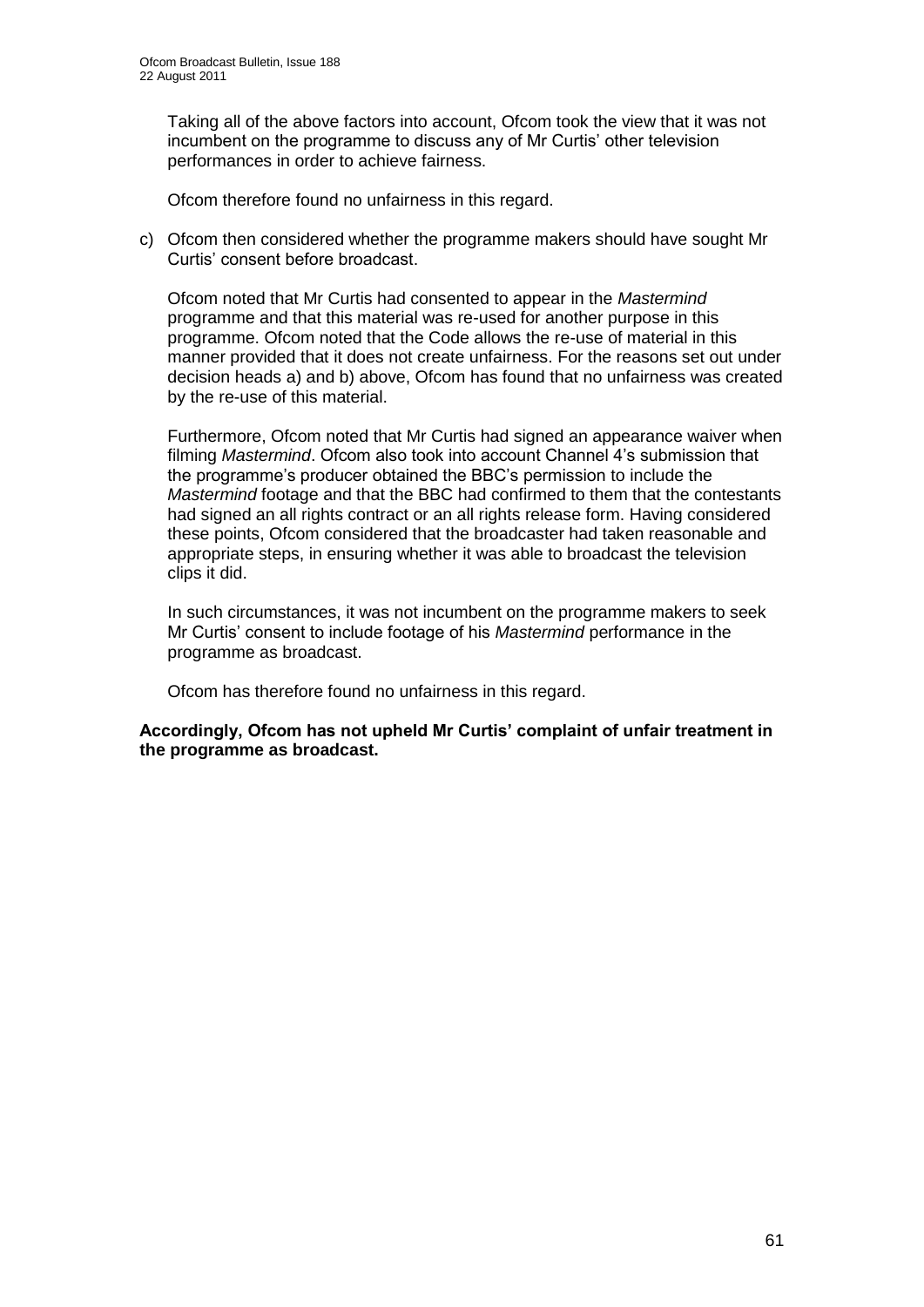# **Other Programmes Not in Breach**

## **Up to 1 August 2011**

| Programme                                                 | <b>Broadcaster</b>   | <b>Transmission</b><br><b>Date</b> | <b>Categories</b>                            | <b>Number of</b><br>complaints |
|-----------------------------------------------------------|----------------------|------------------------------------|----------------------------------------------|--------------------------------|
| <b>Balls of Steel</b>                                     | Kanal 5              | 07/03/2011                         | Disability<br>discrimination/offence         |                                |
| Baylis' sponsorship of Hirsty and<br>Helen in the Morning | Wyvern FM            | 23/06/2011                         | Commercial<br>communications on<br>radio     | 1                              |
| Democratic Forum                                          | Democracy<br>Channel | 13/04/2011                         | Generally accepted<br>standards              | $\overline{7}$                 |
| EastEnders                                                | BBC <sub>1</sub>     | 18/04/2011                         | Generally accepted<br>standards              | $\mathbf{1}$                   |
| EastEnders                                                | BBC <sub>1</sub>     | 18/04/2011                         | Generally accepted<br>standards              | $\mathbf{1}$                   |
| Evening with Akram Rahi                                   | <b>DM Digital</b>    | 13/04/2011                         | Religious/Beliefs<br>discrimination/offence  | 1                              |
| Law & Order (trailer)                                     | Channel 5            | 05/06/2011                         | Sexual material                              | $\mathbf{1}$                   |
| Lorraine                                                  | ITV1                 | 11/05/2011                         | Materially misleading                        | 30                             |
| The Brave One                                             | Film4                | 16/06/2011                         | Scheduling                                   | 1                              |
| The Execution of Gary Glitter (trailer)                   | Channel 4            | 08/11/2009                         | GAS                                          | $\mathbf{1}$                   |
| The Execution of Gary Glitter                             | Channel 4            | 09/11/2009                         | <b>GAS</b>                                   | 1                              |
| The Execution of Gary Glitter                             | Channel 4            | 09/11/2009                         | <b>GAS</b>                                   | $\mathbf{1}$                   |
| The Game of Thrones                                       | <b>Sky Atlantic</b>  | 30/05/2011                         | Sexual material                              | $\mathbf{1}$                   |
| The Jeremy Kyle Show                                      | ITV1                 | 21/03/2011                         | Generally accepted<br>standards              | 3                              |
| The Jeremy Kyle Show                                      | ITV2                 | 21/03/2011                         | Generally accepted<br>standards              | $\mathbf{1}$                   |
| The Jeremy Kyle Show                                      | ITV1                 | 30/06/2011                         | Generally accepted<br>standards              | 1                              |
| The Joy of Teen Sex                                       | Channel 4            | 19/01/2011                         | Sexual material                              | 124                            |
| The Joy of Teen Sex                                       | Channel 4            | 26/01/2011                         | Sexual material                              | 41                             |
| The Joy of Teen Sex                                       | Channel 4            | 02/02/2011                         | Sexual material                              | 164                            |
| The Joy of Teen Sex                                       | Channel 4            | 09/02/2011                         | Drugs, smoking,<br>solvents or alcohol       | 89                             |
| The Joy of Teen Sex                                       | Channel 4            | n/a                                | Materially misleading                        | $\mathbf 1$                    |
| The Joy of Teen Sex                                       | Channel 4            | n/a                                | Nudity                                       | $\mathbf 1$                    |
| The Killing (trailer)                                     | Film4                | 29/06/2011                         | Scheduling                                   | 1                              |
| The Preview Show                                          | <b>Sky Livingit</b>  | 15/03/2011                         | Advertising content                          | $\mathbf{1}$                   |
| The Sex Education Show: Stop<br>Pimping Our Kids          | Channel 4            | 19/04/2011                         | Sexual orientation<br>discrimination/offence | 1                              |
| The Sex Education Show: Stop<br>Pimping Our Kids          | Channel 4            | 19/04/2011                         | Sexual material                              | $\mathbf{1}$                   |
| The Sex Education Show: Stop<br>Pimping Our Kids          | Channel 4            | 19/04/2011                         | Sexual material                              | 1                              |
| The Sex Education Show: Stop<br>Pimping Our Kids          | Channel 4            | 19/04/2011                         | Under 18s in<br>programmes                   | $\mathbf{1}$                   |
| The Sex Education Show: Stop<br>Pimping Our Kids          | Channel 4            | 20/04/2011                         | <b>Disability</b><br>discrimination/offence  | $\mathbf{1}$                   |
| The Sex Education Show: Stop<br>Pimping Our Kids          | Channel 4            | 20/04/2011                         | Materially misleading                        | 1                              |
| The Sex Education Show: Stop                              | Channel 4            | 20/04/2011                         | Generally accepted                           | 1                              |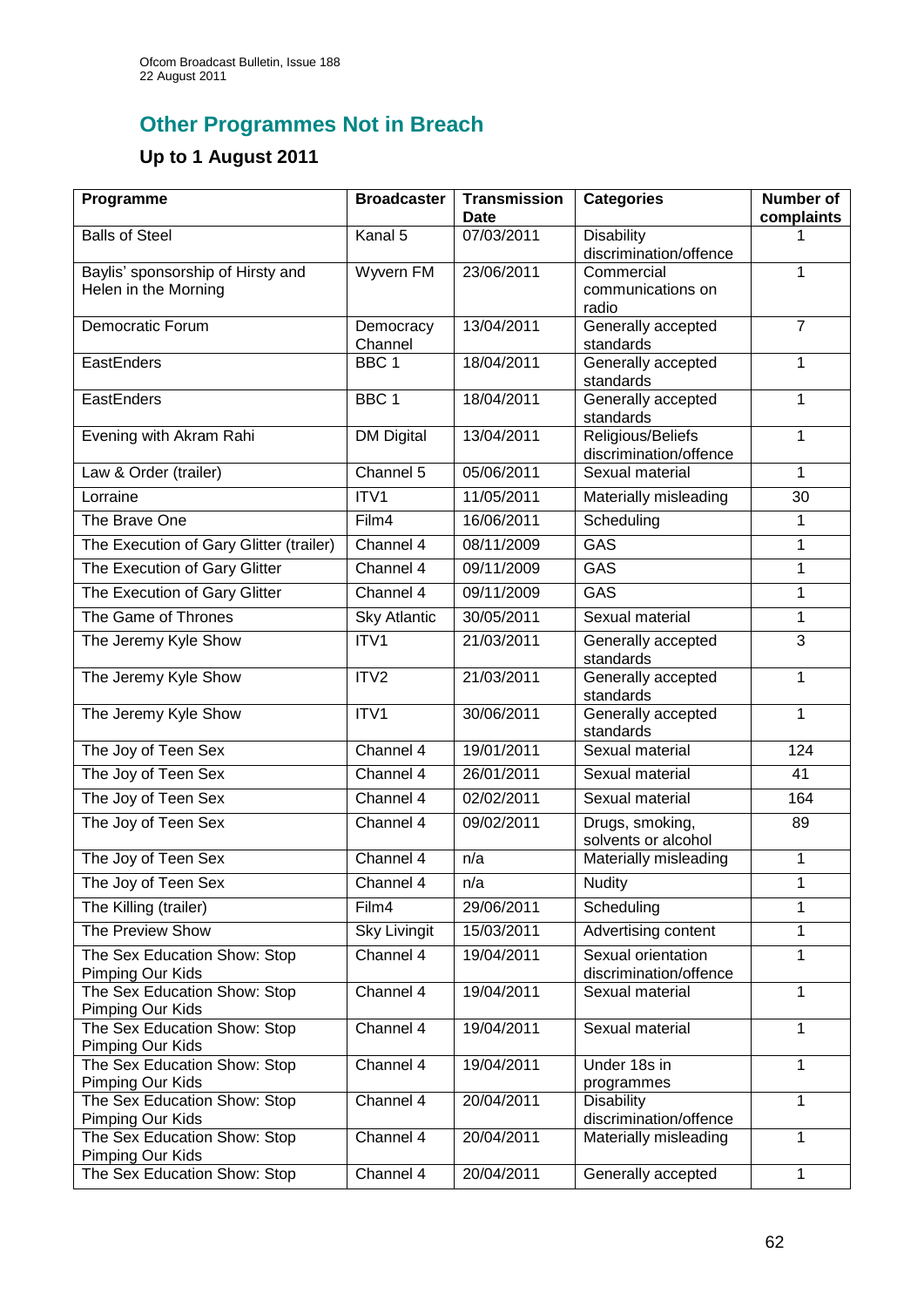| Pimping Our Kids                                 |                   |            | standards                       |  |
|--------------------------------------------------|-------------------|------------|---------------------------------|--|
| The Sex Education Show: Stop<br>Pimping Our Kids | Channel 4         | 20/04/2011 | Generally accepted<br>standards |  |
| Ticket promotion                                 | <b>Capital FM</b> | 09/06/2011 | Materially misleading           |  |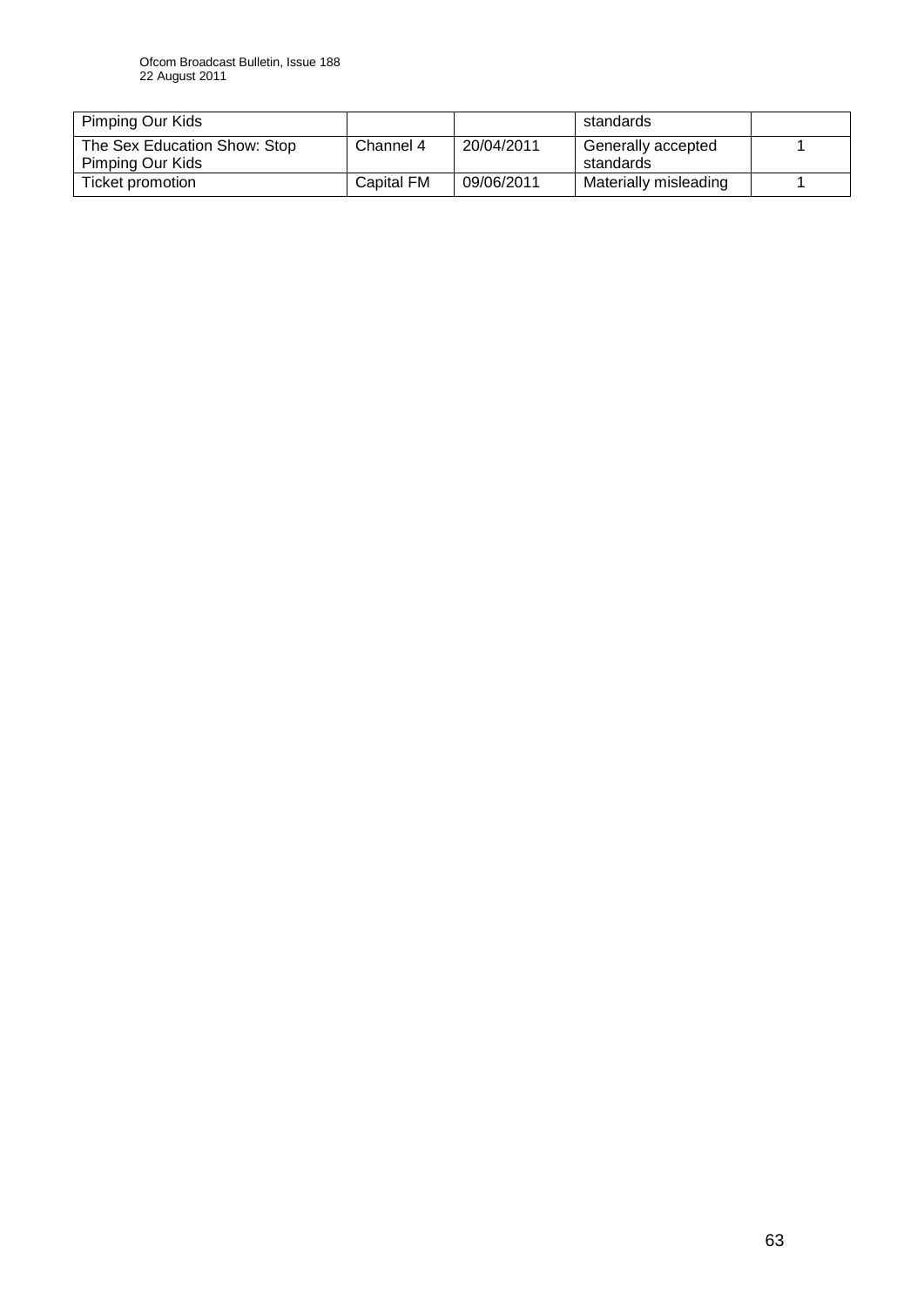## **Complaints Assessed, not Investigated**

## **Between 12 July and 1 August 2011**

This is a list of complaints that, after careful assessment, Ofcom has decided not to pursue because they did not raise issues warranting investigation.

| Programme                                         | <b>Broadcaster</b>         | <b>Transmission</b><br><b>Date</b> | <b>Categories</b>                            | <b>Number of</b><br>complaints |
|---------------------------------------------------|----------------------------|------------------------------------|----------------------------------------------|--------------------------------|
| 118 118's sponsorship of ITV<br>Movies            | ITV1                       | n/a                                | Materially misleading                        |                                |
| 118 118's sponsorship of ITV<br>Movies            | ITV1                       | n/a                                | Generally accepted<br>standards              | $\overline{2}$                 |
| 118 118's sponsorship of ITV<br>Movies            | ITV2                       | 12/07/2011                         | Generally accepted<br>standards              | 1                              |
| 118 118's sponsorship of ITV<br>Movies            | ITV2                       | 18/07/2011                         | Crime                                        | 1                              |
| 4thought.tv                                       | Channel 4                  | 16/07/2011                         | Sexual orientation<br>discrimination/offence | 1                              |
| 8 Out of 10 Cats                                  | Channel 4                  | 15/07/2011                         | Offensive language                           | 1                              |
| Absolute Radio                                    | Jeff Lloyd's<br>Drive Time | 15/07/2011                         | Generally accepted<br>standards              | 1                              |
| <b>Adventure Time</b>                             | Cartoon<br>Network         | 17/05/2011                         | Generally accepted<br>standards              | 1                              |
| <b>America's Got Talent</b>                       | ITV2                       | 12/07/2011                         | Animal welfare                               | $\mathbf{1}$                   |
| <b>America's Got Talent</b>                       | ITV2                       | 14/07/2011                         | Materially misleading                        | $\mathbf 1$                    |
| Andy Goldstein                                    | Talksport                  | 23/07/2011                         | <b>Disability</b><br>discrimination/offence  | 1                              |
| Angry Boys                                        | BBC <sub>3</sub>           | 29/07/2011                         | Race<br>discrimination/offence               | 1                              |
| <b>Art Attack</b>                                 | <b>CITV</b>                | 19/07/2011                         | Crime                                        | 1                              |
| <b>Ary News</b>                                   | <b>Ary News</b>            | 02/07/2011                         | Generally accepted<br>standards              | 1                              |
| <b>BBC News</b>                                   | <b>BBC News</b><br>Channel | 07/07/2011                         | <b>Nudity</b>                                | 1                              |
| <b>BBC News at Ten</b>                            | BBC <sub>1</sub>           | 18/07/2011                         | Generally accepted<br>standards              | 1                              |
| <b>Beaver Falls</b>                               | E <sub>4</sub>             | 27/07/2011                         | Generally accepted<br>standards              | 1                              |
| Being N-Dubz                                      | 4 Music                    | 11/06/2011                         | Offensive language                           | 1                              |
| Blackberry Presents: Jessie J<br>Live in London   | Channel 4                  | 25/06/2011                         | Sexual material                              | 1                              |
| <b>Breakfast</b>                                  | Amber Sound<br>FM          | 19/07/2011                         | Generally accepted<br>standards              | 1                              |
| <b>Breakfast</b>                                  | BBC <sub>1</sub>           | 14/06/2011                         | Religious/Beliefs<br>discrimination/offence  | 1                              |
| <b>Breakfast</b>                                  | BBC <sub>1</sub>           | 28/07/2011                         | Animal welfare                               | 1                              |
| <b>Breakfast Show</b>                             | <b>BBC Radio 2</b>         | 16/07/2011                         | Offensive language                           | 1                              |
| Britain and Ireland's Next Top<br>Model           | <b>Sky Living</b>          | 12/07/2011                         | Generally accepted<br>standards              | 1                              |
| Britain and Ireland's Next Top<br>Model           | <b>Sky Living</b>          | 18/07/2011                         | Harm                                         | 1                              |
| Britain and Ireland's Next Top<br>Model (trailer) | Living TV                  | 13/07/2011                         | Offensive language                           | 1                              |
| Bruno Mars "Grenade"                              | Various                    | n/a                                | Harm                                         | 1                              |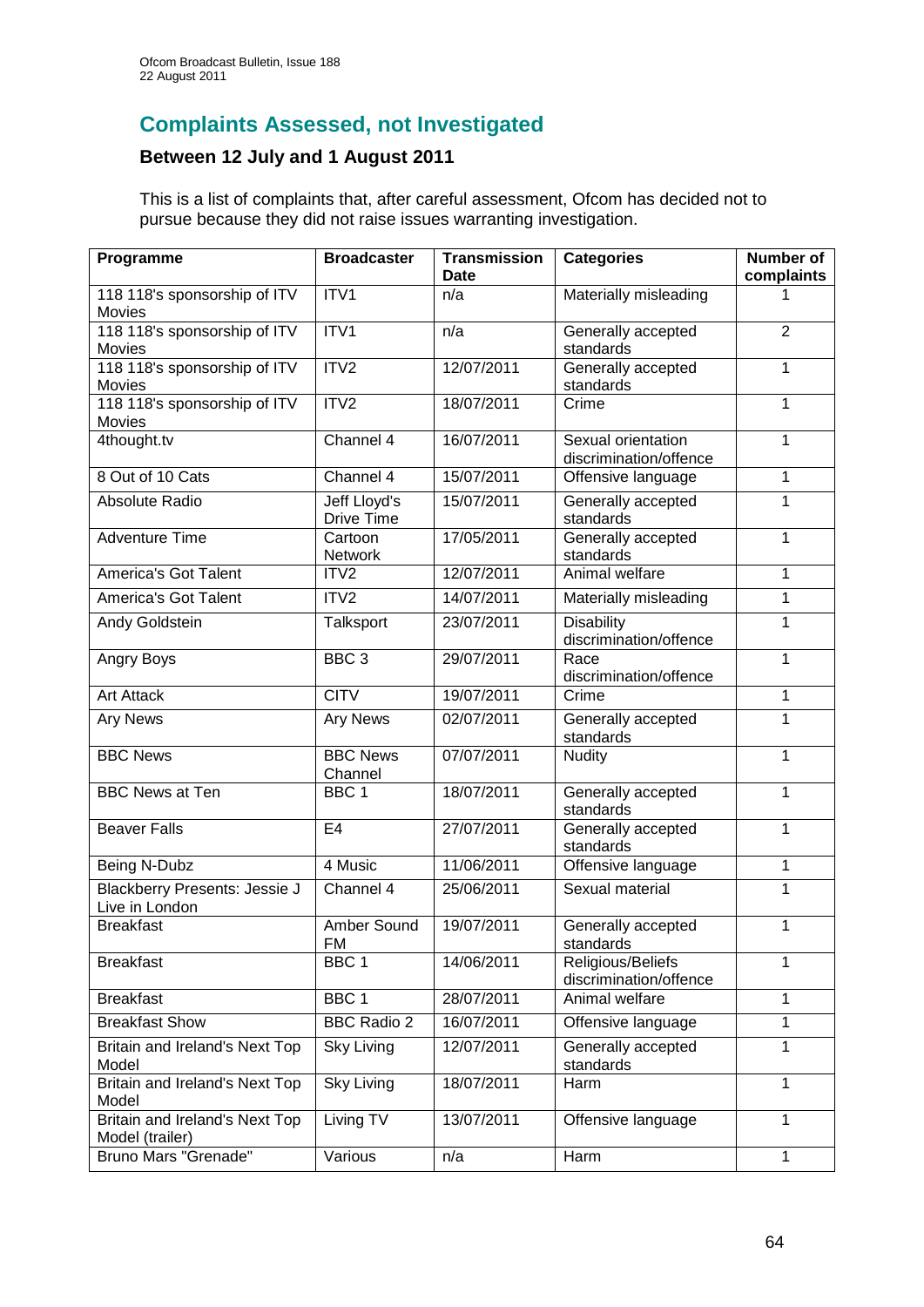| BT Vision sponsorship credit                      | Channel 4+1       | 16/07/2011 | Generally accepted<br>standards             | 1              |
|---------------------------------------------------|-------------------|------------|---------------------------------------------|----------------|
| BT Vision's sponsorship of<br>Drama on 4          | Channel 4         | 23/07/2011 | Generally accepted<br>standards             | 1              |
| <b>Butchered</b>                                  | Dave              | 29/06/2011 | Animal welfare                              | 1              |
| Capital Breakfast With Johnny<br>and Lisa         | <b>Capital FM</b> | 06/06/2011 | Race<br>discrimination/offence              | 1              |
| <b>Capital FM Breakfast Show</b>                  | <b>Capital FM</b> | 28/06/2011 | Offensive language                          | 1              |
| Carry on Dick                                     | Channel 4         | 19/07/2011 | Scheduling                                  | 1              |
| Casualty                                          | BBC <sub>1</sub>  | 04/06/2011 | Materially misleading                       | 1              |
| Celebrity Juice (trailer)                         | ITV2              | n/a        | Scheduling                                  | 1              |
| Celebrity Who Wants to be a<br>Millionaire?       | ITV1              | 15/07/2011 | Competitions                                | 1              |
| Channel 4 News                                    | Channel 4         | 09/07/2011 | Due impartiality/bias                       | $\overline{2}$ |
| Channel 4 News                                    | Channel 4         | 28/07/2011 | Privacy                                     | 1              |
| Come Dine With Me                                 | Channel 4         | 13/07/2011 | Offensive language                          | 1              |
| Come Dine with Me Extra<br>Portions               | Channel 4         | 23/07/2011 | Sexual material                             | 1              |
| <b>Coronation Street</b>                          | ITV1              | 11/07/2011 | Generally accepted<br>standards             | 1              |
| <b>Coronation Street</b>                          | ITV1              | 14/07/2011 | Under 18s in<br>programmes                  | $\mathbf{1}$   |
| <b>Coronation Street</b>                          | ITV1              | 29/07/2011 | Generally accepted<br>standards             | 1              |
| <b>Coronation Street</b>                          | ITV1              | n/a        | Religious/Beliefs<br>discrimination/offence | $\mathbf{1}$   |
| <b>Cricket: First Test</b>                        | Sky Sports 1      | 21/07/2011 | Promotion of<br>products/services           | 1              |
| Daily Cooks Challenge                             | ITV3              | 12/07/2011 | Materially misleading                       | 1              |
| Dance Bangla Dance Junior                         | Zee Cafe          | 08/07/2011 | Under 18s in<br>programmes                  | 1              |
| Danny Dyer's Deadliest Men:<br>Living Dangerously | Sky 1             | 15/07/2011 | Crime                                       | 1              |
| Daybreak                                          | ITV1              | 27/07/2011 | Religious/Beliefs<br>discrimination/offence | $\overline{3}$ |
| Daybreak                                          | ITV1              | 28/07/2011 | Competitions                                | 1              |
| Daybreak                                          | ITV1              | 29/07/2011 | Offensive language                          | $\overline{2}$ |
| Deal or No Deal                                   | Channel 4         | 18/07/2011 | Gambling                                    | 1              |
| Deal or No Deal                                   | Channel 4         | 22/07/2011 | Age<br>discrimination/offence               | 1              |
| <b>Dinner Date</b>                                | ITV1              | 14/07/2011 | Generally accepted<br>standards             | 1              |
| <b>Dinner Date</b>                                | ITV1              | 14/07/2011 | Scheduling                                  | 1              |
| <b>Dinner Date</b>                                | ITV1              | 14/07/2011 | Sexual material                             | 1              |
| <b>Dinner Date</b>                                | ITV1              | 15/07/2011 | Generally accepted<br>standards             | 1              |
| Dirty, Sexy Things                                | Channel 4         | 23/07/2011 | Scheduling                                  | 1              |
| Dirty, Sexy Things (trailer)                      | E <sub>4</sub>    | 30/06/2011 | Sexual material                             | 1              |
| Dirty Sexy Things (trailer)                       | $E4+1$            | 10/07/2011 | Scheduling                                  | $\mathbf{1}$   |
| <b>Dispatches</b>                                 | Channel 4         | 11/07/2011 | Due impartiality/bias                       | 17             |
| <b>Dispatches</b>                                 | Channel 4         | 18/07/2011 | Due impartiality/bias                       | 1              |
| DM 6th Anniversary Show                           | <b>DM Digital</b> | 09/07/2011 | Materially misleading                       | 1              |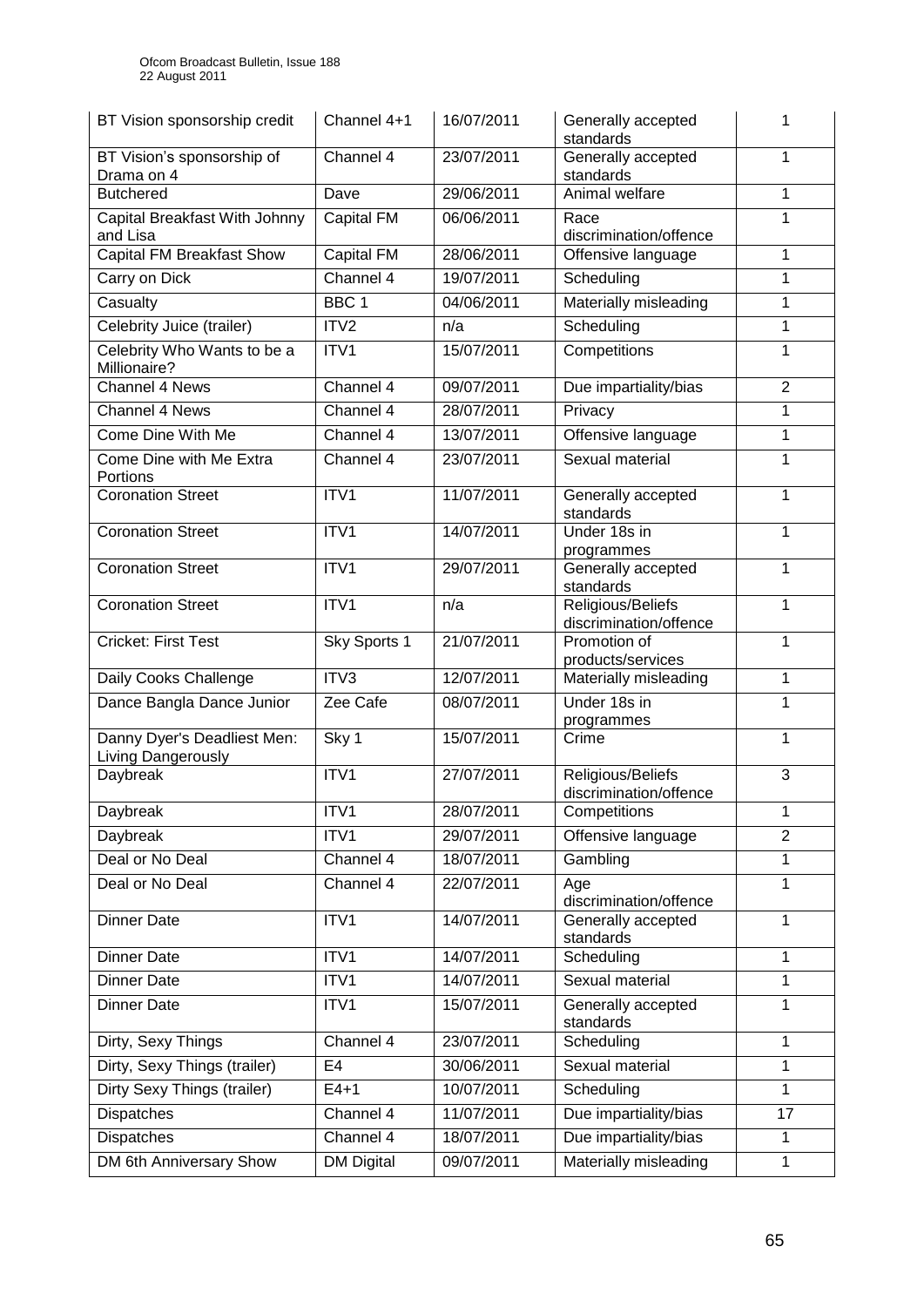| Doctors                                             | BBC <sub>1</sub>    | 25/07/2011 | Generally accepted<br>standards                  | 1                       |
|-----------------------------------------------------|---------------------|------------|--------------------------------------------------|-------------------------|
| Doctors                                             | BBC <sub>1</sub>    | 27/07/2011 | Offensive language                               | 1                       |
| Double Lesson                                       | Channel 4           | 15/07/2011 | Offensive language                               | 1                       |
| Drive Time                                          | Talksport           | 14/06/2011 | Violence and<br>dangerous behaviour              | 1                       |
| EastEnders                                          | BBC <sub>1</sub>    | 11/07/2011 | Drugs, smoking,<br>solvents or alcohol           | 1                       |
| EastEnders                                          | BBC <sub>1</sub>    | 28/07/2011 | Religious/Beliefs<br>discrimination/offence      |                         |
| <b>Embarrassing Bodies: Live</b><br>from the Clinic | Channel 4           | 22/06/2011 | Nudity                                           | 1                       |
| Emmerdale                                           | ITV1                | 27/07/2011 | Offensive language                               | $\mathbf{1}$            |
| Emmerdale                                           | <b>UTV</b>          | 11/07/2011 | Sexual material                                  | 1                       |
| ER                                                  | <b>Sky Atlantic</b> | 13/07/2011 | Sexual material                                  | 1                       |
| Everybody Quite Likes Justic                        | <b>BBC Radio 4</b>  | 06/07/2011 | <b>Disability</b><br>discrimination/offence      | 1                       |
| F1: Grand Prix                                      | BBC <sub>1</sub>    | n/a        | Outside of remit / other                         | $\overline{\mathbf{4}}$ |
| <b>Family Guy</b>                                   | BBC <sub>3</sub>    | 10/07/2011 | <b>Disability</b><br>discrimination/offence      | 1                       |
| Family Guy (trailer)                                | BBC <sub>3</sub>    | 10/07/2011 | Scheduling                                       | $\mathbf{1}$            |
| <b>Fatal Attraction (trailer)</b>                   | Film4               | 10/07/2011 | Scheduling                                       | 1                       |
| <b>Football Coverage</b>                            | Various             | n/a        | Other                                            | 1                       |
| Fosters sponsorship credit                          | Channel 4           | 13/07/2011 | Materially misleading                            | 1                       |
| Four in a Bed                                       | Channel 4           | 08/07/2011 | Generally accepted<br>standards                  | 1                       |
| Four Weddings                                       | <b>Sky Living</b>   | 24/04/2011 | Sexual material                                  | $\mathbf{1}$            |
| <b>Game of Thrones</b>                              | <b>Sky Atlantic</b> | n/a        | <b>Nudity</b>                                    | 1                       |
| Geordie Finishing School for<br>Girls               | BBC <sub>3</sub>    | 26/07/2011 | Generally accepted<br>standards                  | $\overline{7}$          |
| George Michael "Outside"                            | <b>WTF</b>          | 24/06/2011 | Sexual material<br>1                             |                         |
| <b>Good Morning Ulster</b>                          | Radio Ulster        | 14/06/2011 | Generally accepted<br>1<br>standards             |                         |
| <b>Grand Designs</b>                                | More4               | 28/06/2011 | <b>Nudity</b>                                    | 1                       |
| Harveys' sponsorship of<br><b>Coronation Street</b> | ITV1                | n/a        | Generally accepted<br>standards                  | 1                       |
| Have I Got a Bit More News<br>for You               | BBC <sub>2</sub>    | 09/07/2011 | Religious/Beliefs<br>1<br>discrimination/offence |                         |
| Help! My House is Falling<br>Down                   | Channel 4           | 21/07/2011 | Materially misleading<br>$\mathbf{1}$            |                         |
| Hollyoaks                                           | E <sub>4</sub>      | 15/07/2011 | Violence and<br>1<br>dangerous behaviour         |                         |
| Hollyoaks Omnibus                                   | E <sub>4</sub>      | 23/07/2011 | Nudity                                           | 1                       |
| Homes from Hell                                     | ITV1                | 12/07/2011 | 1<br>Due accuracy                                |                         |
| Intezar e Faraj                                     | Hidayat TV          | 12/07/2011 | Religious/Beliefs<br>discrimination/offence      | $\mathbf{1}$            |
| <b>ITV3</b> Ident                                   | ITV3                | n/a        | Animal welfare                                   | 1                       |
| <b>ITV News and Weather</b>                         | ITV1                | 19/07/2011 | Due impartiality/bias                            | 1                       |
| Jack                                                | BBC <sub>2</sub>    | 16/07/2011 | Offensive language                               | 1                       |
| James O Brien                                       | <b>LBC</b>          | 14/07/2011 | Due impartiality/bias                            | 1                       |
| James O'Brien                                       | <b>LBC 97.3FM</b>   | 22/07/2011 | Generally accepted<br>standards                  | 1                       |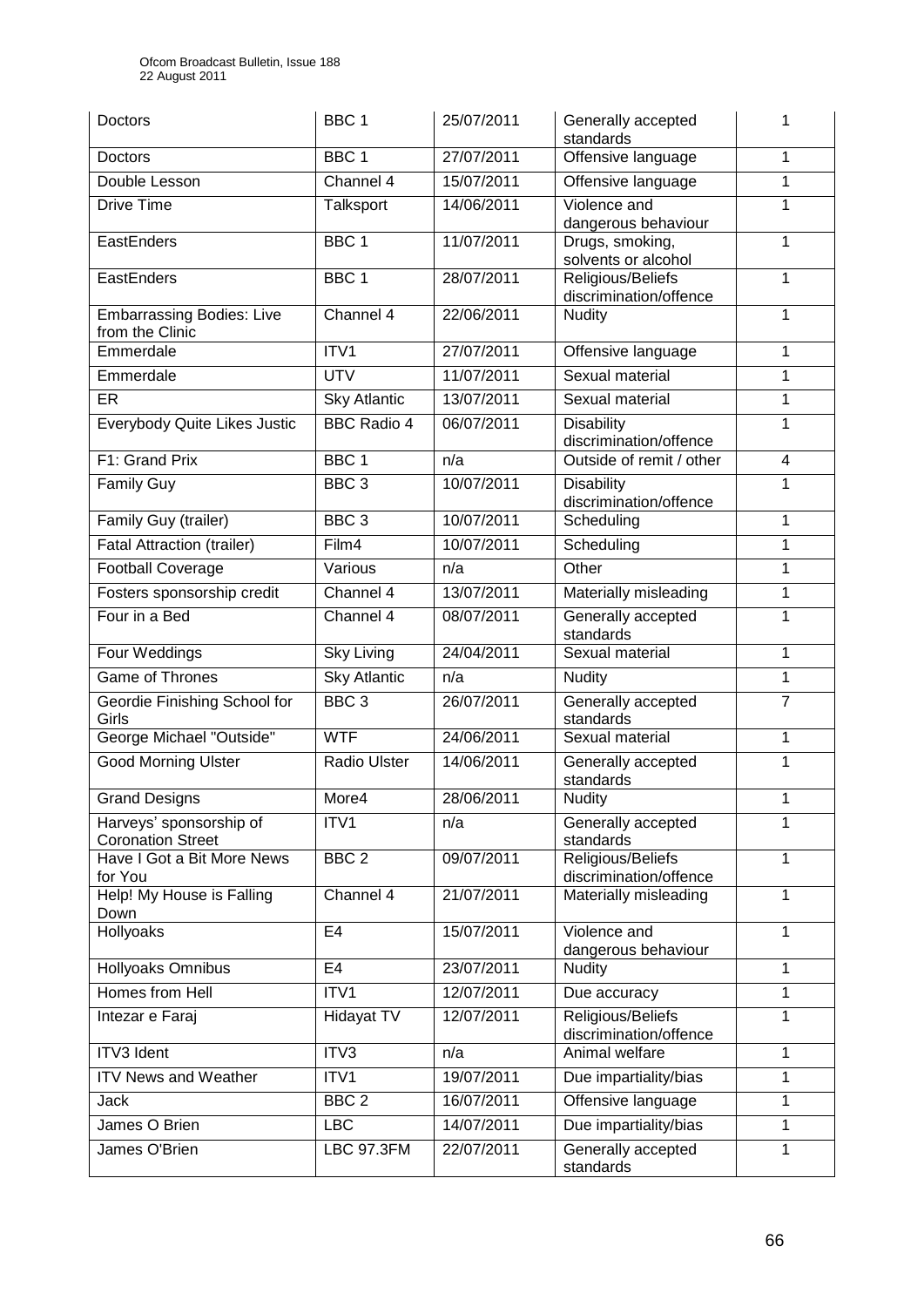| Jarnail Singh Bhindranwale<br>Speech   | Sikh TV                       | 02/06/2011 | Generally accepted<br>standards                   | 1            |
|----------------------------------------|-------------------------------|------------|---------------------------------------------------|--------------|
| <b>Jeff Randall Live</b>               | <b>Sky News</b>               | 11/07/2011 | Offensive language                                | 1            |
| Jo Frost: Extreme Parental<br>Guidance | Channel 4                     | 06/07/2011 | Under 18s in<br>programmes                        | $\mathbf{1}$ |
| <b>John Kearns</b>                     | <b>City Beat</b><br>96.7FM    | 02/06/2011 | Offensive language                                | 1            |
| <b>Kay Burley Live</b>                 | <b>Sky News</b>               | 12/07/2011 | Due impartiality/bias                             | 1            |
| Kill it, Cut it, Use it                | BBC <sub>3</sub>              | 29/06/2011 | Animal welfare                                    | $\mathbf{1}$ |
| Live With Harjap                       | <b>MATV</b>                   | 25/07/2011 | Offensive language                                | $\mathbf{1}$ |
| Loose Women                            | ITV1                          | 04/07/2011 | Harm                                              | 1            |
| Loose Women                            | ITV1                          | 28/07/2011 | Gender<br>discrimination/offence                  | 1            |
| Loose Women                            | ITV1                          | n/a        | Competitions                                      | 1            |
| Lorraine                               | ITV1                          | 14/07/2011 | Due impartiality/bias                             | 1            |
| Lorraine                               | ITV1                          | 14/07/2011 | Undue prominence                                  | $\mathbf{1}$ |
| Luke Nguyen's Vietnam                  | Good Food                     | 25/07/2011 | Animal welfare                                    | 1            |
| <b>Midsomer Murders</b>                | ITV1                          | 24/07/2011 | Offensive language                                | 1            |
| <b>Midsomer Murders</b>                | ITV1                          | n/a        | <b>Nudity</b>                                     | $\mathbf{1}$ |
| Missing                                | Alibi                         | 17/07/2011 | Generally accepted<br>standards                   | 1            |
| Murnaghan                              | <b>Sky News</b>               | 24/07/2011 | Generally accepted<br>standards                   |              |
| <b>News</b>                            | <b>Sky News</b>               | 14/07/2011 | Generally accepted<br>standards                   |              |
| News update                            | Channel 5                     | 24/07/2011 | Generally accepted<br>1<br>standards              |              |
| Newsnight                              | BBC <sub>2</sub>              | 25/07/2011 | Religious/Beliefs<br>1<br>discrimination/offence  |              |
| Nothing to Declare                     | <b>Sky Living</b>             | 23/07/2011 | Offensive language<br>1<br>$\mathbf{1}$           |              |
| One Foot in the Grave                  | $Gold +1$                     | 11/07/2011 | Offensive language                                |              |
| Penn and Teller: Fool Us               | ITV1                          | 23/07/2011 | Materially misleading                             | $\mathbf{1}$ |
| Penn and Teller: Fool Us               | ITV1                          | 23/07/2011 | Religious/Beliefs<br>discrimination/offence       |              |
| Penn and Teller: Fool Us               | ITV1                          | 23/07/2011 | Under 18s in                                      | 1            |
| Perfume                                | BBC <sub>4</sub>              | 28/06/2011 | programmes<br>Sexual orientation                  | $\mathbf{1}$ |
|                                        |                               |            | discrimination/offence                            |              |
| Peter Andre: Here to Help              | ITV2                          | 14/07/2011 | Generally accepted<br>standards                   | 1            |
| <b>Premier Christian Radio</b>         | Premier<br>Christian<br>Radio | 08/07/2011 | Sexual orientation<br>1<br>discrimination/offence |              |
| <b>Premier Christian Radio</b>         | Premier<br>Christian<br>Radio | n/a        | Materially misleading                             | 1            |
| <b>Press Preview</b>                   | <b>Sky News</b>               | 16/07/2011 | Product placement                                 | 1            |
| Programme promo                        | <b>Sky Sports</b>             | 25/07/2011 | Materially misleading                             | 1            |
| Psychic TV                             | Psychic TV                    | 23/07/2011 | Exorcism, the occult<br>1<br>and the paranormal   |              |
| Racing                                 | At the Races                  | n/a        | Materially misleading                             | $\mathbf{1}$ |
| <b>Regular Show</b>                    | Cartoon<br>Network            | 28/06/2011 | Sexual material                                   | 1            |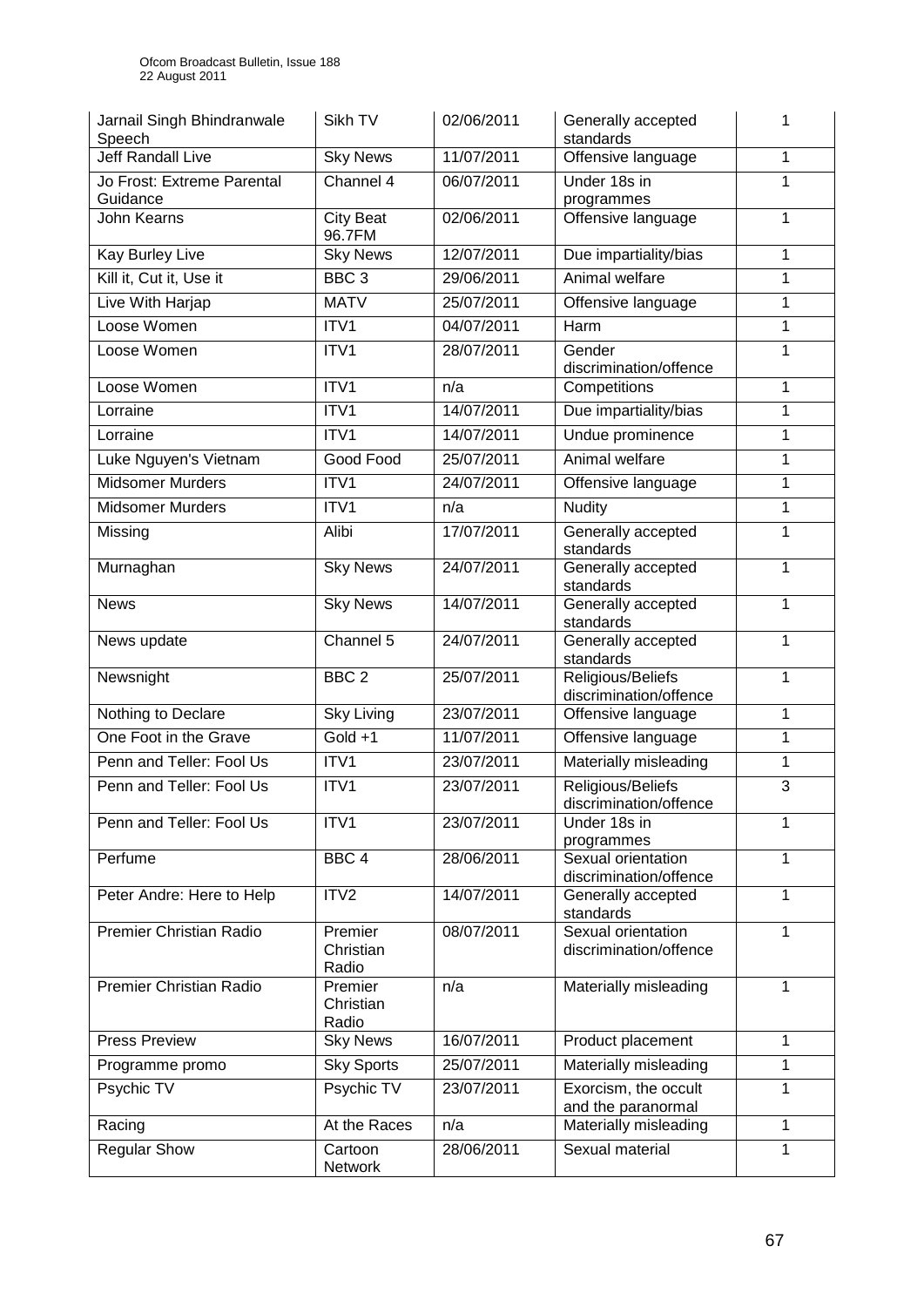| Rock and Chips                        | Gold                              | 03/07/2011 | Generally accepted<br>standards             | 1              |
|---------------------------------------|-----------------------------------|------------|---------------------------------------------|----------------|
| Rum Sodomy And The Lash<br>Trailer    | Yesterday                         | 14/07/2011 | Generally accepted<br>standards             | 1              |
| Sex and the City                      | Comedy<br>Central                 | 27/06/2011 | Generally accepted<br>standards             | 1              |
| Sex and the City                      | Comedy<br>Central                 | n/a        | Scheduling                                  | 1              |
| Sex and the City (trailer)            | Comedy<br>Central                 | 10/07/2011 | Scheduling                                  | 1              |
| Sex and the City (trailer)            | Comedy<br>Central + 1             | 10/07/2011 | Generally accepted<br>standards             | 1              |
| <b>Shameless</b>                      | Dave                              | 22/07/2011 | Animal welfare                              | 1              |
| <b>Shameless USA</b>                  | More4                             | 21/07/2011 | Animal welfare                              | 1              |
| <b>Silent Library</b>                 | $5*$                              | 19/07/2011 | Generally accepted<br>standards             | 1              |
| <b>Silent Witness</b>                 | BBC <sub>1</sub>                  | 27/06/2011 | Violence and<br>dangerous behaviour         | $\overline{2}$ |
| <b>Sirens</b>                         | Channel 4                         | 04/07/2011 | Generally accepted<br>standards             | 1              |
| <b>Sky News</b>                       | <b>Sky News</b>                   | 09/07/2011 | Due accuracy                                | 1              |
| <b>Sky News</b>                       | <b>Sky News</b>                   | 14/07/2011 | Due impartiality/bias                       | 1              |
| <b>Sky News</b>                       | <b>Sky News</b>                   | 15/07/2011 | Due impartiality/bias                       | 1              |
| <b>Sky News</b>                       | <b>Sky News</b>                   | 19/07/2011 | Generally accepted<br>standards             | $\mathbf{1}$   |
| <b>Sky News</b>                       | <b>Sky News</b>                   | 22/07/2011 | Religious/Beliefs<br>discrimination/offence | 1              |
| <b>Sky News</b>                       | <b>Sky News</b>                   | 28/07/2011 | Due impartiality/bias                       | 1              |
| <b>Sky News</b>                       | <b>Sky News</b>                   | n/a        | Privacy                                     | 1              |
| <b>Sky News</b>                       | Sky News on<br>Freeview           | 05/07/2011 | Other                                       | 1              |
| Sky News at 6 with Andrew<br>Wilson   | <b>Sky News</b>                   | 22/07/2011 | Due impartiality/bias                       | 1              |
| Sky News at 6 with Andrew<br>Wilson   | <b>Sky News</b>                   | 23/07/2011 | Violence and<br>dangerous behaviour         | $\overline{2}$ |
| Sky promotion for Haye v<br>Klitschko | Sky                               | n/a        | Materially misleading                       | 1              |
| Sonisphere Radio                      | Sonisphere<br>Radio               | 08/07/2011 | Offensive language                          | 1              |
| Spartacus: Blood and Sand             | Sky 1                             | n/a        | <b>Nudity</b>                               | 1              |
| Sponsorship of Wycliffe               | ITV3                              | 26/07/2011 | Scheduling                                  | 1              |
| SportXXX1                             | Northern Birds<br>/ Essex Babes   | 22/01/2011 | Participation TV - Harm<br>1                |                |
| SportXXX1                             | Northern Birds<br>/ SportxxxGirls | 10/02/2011 | Participation TV - Harm<br>1                |                |
| <b>Star Plus</b>                      | <b>Star Plus</b>                  | n/a        | Materially misleading                       | 1              |
| Steve Allen                           | <b>LBC</b>                        | n/a        | Competitions                                | 1              |
| <b>Steve Allen</b>                    | <b>LBC</b>                        | 04/07/2011 | Generally accepted<br>1<br>standards        |                |
| Street Summer (trailer)               | Channel 4                         | 25/07/2011 | Crime                                       | $\mathbf{1}$   |
| <b>Street Summer (trailer)</b>        | Channel 4 /<br>E4                 | n/a        | Crime<br>1                                  |                |
| <b>STV News at Six</b>                | <b>STV</b>                        | 12/07/2011 | Due impartiality/bias                       | $\mathbf{1}$   |
| <b>STV News at Six</b>                | <b>STV</b>                        | 15/07/2011 | Privacy<br>1                                |                |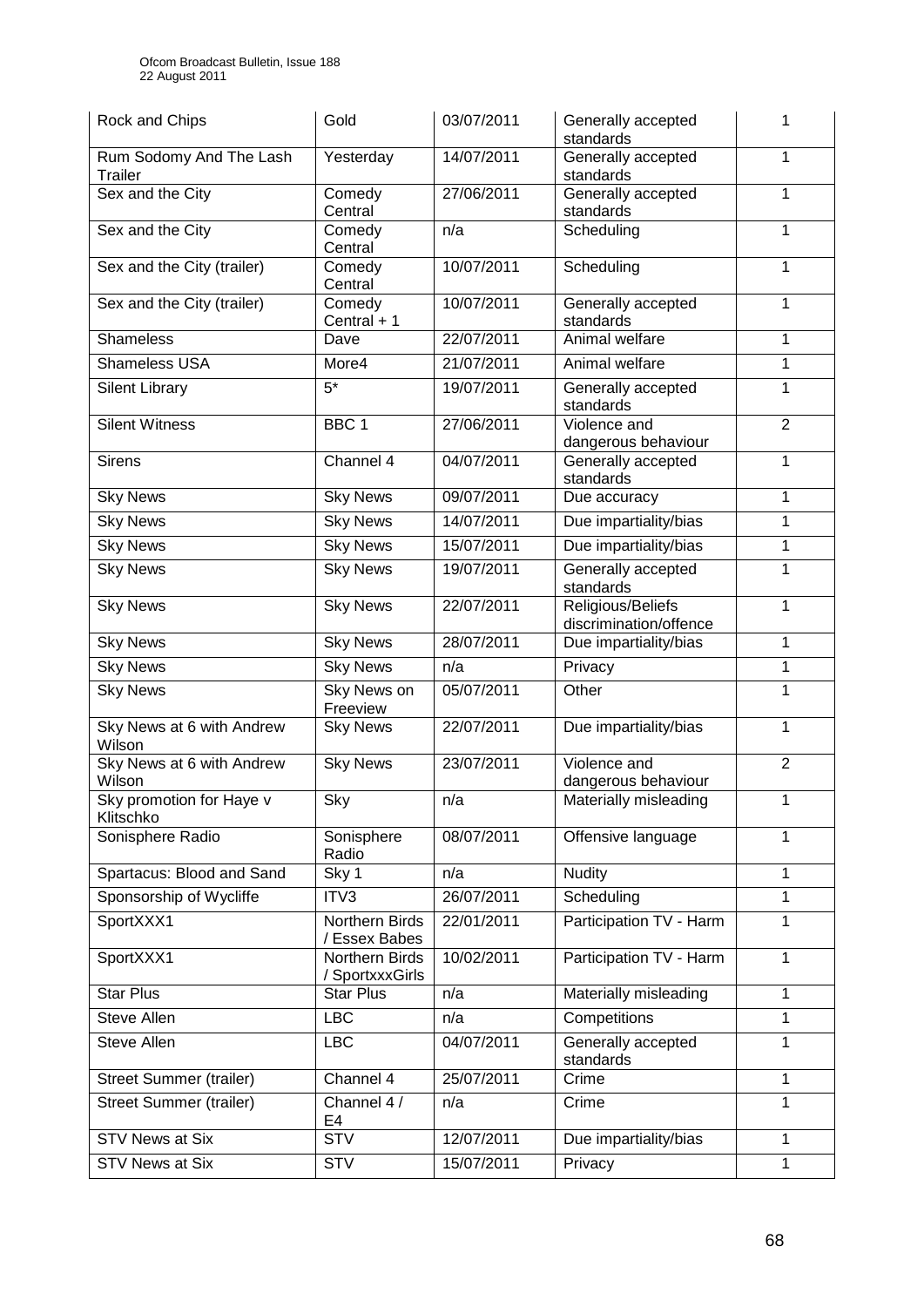| <b>Sunrise</b>                                            | <b>Sky News</b>    | 23/07/2011 | Due impartiality/bias                              | 1               |
|-----------------------------------------------------------|--------------------|------------|----------------------------------------------------|-----------------|
| <b>Sunrise Law Show</b>                                   | Sunrise TV         | 10/07/2011 | Promotion of<br>products/services                  | 1               |
| Sunrise Radio                                             | Sunrise            | 14/07/2011 | Due accuracy                                       | 1               |
| T <sub>4</sub>                                            | Channel 4          | 23/07/2011 | Sexual material                                    | 1               |
| <b>Teen Wolf</b>                                          | <b>Sky Living</b>  | 14/07/2011 | Generally accepted<br>standards                    | 1               |
| The Big Questions                                         | BBC <sub>1</sub>   | 19/06/2011 | Due impartiality/bias                              | 1               |
| The Chris Evans Breakfast<br>Show Richard Madeley Sits In | <b>BBC Radio 2</b> | 22/07/2011 | Generally accepted<br>standards                    |                 |
| The Giblet Boys                                           | <b>CITV</b>        | 20/07/2011 | Generally accepted<br>1<br>standards               |                 |
| The Hour                                                  | <b>STV</b>         | 13/07/2011 | Religious/Beliefs<br>1<br>discrimination/offence   |                 |
| The Jeremy Kyle Show                                      | ITV1               | 12/07/2011 | Generally accepted<br>standards                    | 1               |
| The Jeremy Kyle Show                                      | ITV1               | 13/07/2011 | Gender<br>discrimination/offence                   | 1               |
| The Jeremy Kyle Show                                      | ITV1               | 29/07/2011 | Materially misleading                              | 1               |
| The John Murray Show                                      | Leith FM           | 12/07/2011 | Due impartiality/bias                              | 1               |
| The Killing (trailer)                                     | Channel 4          | 14/07/2011 | Violence and<br>1<br>dangerous behaviour           |                 |
| The Marriage Ref                                          | ITV <sub>2</sub>   | 13/07/2011 | Sexual orientation<br>discrimination/offence       | $\mathbf{1}$    |
| The Night Watch                                           | BBC <sub>2</sub>   | 12/07/2011 | Sexual material                                    | $\overline{2}$  |
| The Now Show                                              | <b>BBC Radio 4</b> | 15/07/2011 | Offensive language                                 | 1               |
| The Pranker                                               | BBC <sub>3</sub>   | 15/07/2011 | Information/warnings                               | $\overline{1}$  |
| The Removal Men                                           | Channel 5          | 20/07/2011 | Animal welfare                                     | 1               |
| The Royal Weslh Show                                      | S <sub>4</sub> C   | 18/07/2011 | $\mathbf{1}$<br>Generally accepted<br>standards    |                 |
| The Sex Education Show                                    | Channel 4          | 19/07/2011 | Generally accepted<br>1<br>standards               |                 |
| The Sex Education Show                                    | Channel 4          | 19/07/2011 | Sexual material<br>$\overline{2}$                  |                 |
| The Sex Education Show                                    | Channel 4          | 26/07/2011 | Materially misleading                              | 1               |
| The Sex Education Show                                    | Channel 4          | 26/07/2011 | <b>Nudity</b>                                      | $6\phantom{1}6$ |
| The Sex Education Show<br>(trailer)                       | Channel 4          | 19/07/2011 | Scheduling                                         | 1               |
| The Sex Researchers                                       | Channel 4          | 30/06/2011 | Materially misleading                              | 1               |
| The Simpsons                                              | Channel 4          | 15/07/2011 | Offensive language<br>$\mathbf{1}$                 |                 |
| The Simpsons                                              | Channel 4          | n/a        | Generally accepted<br>1<br>standards               |                 |
| The Today Programme                                       | <b>BBC Radio 4</b> | 29/07/2011 | Offensive language                                 | $\mathbf{1}$    |
| The Vue Film Show                                         | Channel 4          | 07/07/2011 | 1<br>Advertising/editorial<br>distinction          |                 |
| This Morning                                              | ITV1               | 12/07/2011 | Generally accepted<br>$\mathbf{1}$<br>standards    |                 |
| This Morning                                              | ITV1               | 18/07/2011 | $\overline{2}$<br>Gender<br>discrimination/offence |                 |
| <b>Top Gear</b>                                           | BBC <sub>2</sub>   | 10/07/2011 | Transgender<br>discrimination/offence              | 1               |
| <b>Top Gear</b>                                           | BBC <sub>2</sub>   | 13/07/2011 | Transgender<br>discrimination/offence              | $\mathbf{1}$    |
| <b>Top Gear</b>                                           | BBC <sub>2</sub>   | 31/07/2011 | Generally accepted<br>standards                    | $\overline{2}$  |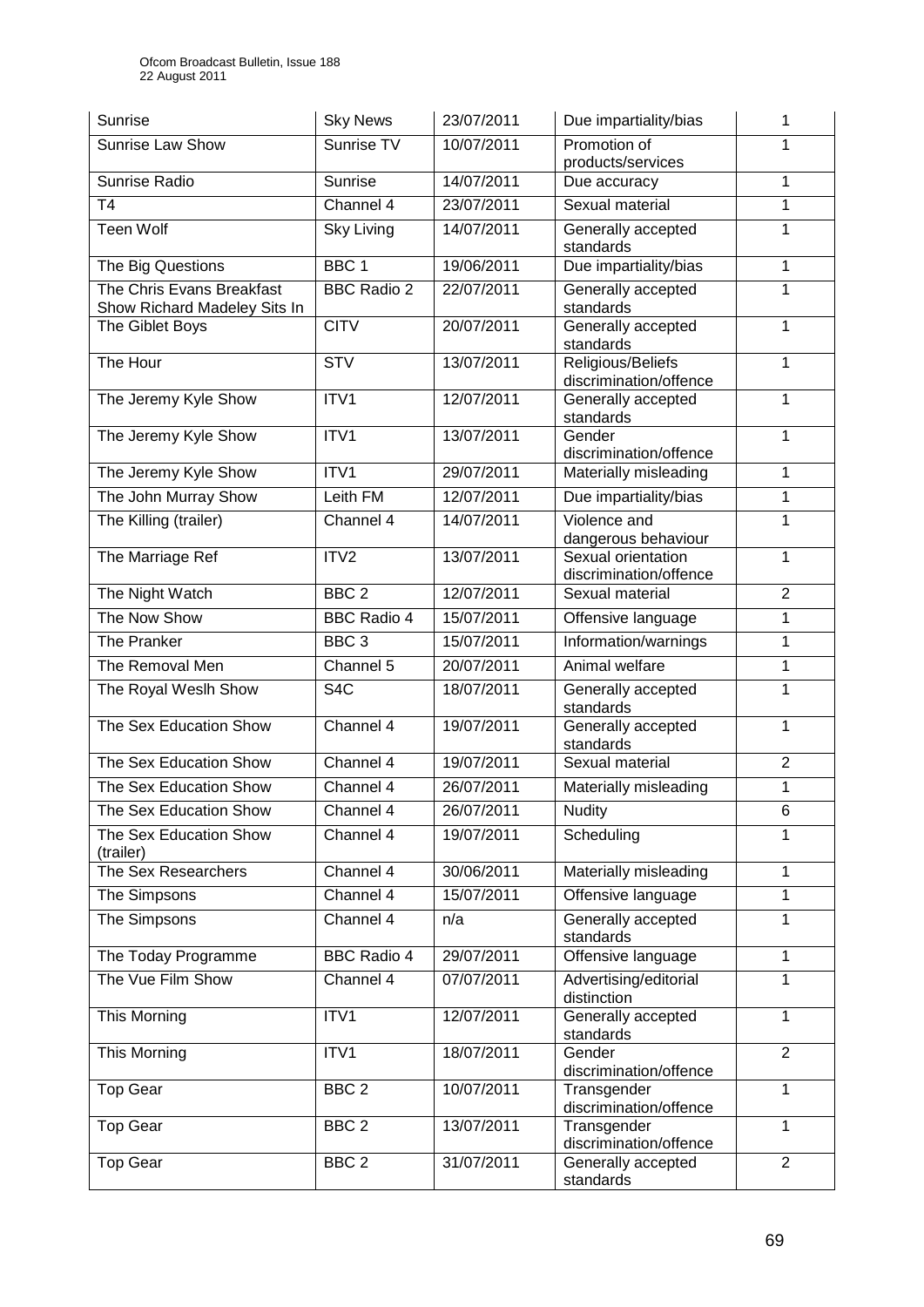| Torchwood: Miracle Day        | BBC <sub>1</sub> | 28/07/2011 | Sexual material                        | 10             |
|-------------------------------|------------------|------------|----------------------------------------|----------------|
| Torchwood: Miracle Day        | BBC <sub>2</sub> | 25/07/2011 | Drugs, smoking,<br>solvents or alcohol |                |
| <b>Traffic Cops</b>           | BBC <sub>1</sub> | 14/07/2011 | Offensive language                     | $\overline{2}$ |
| <b>Traffic Cops</b>           | Watch            | 17/07/2011 | Offensive language                     | 1              |
| Trailer                       | Channel 4        | 20/07/2011 | Race<br>discrimination/offence         | 1              |
| TV Licensing promo            | BBC <sub>1</sub> | 28/07/2011 | Generally accepted<br>standards        | $\overline{2}$ |
| <b>UK Border Force</b>        | Pick TV          | 24/06/2011 | Race<br>discrimination/offence         | 1              |
| Undercover Boss (trailer)     | Channel 4        | 02/07/2011 | Scheduling                             | 1              |
| Undercover Boss (trailer)     | Channel 4        | 05/07/2011 | Scheduling                             |                |
| <b>UTV Live</b>               | <b>UTV</b>       | 11/07/2011 | Generally accepted<br>standards        | 1              |
| Various                       | Various          | n/a        | Advertising minutage                   | 1              |
| Wall of Fame                  | Sky1             | 18/07/2011 | Animal welfare                         |                |
| Wallander                     | BBC <sub>4</sub> | 09/07/2011 | Offensive language                     | 1              |
| Wallander                     | BBC <sub>4</sub> | 09/07/2011 | Offensive language                     | 1              |
| Who Wants to be a Millionaire | <b>STV</b>       | 15/07/2011 | <b>Premium Rate Services</b><br>1      |                |
| Zoo UK                        | Pick TV          | 15/07/2011 | Offensive language                     | 1              |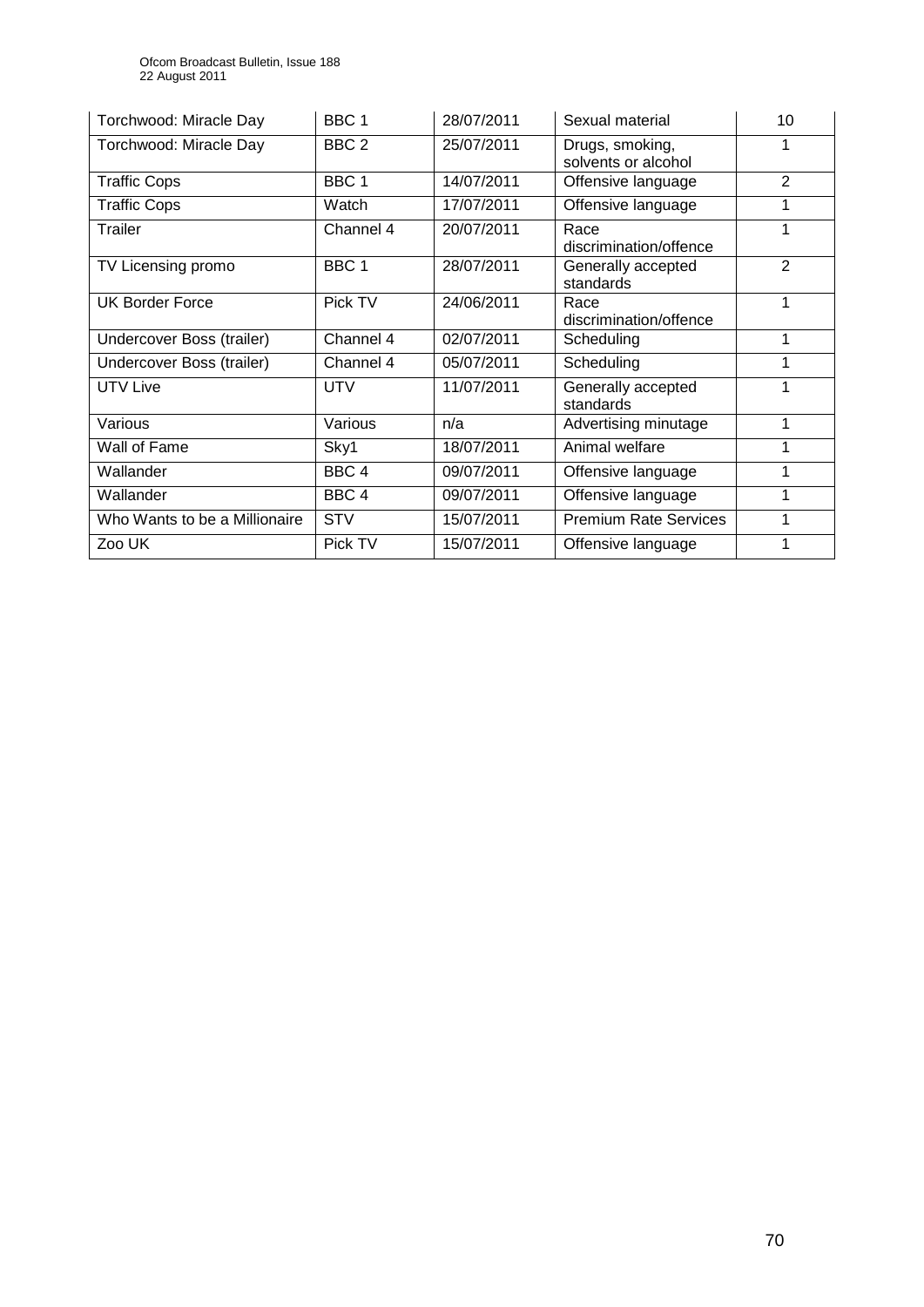# **Investigations List**

If Ofcom considers that a broadcast may have breached its codes, it will start an investigation.

Here is an alphabetical list of new investigations launched between 28 July and 17 August 2011.

| Programme                                        | <b>Broadcaster</b>        | <b>Transmission date</b>                                                          |
|--------------------------------------------------|---------------------------|-----------------------------------------------------------------------------------|
| Advertising minutage                             | Channel 5                 | Friday, 05 August<br>2011                                                         |
| Advertising minutage                             | <b>MTV</b>                | Saturday, 02 July<br>2011                                                         |
| Advertising minutage                             | S <sub>4</sub> C          | Monday, 01 August<br>2011                                                         |
| Advertising minutage                             | <b>Sky Atlantic</b>       | Wednesday, 22<br>June 2011                                                        |
| Advertising minutage                             | <b>Sky Sports News</b>    | Saturday, 02 July<br>2011                                                         |
| Advertising scheduling                           | Chello Zone               | various                                                                           |
| Advertising scheduling                           | Dolphin TV                | various                                                                           |
| Advertising scheduling                           | <b>ESPN</b>               | various                                                                           |
| Advertising scheduling                           | <b>Sky Sports</b>         | various                                                                           |
| Advertising scheduling                           | Syfy                      | various                                                                           |
| Advertising scheduling                           | Universal                 | various                                                                           |
| Advertising scheduling                           | Viva                      | various                                                                           |
| <b>ARY News</b>                                  | <b>ARY News</b>           | Monday, 18 July<br>2011                                                           |
| <b>Being Erica</b>                               | E4                        | Thursday, 11<br>August 2011                                                       |
| Jaguar's sponsorship of International<br>Cricket | Sky Sports 1              | Saturday, 30 July<br>2011                                                         |
| Live at the Apollo                               | <b>Comedy Central</b>     | Monday, 01 August<br>2011                                                         |
| Lorraine                                         | ITV1                      | Wednesday, 25 May<br>2011                                                         |
| Naked Weapon                                     | FilmBox                   | Sunday, 22 May<br>2011                                                            |
| <b>News</b>                                      | Channel S                 | Tuesday, 24 May<br>2011, Sunday, 29<br>May 2011, and<br>Saturday, 04 June<br>2011 |
| Newsnight                                        | BBC <sub>2</sub>          | Wednesday, 22<br>June 2011                                                        |
| Roger Day                                        | <b>BBC Radio Kent</b>     | Wednesday, 22<br>June 2011                                                        |
| <b>Station ident</b>                             | $106$ Jack FM<br>(Solent) | Tuesday, 02 August<br>2011                                                        |
| Tafheem Al Masyal                                | Takbeer TV                | various                                                                           |
| The World's Strictest Parents                    | BBC <sub>3</sub>          | Sunday, 14 August<br>2011                                                         |
| Tour De France 2011 Live                         | ITV4                      | Tuesday, 19 July<br>2011                                                          |
| <b>Trailer for Pro Bull Riders</b>               | <b>Extreme Sports</b>     | Tuesday, 19 July<br>2011                                                          |